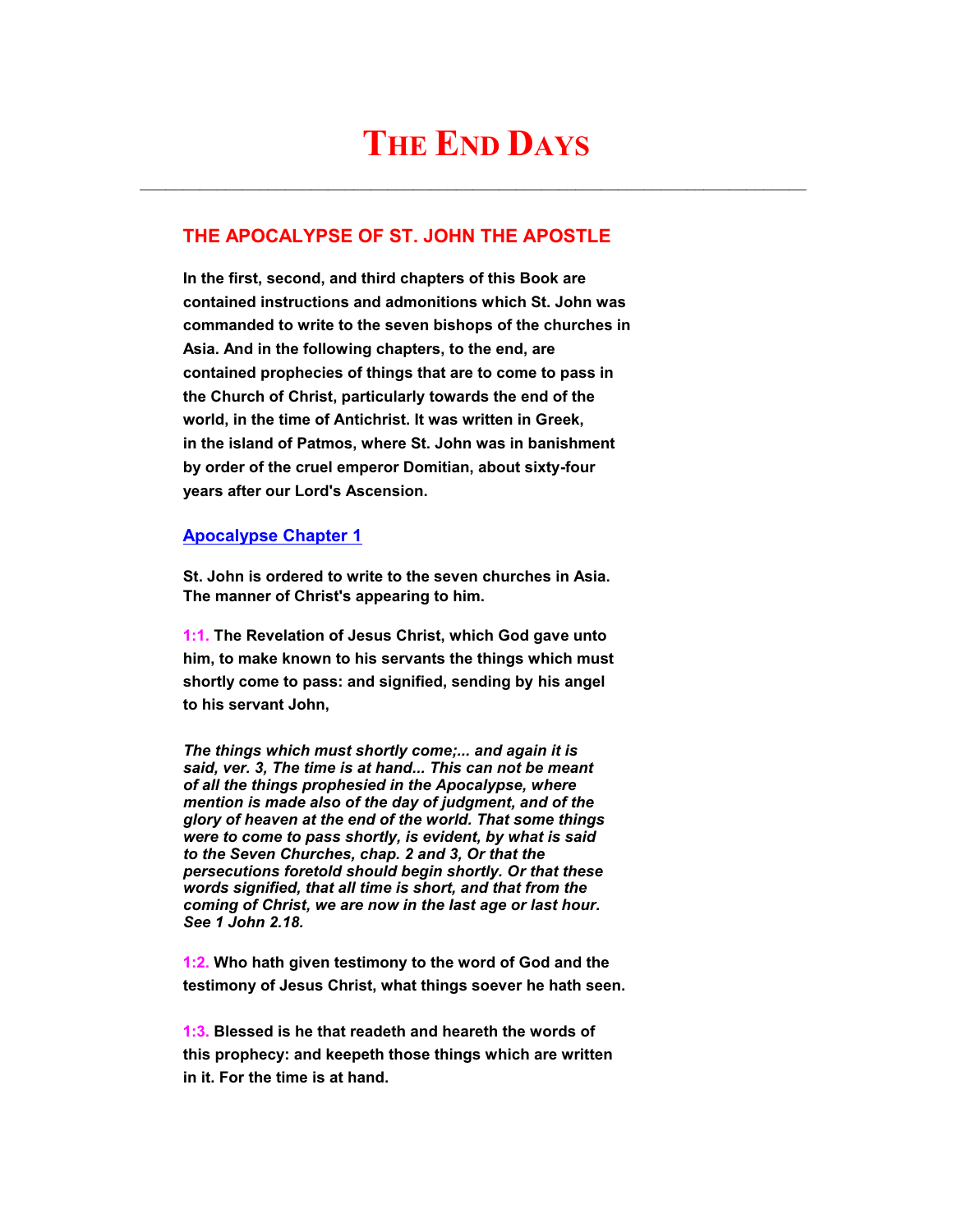**1:4. John to the seven churches which are in Asia. Grace be unto you and peace, from him that is and that was and that is to come: and from the seven spirits which are before his throne:**

 **1:5. And from Jesus Christ, who is the faithful witness, the first begotten of the dead and the prince of the kings of the earth, who hath loved us and washed us from our sins in his own blood**

 **1:6. And hath made us a kingdom, and priests to God and his Father. To him be glory and empire for ever and ever. Amen.**

 **1:7. Behold, he cometh with the clouds, and every eye shall see him: and they also that pierced him. And all the tribes of the earth shall bewail themselves because of him. Even so. Amen.**

 **1:8. I am Alpha and Omega, the beginning and the end, saith the Lord God, who is and who was and who is to come, the Almighty.**

*I am Alpha and Omega... These are the names of the first and last letters of the Greek alphabet, and signify the same as what follows: The beginning and the end: the first cause and last end of all beings: who is, and who was, and who is to come, the Almighty... These words signify the true God only, and are here applied to our Lord and Saviour Jesus Christ, who is to come again to judge the living and the dead.*

 **1:9. I, John, your brother and your partner in tribulation and in the kingdom and patience in Christ Jesus, was in the island which is called Patmos, for the word of God and for the testimony of Jesus.**

 **1:10. I was in the spirit on the Lord's day and heard behind me a great voice, as of a trumpet,**

 **1:11. Saying: What thou seest, write in a book and send to the seven churches which are in Asia: to Ephesus and to Smyrna and to Pergamus and to Thyatira and to Sardis and to Philadelphia and to Laodicea.**

 **1:12. And I turned to see the voice that spoke with me. And**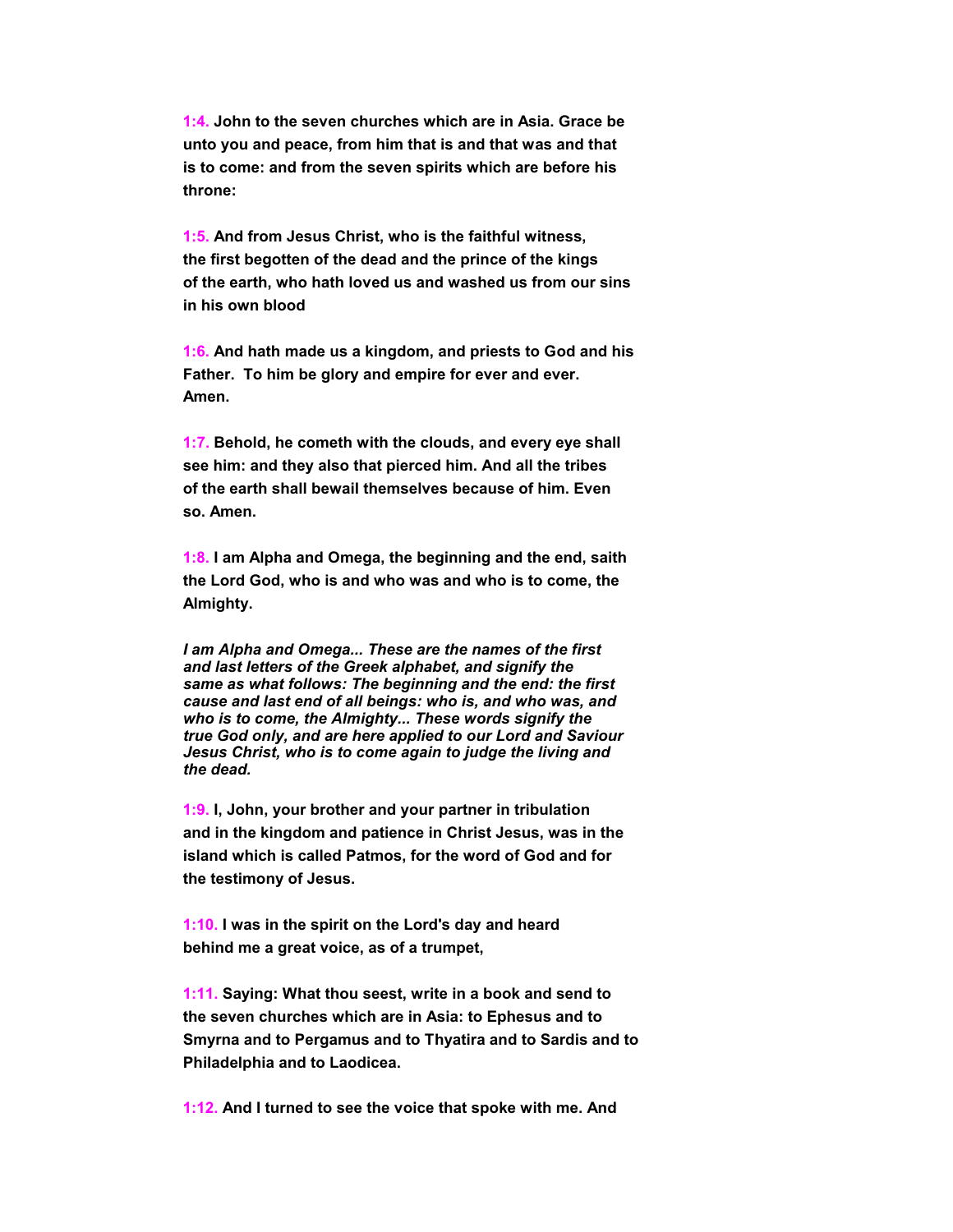**being turned, I saw seven golden candlesticks:**

 **1:13. And in the midst of the seven golden candlesticks, one like to the Son of man, clothed with a garment down to the feet, and girt about the paps with a golden girdle.**

 **1:14. And his head and his hairs were white as white wool and as snow. And his eyes were as a flame of fire:**

 **1:15. And his feet like unto fine brass, as in a burning furnace. And his voice as the sound of many waters.**

 **1:16. And he had in his right hand seven stars. And from his mouth came out a sharp two-edged sword. And his face was as the sun shineth in his power.**

 **1:17. And when I had seen him, I fell at his feet as dead. And he laid his right hand upon me, saying: Fear not. I am the First and the Last,**

 **1:18. And alive, and was dead. And behold I am living for ever and ever and have the keys of death and of hell.**

 **1:19. Write therefore the things which thou hast seen: and which are: and which must be done hereafter.**

 **1:20. The mystery of the seven stars, which thou sawest in my right hand and the seven golden candlesticks. The seven stars are the angels of the seven churches. And the seven candlesticks are the seven churches.**

#### **Apocalypse Chapter 2**

 **Directions what to write to the angels or bishops of Ephesus, Smyrna, Pergamus and Thyatira.**

 **2:1. Unto the angel of the church of Ephesus write: These things saith he who holdeth the seven stars in his right hand, who walketh in the midst of the seven golden candlesticks:**

 **2:2. I know thy works and thy labour and thy patience and how thou canst not bear them that are evil. And thou hast**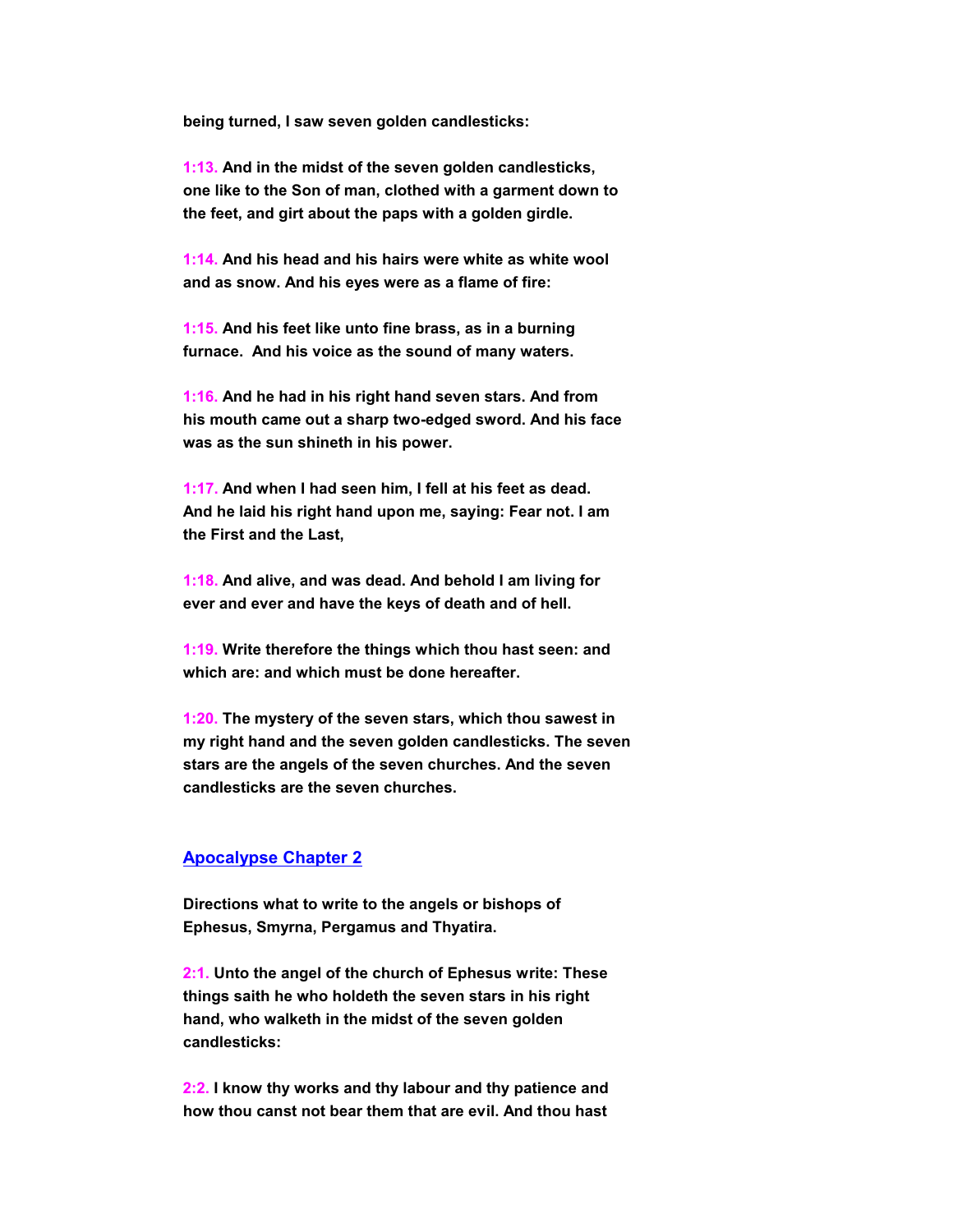**tried them who say they are apostles and are not: and hast found them liars:**

 **2:3. And thou hast patience and hast endured for my name and hast not fainted.**

 **2:4. But I have somewhat against thee, because thou hast left thy first charity.**

 **2:5. Be mindful therefore from whence thou art fallen: and do penance and do the first works. Or else I come to thee and will move thy candlestick out of its place, except thou do penance.**

 **2:6. But this thou hast, that thou hatest the deeds of the Nicolaites, which I also hate.**

 **2:7. He that hath an ear let him hear what the Spirit saith to the churches: To him that overcometh I will give to eat of the tree of life which is in the paradise of my God.**

 **2:8. And to the angel of the church of Smyrna write: These things saith the First and the Last, who was dead and is alive:**

 **2:9. I know thy tribulation and thy poverty: but thou art rich. And thou art blasphemed by them that say they are Jews and are not, but are the synagogue of Satan.**

 **2:10. Fear none of those things which thou shalt suffer. Behold, the devil will cast some of you into prison, that you may be tried: and you shall have tribulation ten days. Be thou faithful unto death: and I will give thee the crown of life.**

 **2:11. He that hath an ear, let him hear what the Spirit saith to the churches: He that shall overcome shall not be hurt by the second death.**

 **2:12. And to the angel of the church of Pergamus write: These things saith he that hath the sharp two-edged sword:**

 **2:13. I know where thou dwellest, where the seat of Satan is. And thou holdest fast my name and hast not denied my**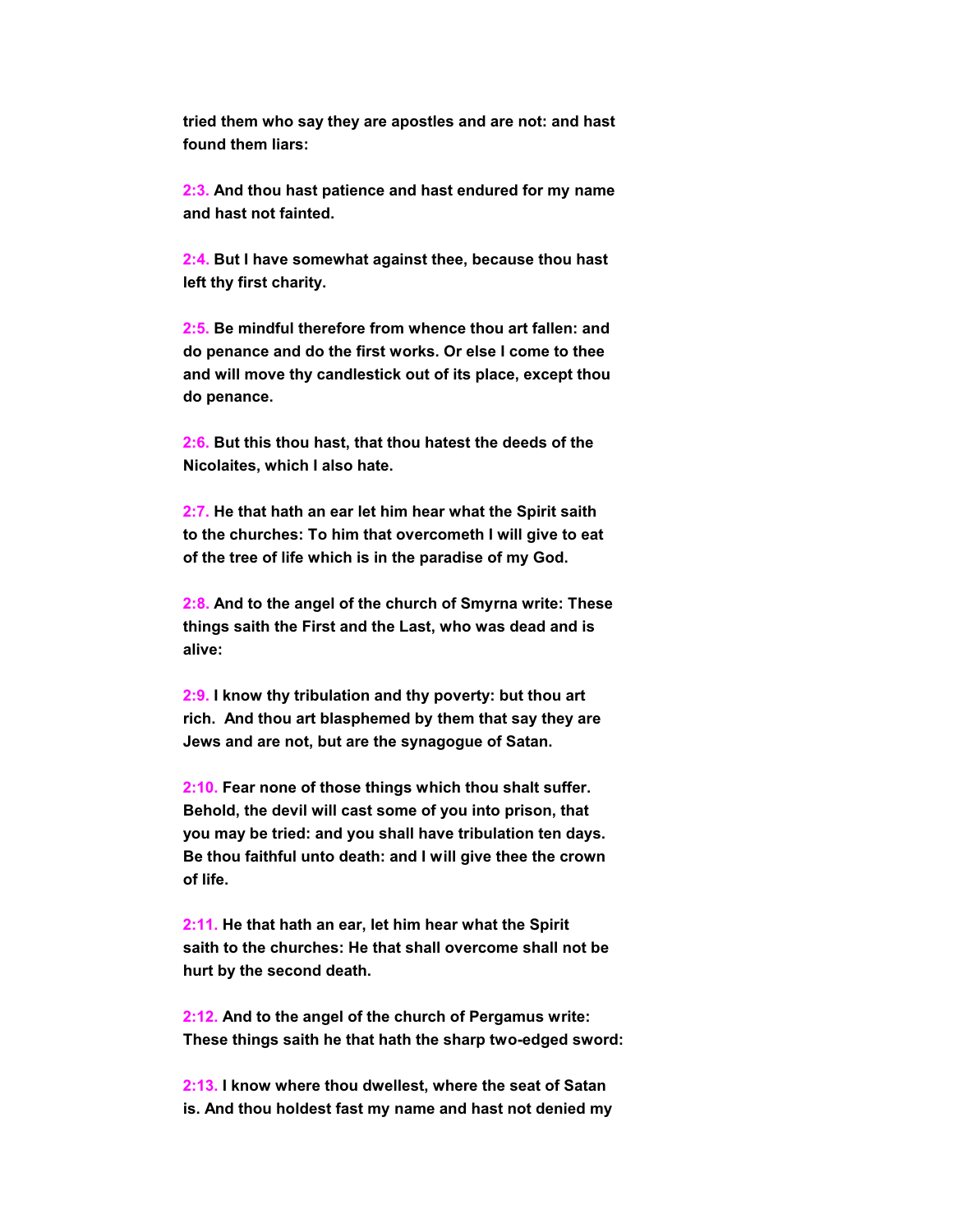**faith. Even in those days when Antipas was my faithful witness, who was slain among you, where Satan dwelleth.**

 **2:14. But I have against thee a few things: because thou hast there them that hold the doctrine of Balaam who taught Balac to cast a stumblingblock before the children of Israel, to eat and to commit fornication.**

 **2:15. So hast thou also them that hold the doctrine of the Nicolaites.**

 **2:16. In like manner do penance. If not, I will come to thee quickly and will fight against them with the sword of my mouth.**

 **2:17. He that hath an ear, let him hear what the Spirit saith to the churches: To him that overcometh I will give the hidden manna and will give him a white counter: and in the counter, a new name written, which no man knoweth but he that receiveth it.**

 **2:18. And to the angel of the church of Thyatira write: These things saith the Son of God, who hath his eyes like to a flame of fire and his feet like to fine brass.**

 **2:19. I know thy works and thy faith and thy charity and thy ministry and thy patience and thy last works, which are more than the former.**

 **2:20. But I have against thee a few things: because thou sufferest the woman Jezabel, who calleth herself a prophetess, to teach and to seduce my servants, to commit fornication and to eat of things sacrificed to idols.**

 **2:21. And I gave her a time that she might do penance: and she will not repent of her fornication.**

 **2:22. Behold, I will cast her into a bed: and they that commit adultery with her shall be in very great tribulation, except they do penance from their deeds,**

 **2:23. And I will kill her children with death: and all the churches shall know that I am he that searcheth the reins and hearts. And I will give to every one of you according**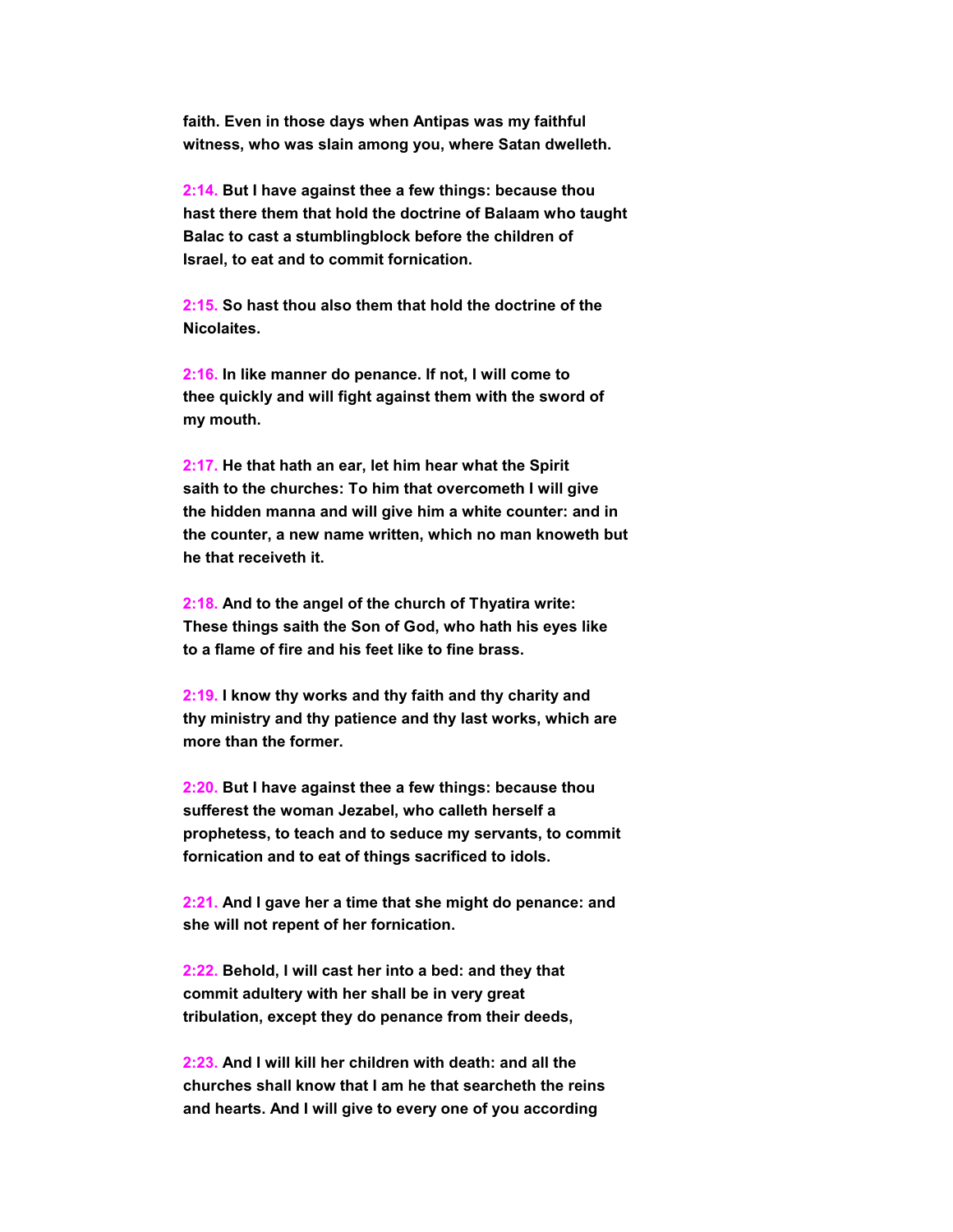**to your works. But to you I say**

 **2:24. And to the rest who are at Thyatira: Whosoever have not this doctrine and who have not known the depths of Satan, as they say: I will not put upon you any other burthen.**

 **2:25. Yet that which you have, hold fast till I come.**

 **2:26. And he that shall overcome and keep my words unto the end, I will give him power over the nations.**

*Power over the nations... This shews, that the saints, who are with Christ our Lord in heaven, receive power from him to preside over nations and provinces, as patrons; and shall come with him at the end of the world to execute his will against those who have not kept his commandments.*

 **2:27. And he shall rule them with a rod of iron: and as the vessel of a potter they shall be broken:**

 **2:28. As I also have received of my Father. And I will give him the morning star.**

 **2:29. He that hath an ear, let him hear what the Spirit saith to the churches.**

#### **Apocalypse Chapter 3**

 **Directions what to write to Sardis, Philadelphia and Laodicea.**

 **3:1. And to the angel of the church of Sardis write: These things saith he that hath the seven spirits of God and the seven stars: I know thy works, and that thou hast the name of being alive. And thou art dead.**

 **3:2. Be watchful and strengthen the things that remain, which are ready to die. For I find not thy works full before my God.**

 **3:3. Have in mind therefore in what manner thou hast received and heard: and observe and do penance: If then thou shalt not watch, I will come to thee as a thief: and**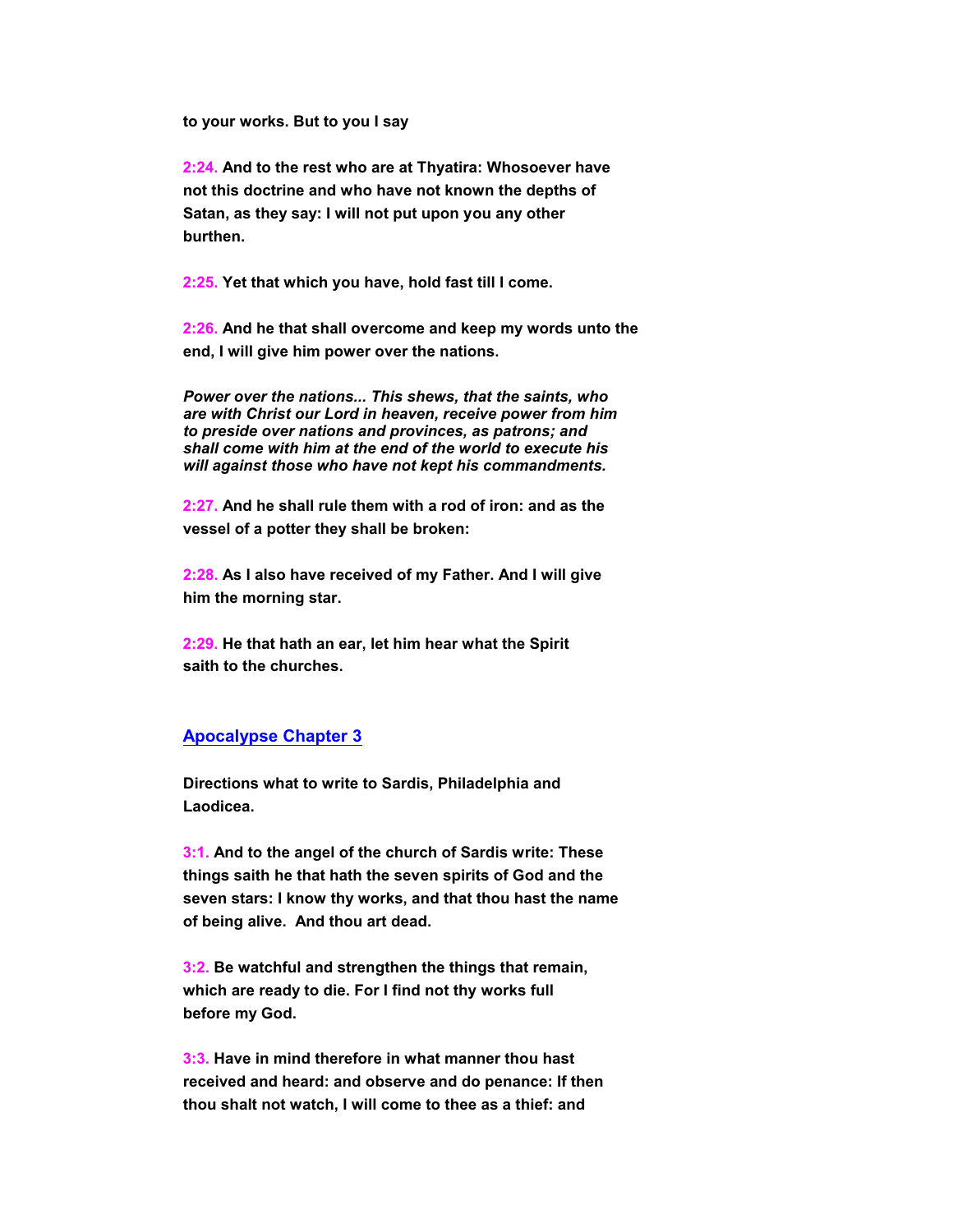**thou shalt not know at what hour I will come to thee.**

 **3:4. But thou hast a few names in Sardis which have not defiled their garments: and they shall walk with me in white, because they are worthy.**

 **3:5. He that shall overcome shall thus be clothed in white garments: and I will not blot out his name out of the book of life. And I will confess his name before my Father and before his angels.**

 **3:6. He that hath an ear, let him hear what the Spirit saith to the churches.**

 **3:7. And to the angel of the church of Philadelphia write: These things saith the Holy One and the true one, he that hath the key of David, he that openeth and no man shutteth, shutteth and no man openeth:**

 **3:8. I know thy works. Behold, I have given before thee a door opened, which no man can shut: because thou hast a little strength and hast kept my word and hast not denied my name.**

 **3:9. Behold, I will bring of the synagogue of Satan, who say they are Jews and are not, but do lie. Behold, I will make them to come and adore before thy feet. And they shall know that I have loved thee.**

 **3:10. Because thou hast kept the word of my patience, I will also keep thee from the hour of temptation, which shall come upon the whole world to try them that dwell upon the earth.**

 **3:11. Behold, I come quickly: hold fast that which thou hast, that no man take thy crown.**

 **3:12. He that shall overcome, I will make him a pillar in the temple of my God: and he shall go out no more. And I will write upon him the name of my God and the name of the city of my God, the new Jerusalem, which cometh down out of heaven from my God, and my new name.**

 **3:13. He that hath an ear, let him hear what the Spirit**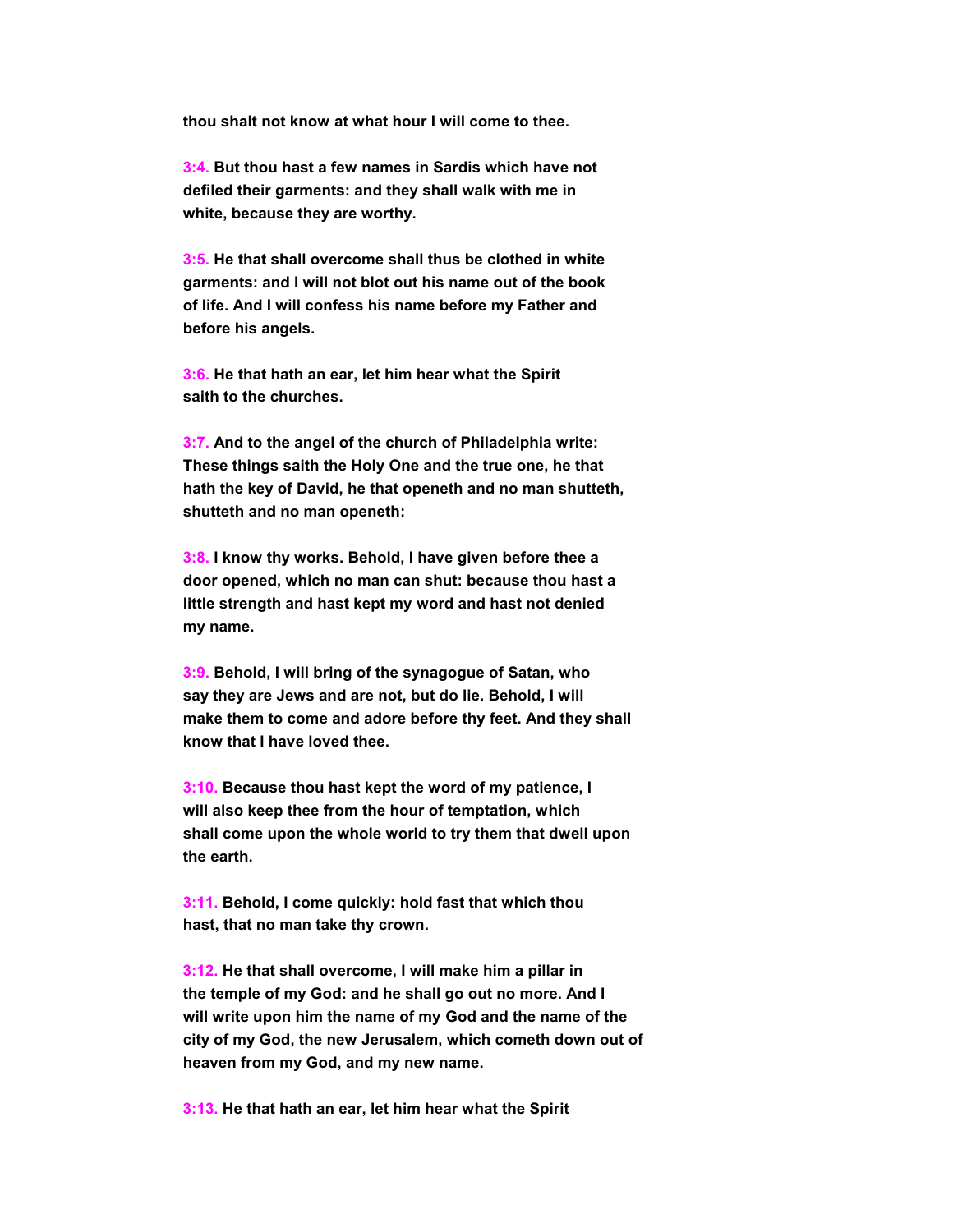**saith to the churches.**

 **3:14. And to the angel of the church of Laodicea write: These things saith the Amen, the faithful and true witness, who is the beginning of the creation of God:**

*The Amen,... that is, the true one, the Truth itself; the Word and Son of God. The beginning... that is, the principle, the source, and the efficient cause of the whole creation.*

 **3:15. I know thy works, that thou art neither cold nor hot. I would thou wert cold or hot.**

 **3:16. But because thou art lukewarm and neither cold nor hot, I will begin to vomit thee out of my mouth.**

 **3:17. Because thou sayest: I am rich and made wealthy and have need of nothing: and knowest not that thou art wretched and miserable and poor and blind and naked.**

 **3:18. I counsel thee to buy of me gold, fire tried, that thou mayest be made rich and mayest be clothed in white garments: and that the shame of thy nakedness may not appear. And anoint thy eyes with eyesalve, that thou mayest see.**

 **3:19. Such as I love, I rebuke and chastise. Be zealous therefore and do penance.**

 **3:20. Behold, I stand at the gate and knock. If any man shall hear my voice and open to me the door, I will come in to him and will sup with him: and he with me.**

 **3:21. To him that shall overcome, I will give to sit with me in my throne: as I also have overcome and am set down with my Father in his throne.**

 **3:22. He that hath an ear, let him hear what the Spirit saith to the churches.**

#### **Apocalypse Chapter 4**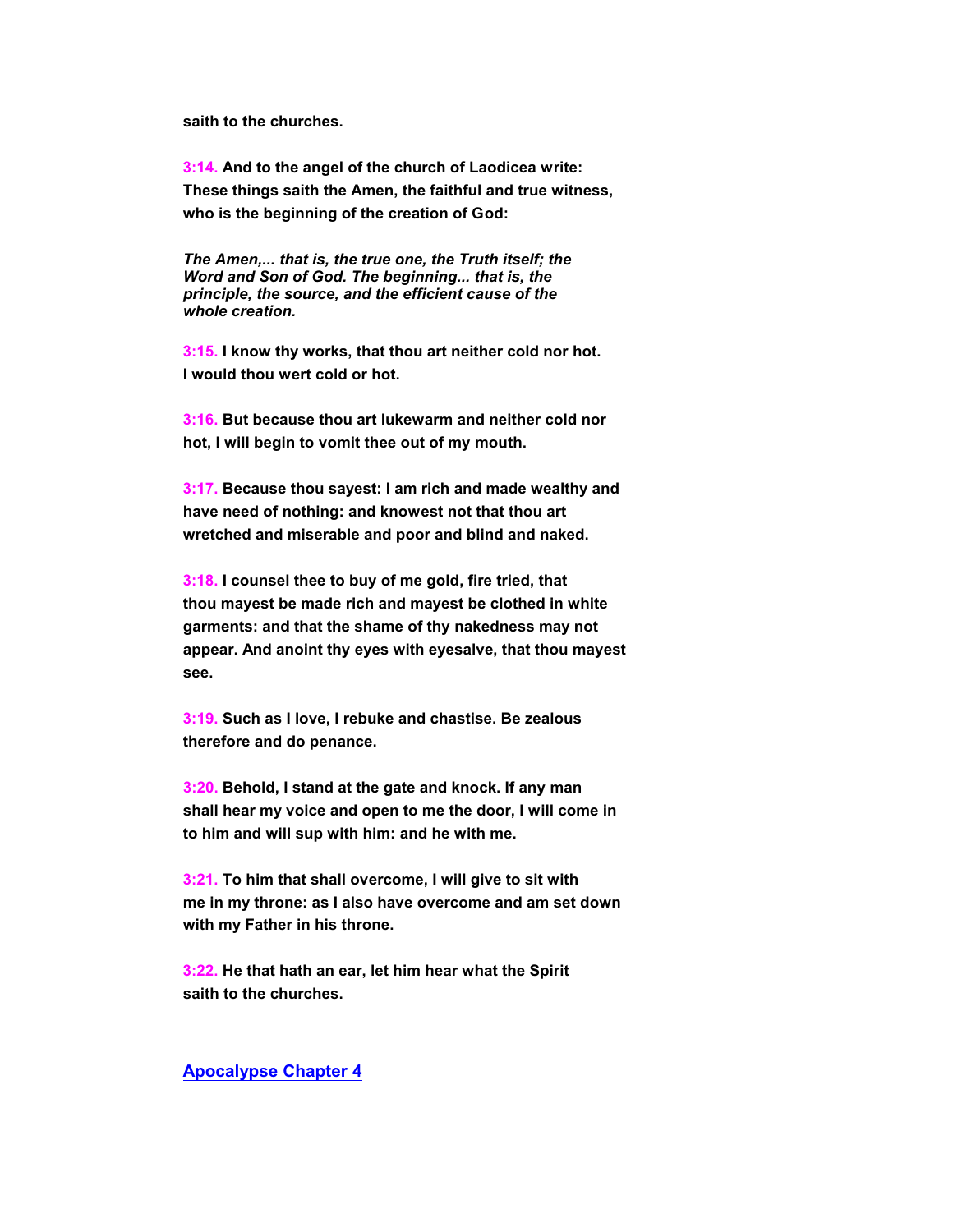**The vision of the throne of God, the twenty-four ancients and the four living creatures.**

 **4:1. After these thing , I looked: and behold, a door was opened in heaven. And the first voice which I heard, as it were, of a trumpet speaking with me , said: Come up hither and I will shew thee the things which must be done hereafter.**

 **4:2. And immediately I was in the spirit. And behold, there was a throne set in heaven, and upon the throne one sitting.**

 **4:3. And he that sat was to the sight like the jasper and the sardine stone. And there was a rainbow round about the throne, in sight like unto an emerald.**

 **4:4. And round about the throne were four and twenty seats: and upon the seats, four and twenty ancients sitting, clothed in white garments. And on their heads were crowns of gold.**

 **4:5. And from the throne proceeded lightnings and voices and thunders. And there were seven lamps burning before the throne, which are the seven Spirits of God.**

 **4:6. And in the sight of the throne was, as it were, a sea of glass like to crystal: and in the midst of the throne, and round about the throne, were four living creatures, full of eyes before and behind.**

 **4:7. And the first living creature was like a lion: and the second living creature like a calf: and the third living creature, having the face, as it were, of a man: and the fourth living creature was like an eagle flying.**

 **4:8. And the four living creatures had each of them six wings: and round about and within they are full of eyes. And they rested not day and night, saying: Holy, Holy, Holy, Lord God Almighty, who was and who is and who is to come.**

 **4:9. And when those living creatures gave glory and honour and benediction to him that sitteth on the throne, who liveth for ever and ever:**

 **4:10. The four and twenty ancients fell down before him**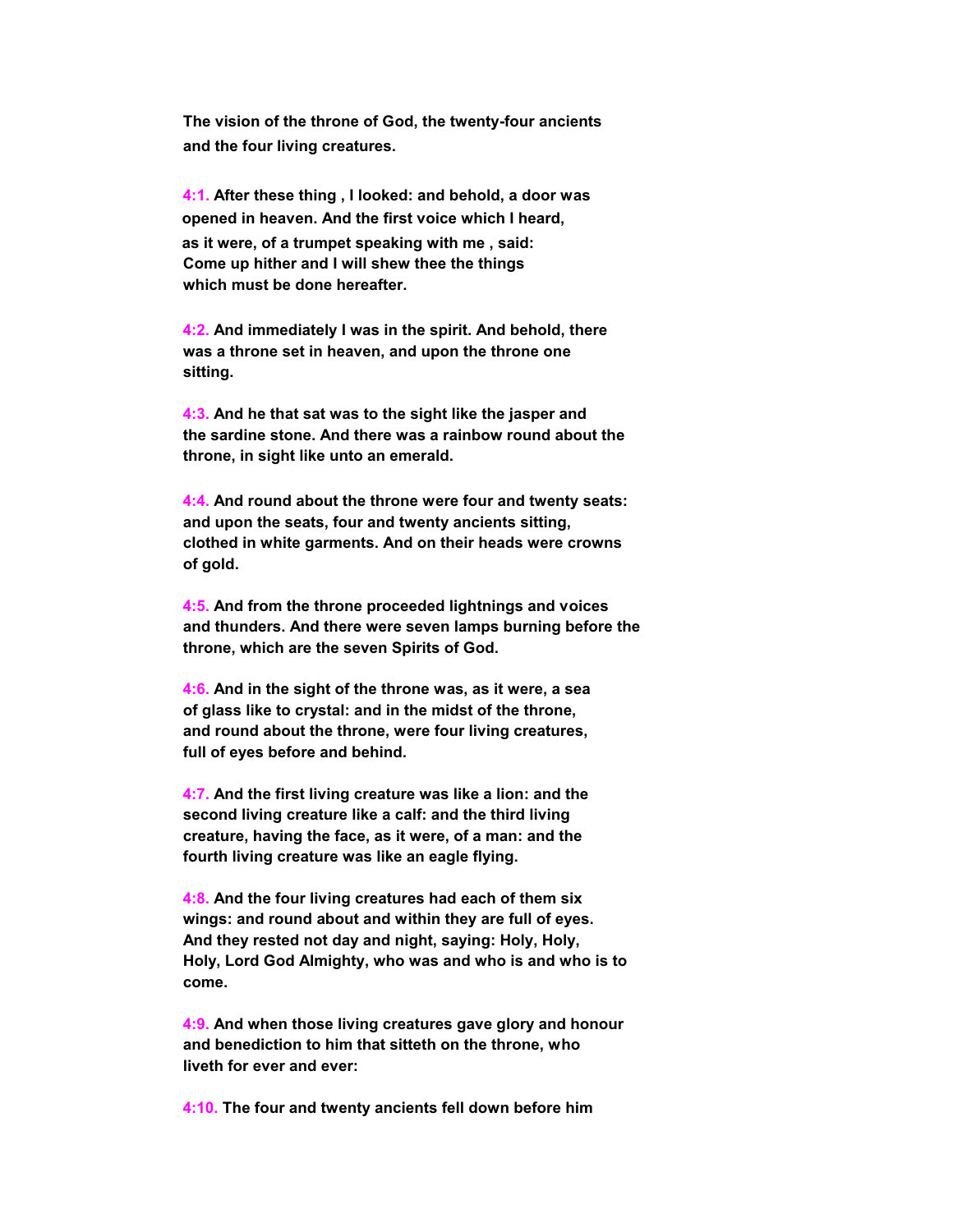**that sitteth on the throne and adored him that liveth for ever and ever and cast their crowns before the throne, saying:**

 **4:11. Thou art worthy, O Lord our God, to receive glory and honour and power. Because thou hast created all things: and for thy will they were and have been created.**

#### **Apocalypse Chapter 5**

 **The book sealed with seven seals is opened by the Lamb, who thereupon receives adoration and praise from all.**

 **5:1. And I saw, in the right hand of him that sat on the throne, a book, written within and without, sealed with seven seals.**

 **5:2. And I saw a strong angel, proclaiming with a loud voice: Who is worthy to open the book and to loose the seals thereof?**

 **5:3. And no man was able, neither in heaven nor on earth nor under the earth, to open the book, nor to look on it.**

 **5:4. And I wept much, because no man was found worthy to open the book, nor to see it.**

 **5:5. And one of the ancients said to me: Weep not: behold the lion of the tribe of Juda, the root of David, hath prevailed to open the book and to loose the seven seals thereof.**

 **5:6. And I saw: and behold in the midst of the throne and of the four living creatures and in the midst of the ancients, a Lamb standing, as it were slain, having seven horns and seven eyes: which are the seven Spirits of God, sent forth into all the earth.**

 **5:7. And he came and took the book out of the right hand of him that sat on the throne.**

 **5:8. And when he had opened the book, the four living creatures and the four and twenty ancients fell down before the Lamb, having every one of them harps and golden vials full of odours, which are the prayers of saints.**

*The prayers of saints... Here we see that the saints in heaven offer up to Christ the prayers of the faithful upon*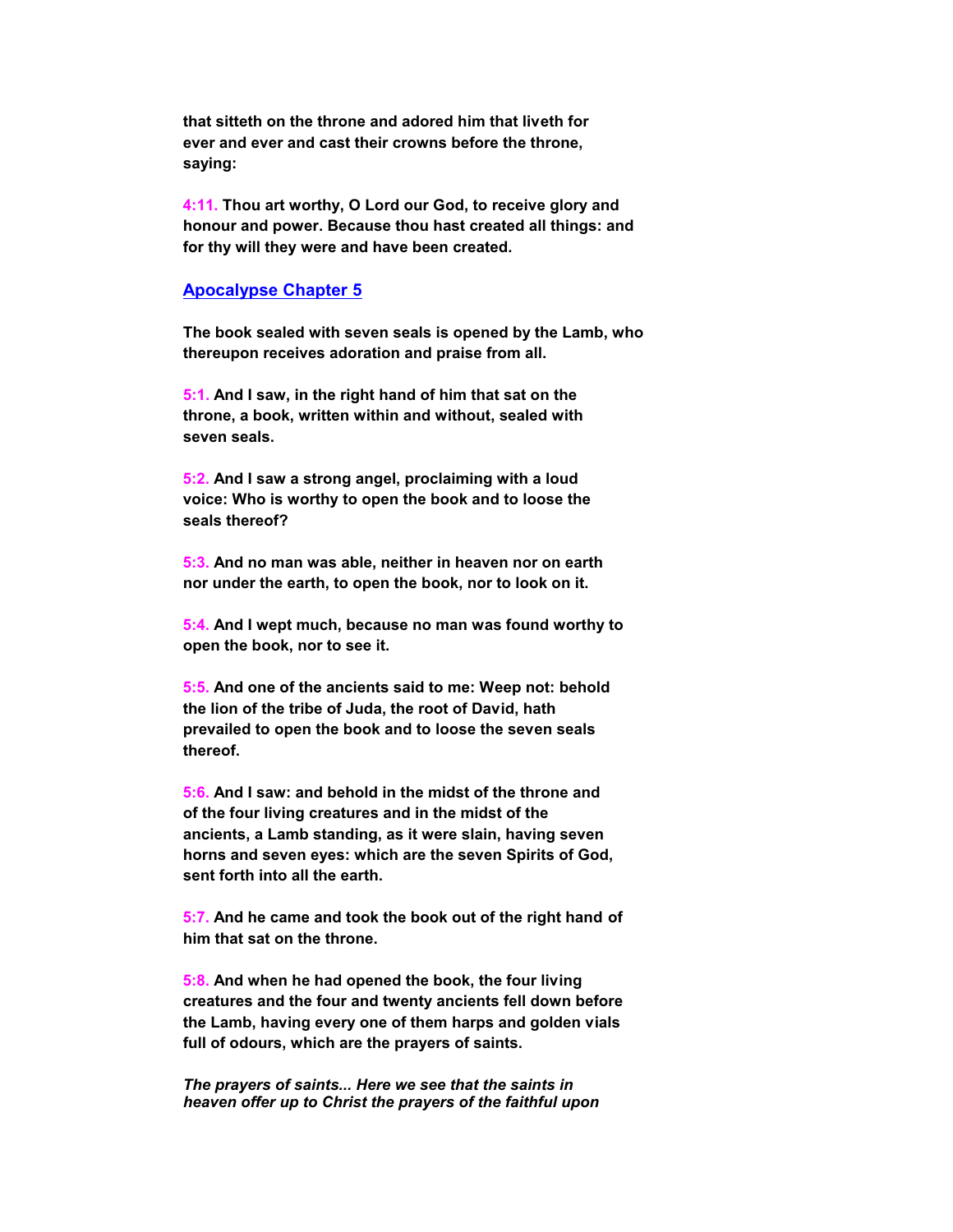#### *earth.*

 **5:9. And they sung a new canticle, saying: Thou art worthy, O Lord, to take the book and to open the seals thereof: because thou wast slain and hast redeemed us to God, in thy blood, out of every tribe and tongue and people and nation:**

 **5:10. And hast made us to our God a kingdom and priests, and we shall reign on the earth.**

 **5:11. And I beheld, and I heard the voice of many angels round about the throne and the living creatures and the ancients (and the number of them was thousands of thousands),**

 **5:12. Saying with a loud voice: The Lamb that was slain is worthy to receive power and divinity and wisdom and strength and honour and glory and benediction.**

 **5:13. And every creature which is in heaven and on the earth and under the earth, and such as are in the sea, and all that are in them, I heard all saying: To him that sitteth on the throne and to the Lamb, benediction and honour and glory and power, for ever and ever.**

 **5:14. And the four living creatures said: Amen. And the four and twenty ancients fell down on their faces and adored him that liveth for ever and ever.**

#### **Apocalypse Chapter 6**

 **What followed upon opening six of the seals.**

 **6:1. And I saw that the Lamb had opened one of the seven seals: and I heard one of the four living creatures, as it were the voice of thunder, saying: Come and see.**

 **6:2. And I saw: and behold a white horse, and he that sat on him had a bow, and there was a crown given him, and he went forth conquering that he might conquer.**

*White horse... He that sitteth on the white horse is Christ, going forth to subdue the world by his gospel. The other horses that follow represent the judgments and punishment that were to fall on the enemies of Christ and his church. The red horse signifies war; the black horse, famine; and the pale horse (which has Death for its rider),*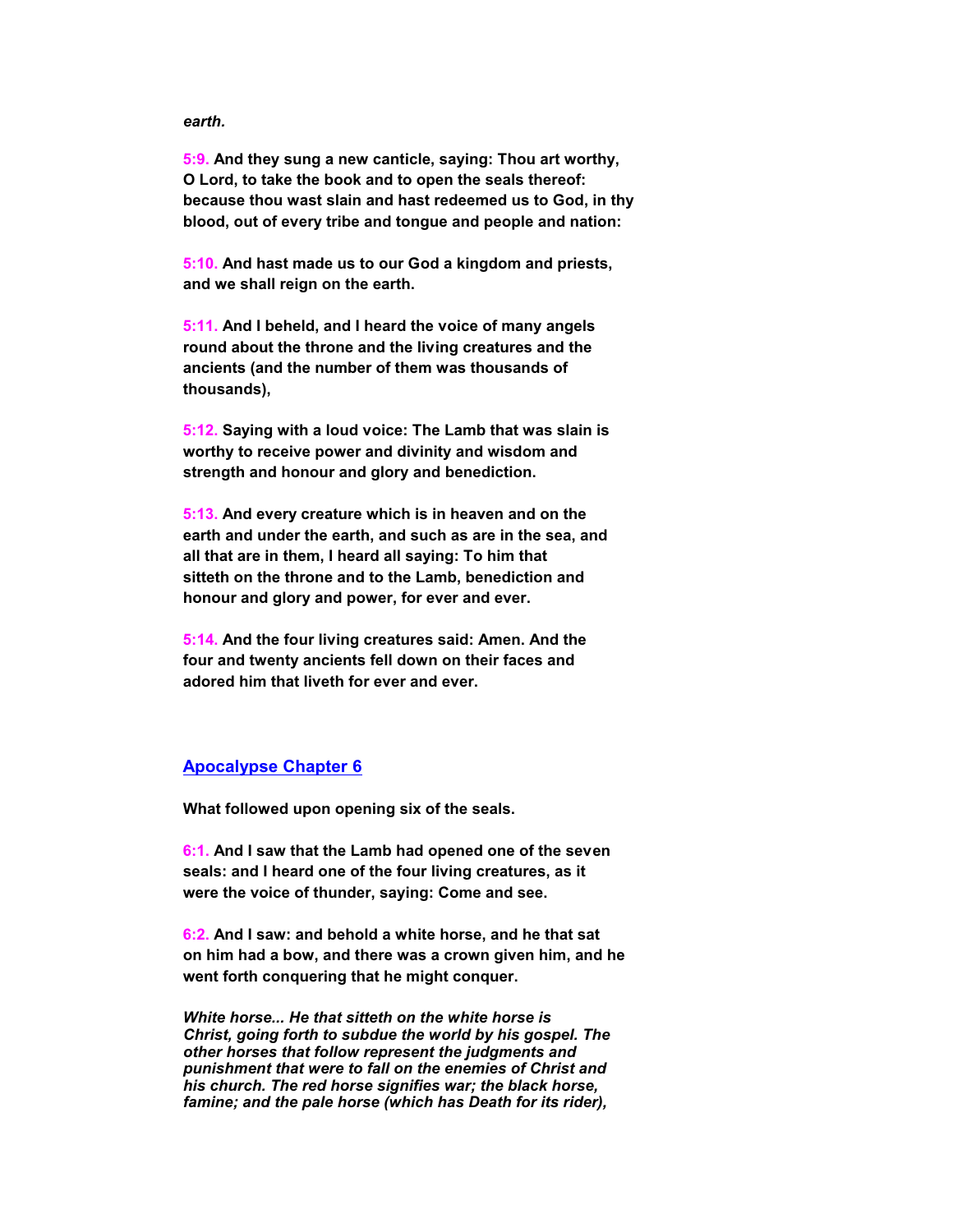#### *plagues or pestilence.*

 **6:3. And when he had opened the second seal, I heard the second living creature saying: Come and see.**

 **6:4. And there went out another horse that was red. And to him that sat thereon, it was given that he should take peace from the earth: and that they should kill one another. And a great sword was given to him.**

 **6:5. And when he had opened the third seal, I heard the third living creature saying: Come and see. And behold a black horse. And he that sat on him had a pair of scales in his hand.**

 **6:6. And I heard, as it were a voice in the midst of the four living creatures, saying: Two pounds of wheat for a penny, and thrice two pounds of barley for a penny: and see thou hurt not the wine and the oil.**

 **6:7. And when he had opened the fourth seal, I heard the voice of the fourth living creature saying: Come and see.**

 **6:8. And behold a pale horse: and he that sat upon him, his name was Death. And hell followed him. And power was given to him over the four parts of the earth, to kill with sword, with famine and with death and with the beasts of the earth.**

 **6:9. And when he had opened the fifth seal, I saw under the altar the souls of them that were slain for the word of God and for the testimony which they held.**

*Under the altar... Christ, as man, is this altar, under which the souls of the martyrs live in heaven, as their bodies are here deposited under our altars.*

 **6:10. And they cried with a loud voice, saying: How long, O Lord (Holy and True), dost thou not judge and revenge our blood on them that dwell on the earth?**

*Revenge our blood... They ask not this out of hatred to their enemies, but out of zeal for the glory of God, and a desire that the Lord would accelerate the general judgment, and the complete beatitude of all his elect.*

 **6:11. And white robes were given to every one of them one; And it was said to them that they should rest for a little time till their fellow servants and their brethren, who are**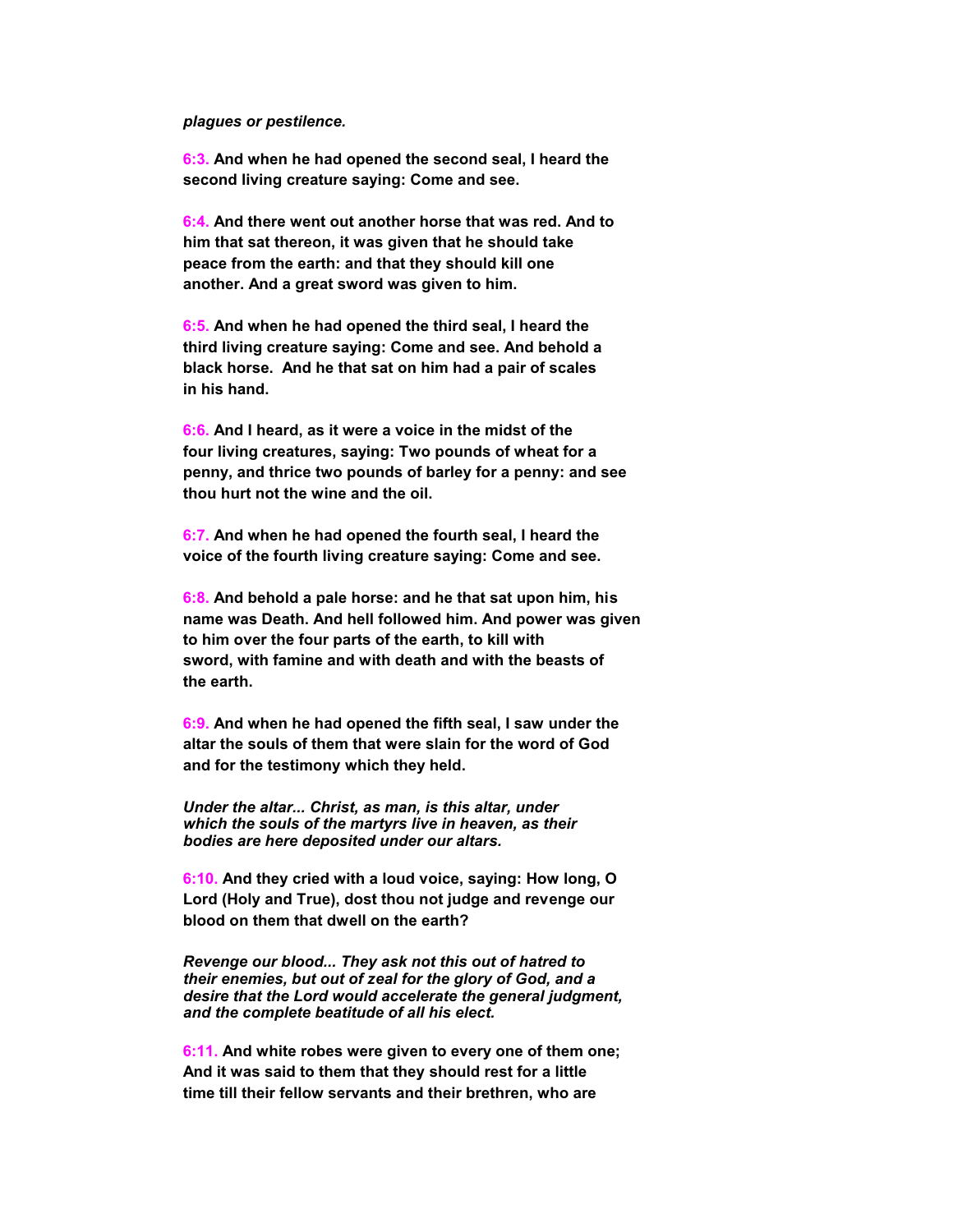**to be slain even as they, should be filled up.**

 **6:12. And I saw, when he had opened the sixth seal: and behold there was a great earthquake. And the sun became black as sackcloth of hair: and the whole moon became as blood.**

 **6:13. And the stars from heaven fell upon the earth, as the fig tree casteth its green figs when it is shaken by a great wind.**

 **6:14. And the heaven departed as a book folded up. And every mountain, and the islands, were moved out of their places.**

 **6:15. And the kings of the earth and the princes and tribunes and the rich and the strong and every bondman and every freeman hid themselves in the dens and in the rocks of mountains:**

 **6:16. And they say to the mountains and the rocks: Fall upon us and hide us from the face of him that sitteth upon the throne and from the wrath of the Lamb.**

 **6:17. For the great day of their wrath is come. And who shall be able to stand?**

## **Apocalypse Chapter 7**

 **The number of them that were marked with the seal of the living God and clothed in white robes.**

 **7:1. After these things, I saw four angels standing on the four corners of the earth, holding the four winds of the earth, that they should not blow upon the earth nor upon the sea nor on any tree.**

 **7:2. And I saw another angel ascending from the rising of the sun, having the sign of the living God. And he cried with a loud voice to the four angels to whom it was given to hurt the earth and the sea,**

 **7:3. Saying: Hurt not the earth nor the sea nor the trees, till we sign the servants of our God in their foreheads.**

 **7:4. And I heard the number of them that were signed. An**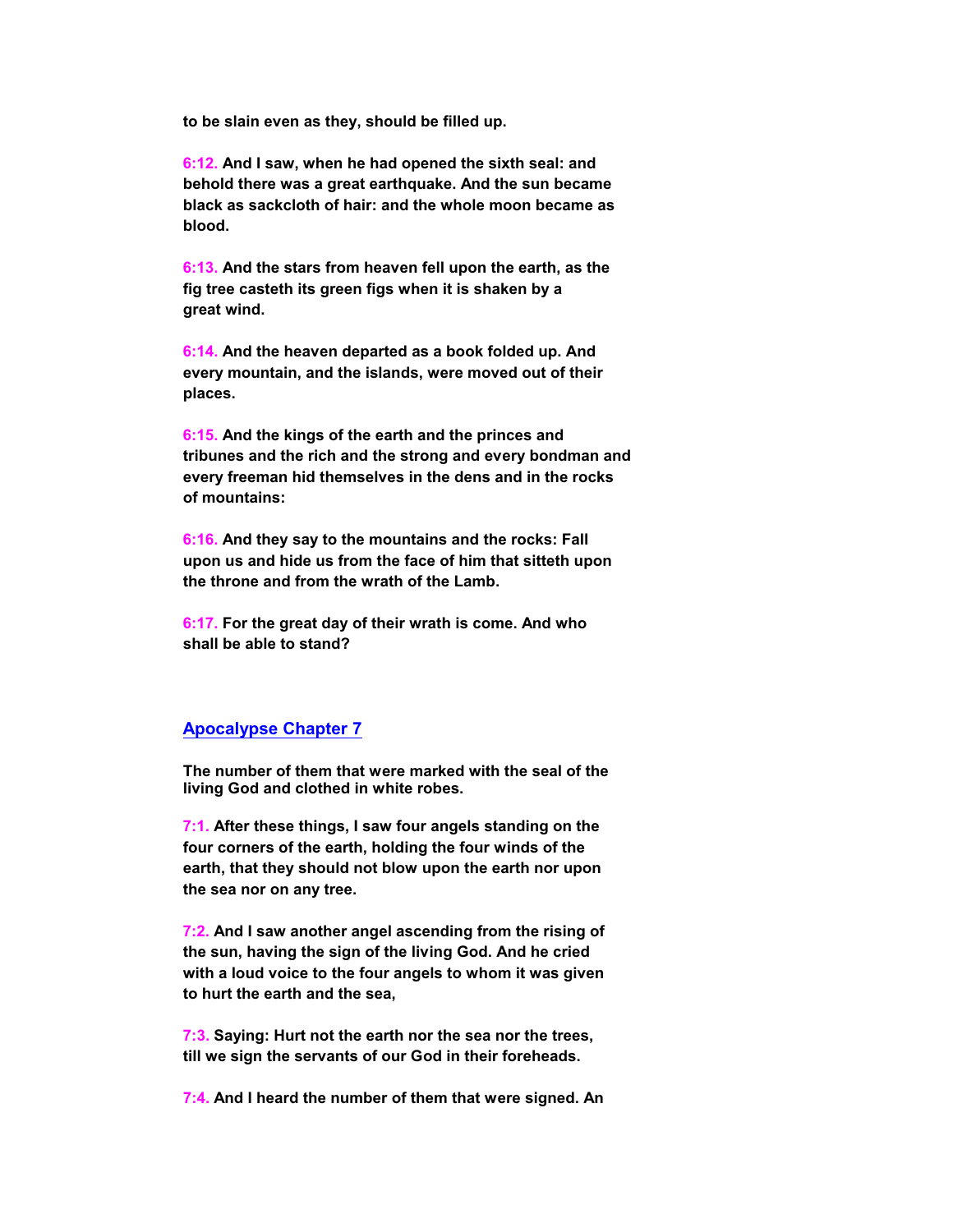**hundred forty-four thousand were signed, of every tribe of the children of Israel.**

 **7:5. Of the tribe of Juda, twelve thousand signed: Of the tribe of Ruben, twelve thousand signed: Of the tribe of Gad, twelve thousand signed:**

 **7:6. Of the tribe of Aser, twelve thousand signed: Of the tribe of Nephthali, twelve thousand signed: Of the tribe of Manasses, twelve thousand signed:**

 **7:7. Of the tribe of Simeon, twelve thousand signed: Of the tribe of Levi, twelve thousand signed: Of the tribe of Issachar, twelve thousand signed:**

 **7:8. Of the tribe of Zabulon, twelve thousand signed: Of the tribe of Joseph, twelve thousand signed: Of the tribe of Benjamin, twelve thousand signed.**

 **7:9. After this, I saw a great multitude, which no man could number, of all nations and tribes and peoples and tongues, standing before the throne and in sight of the Lamb, clothed with white robes, and palms in their hands.**

 **7:10. And they cried with a loud voice, saying: Salvation to our God, who sitteth upon the throne and to the Lamb.**

 **7:11. And all the angels stood round about the throne and the ancients and the four living creatures. And they fell down before the throne upon their faces and adored God,**

 **7:12. Saying: Amen. Benediction and glory and wisdom and thanksgiving, honour and power and strength, to our God, for ever and ever. Amen.**

 **7:13. And one of the ancients answered and said to me: These that are clothed in white robes, who are they? And whence came they?**

 **7:14. And I said to him: My Lord, thou knowest. And he said to me: These are they who are come out of great tribulation and have washed their robes and have made them white in the blood of the Lamb.**

 **7:15. Therefore, they are before the throne of God: and they serve him day and night in his temple. And he that sitteth on the throne shall dwell over them.**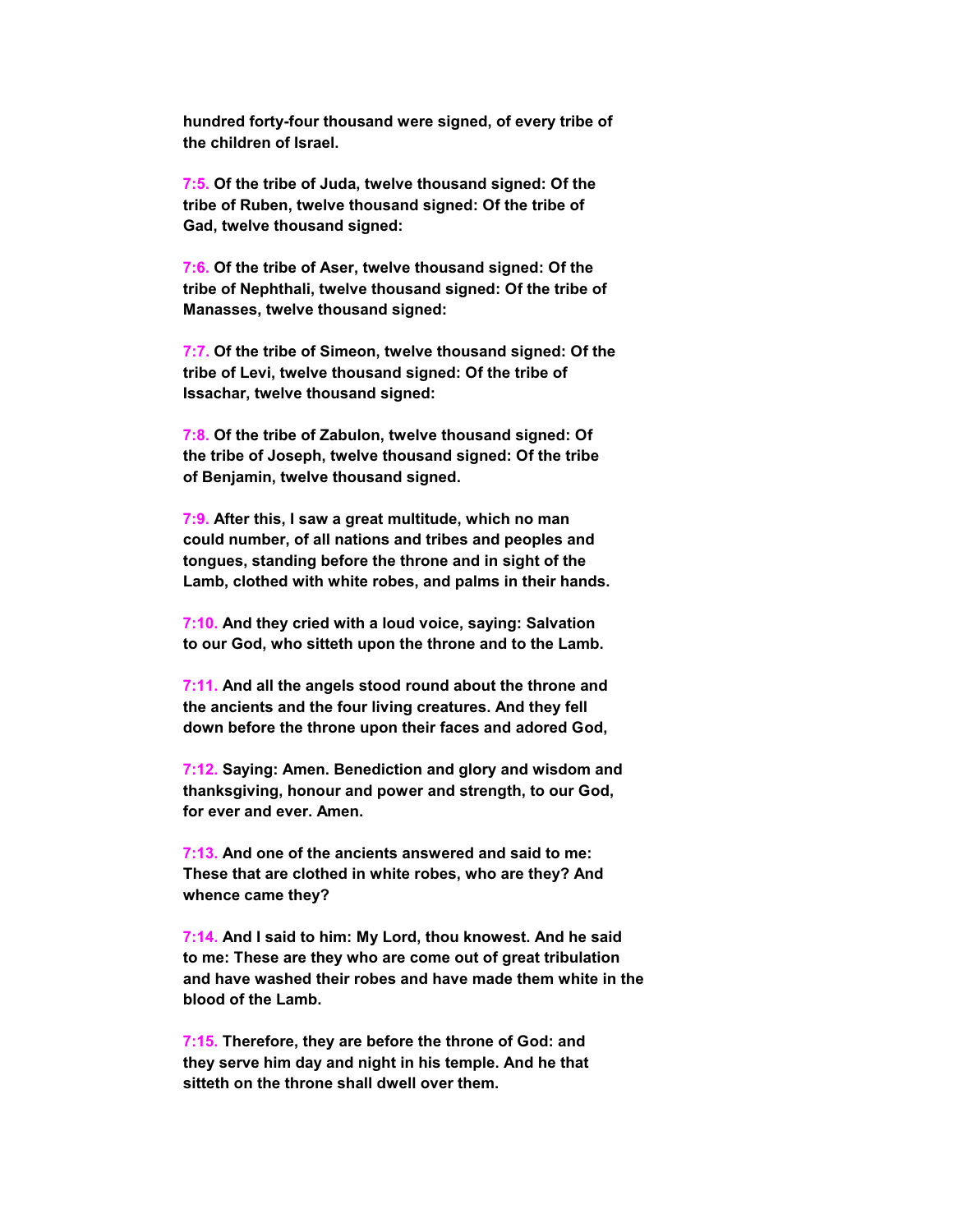**7:16. They shall no more hunger nor thirst: neither shall the sun fall on them, nor any heat.**

 **7:17. For the Lamb, which is in the midst of the throne, shall rule them and shall lead them to the fountains of the waters of life: and God shall wipe away all tears from their eyes.**

#### **Apocalypse Chapter 8**

 **The seventh seal is opened. The angels with the seven trumpets.**

 **8:1. And when he had opened the seventh seal, there was silence in heaven, as it were for half an hour.**

 **8:2. And I saw seven angels standing in the presence of God: and there were given to them seven trumpets.**

 **8:3. And another angel came and stood before the altar, having a golden censer: and there was given to him much incense, that he should offer of the prayers of all saints, upon the golden altar which is before the throne of God.**

 **8:4. And the smoke of the incense of the prayers of the saints ascended up before God from the hand of the angel.**

 **8:5. And the angel took the censer and filled it with the fire of the altar and cast it on the earth: and there were thunders and voices and lightnings and a great earthquake.**

 **8:6. And the seven angels who had the seven trumpets prepared themselves to sound the trumpet.**

 **8:7. And the first angel sounded the trumpet: and there followed hail and fire, mingled with blood: and it was cast on the earth. And the third part of the earth was burnt up: and the third part of the trees was burnt up: and all green grass was burnt up.**

 **8:8. And the second angel sounded the trumpet: and, as it were, a great mountain, burning with fire, was cast into the sea. And the third part of the sea became blood.**

 **8:9. And the third part of those creatures died which had life in the sea: and the third part of the ships was destroyed.**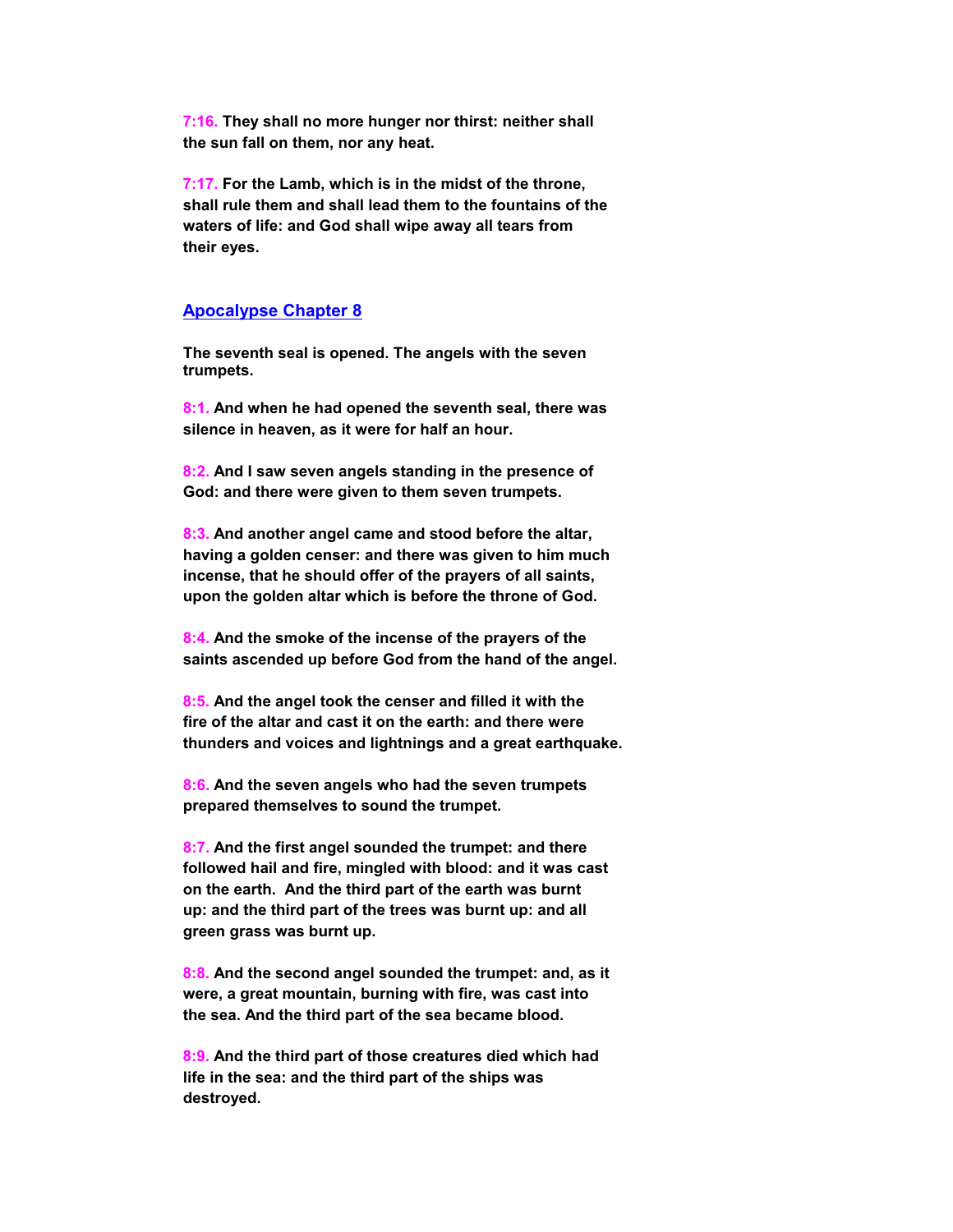**8:10. And the third angel sounded the trumpet: and a great star fell from heaven, burning as it were a torch. And it fell on the third part of the rivers and upon the fountains of waters:**

 **8:11. And the name of the star is called Wormwood. And the third part of the waters became wormwood. And many men died of the waters, because they were made bitter.**

 **8:12. And the fourth angel sounded the trumpet: and the third part of the sun was smitten, and the third part of the moon, and the third part of the stars, so that the third part of them was darkened. And the day did not shine for a third part of it: and the night in like manner.**

 **8:13. And I beheld: and heard the voice of one eagle flying through the midst of heaven, saying with a loud voice: Woe, Woe, Woe to the inhabitants of the earth, by reason of the rest of the voices of the three angels, who are yet to sound the trumpet!**

#### **Apocalypse Chapter 9**

 **Locusts come forth from the bottomless pit. The vision of the army of horsemen.**

 **9:1. And the fifth angel sounded the trumpet: and I saw a star fall from heaven upon the earth. And there was given to him the key of the bottomless pit.**

*A star full... This may mean the fall and apostasy of great and learned men from the true faith. Or a whole nation falling into error and separating from the church, not having the sign of God in their foreheads. And there was given to him the key of the bottomless pit... That is, to the angel, not to the fallen star. To this angel was given the power, which is here signified by a key, of opening hell.*

 **9:2. And he opened the bottomless pit: and the smoke of the pit arose, as the smoke of a great furnace. And the sun and the air were darkened with the smoke of the pit.**

 **9:3. And from the smoke of the pit there came out locusts upon the earth. And power was given to them, as the scorpions of the earth have power.**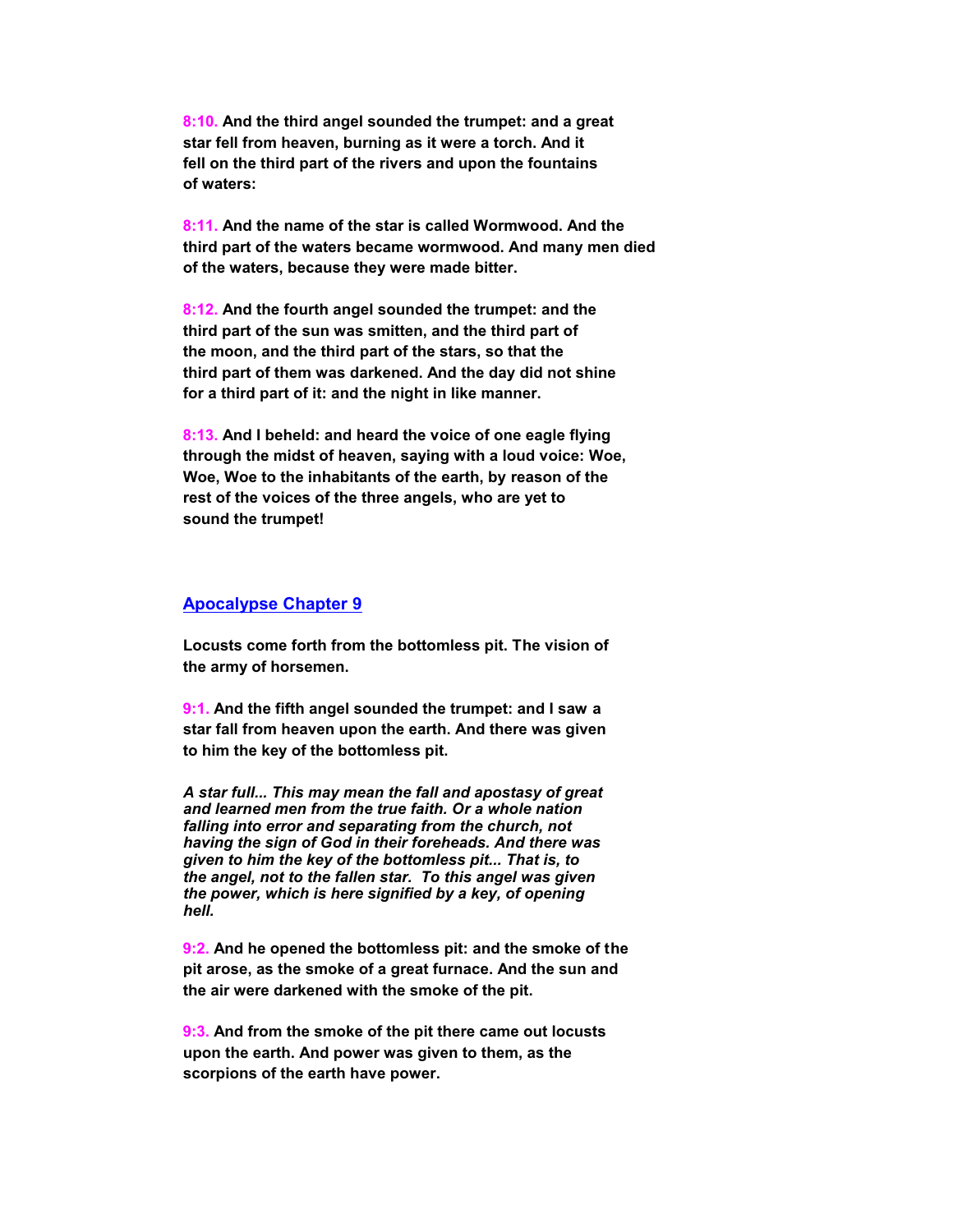*There came out locusts... These may be devils in Antichrist's time, having the appearance of locusts, but large and monstrous, as here described. Or they may be real locusts, but of an extraordinary size and monstrous shape, such as were never before seen on earth, sent to torment those who have not the sign (or seal) of God on their foreheads. Some commentators by these locusts understand heretics, and especially those heretics, that sprung from Jews, and with them denied the divinity of Jesus Christ; as Theodotus, Praxeas, Noetus, Paul of Samosata, Sabellius, Arius, etc. These were great enemies of the Christian religion; they tormented and infected the souls of men, stinging them like scorpions, with the poison of their heresies. Others have explained these locusts, and other animals, mentioned in different places throughout this sacred and mystical book, in a most absurd, fanciful, and ridiculous manner; they make Abaddon the Pope, and the locusts to be friars mendicant, etc. Here it is thought proper, not to enter into any controversy upon that subject, as the inventors of these fancies have been already answered, and fully refuted by many controvertists: besides, those who might be inposed on by such chimerical writers, are in these days much better informed.*

 **9:4. And it was commanded them that they should not hurt the grass of the earth nor any green thing nor any tree: but only the men who have not the sign of God on their foreheads.**

 **9:5. And it was given unto them that they should not kill them: but that they should torment them five months. And their torment was as the torment of a scorpion when he striketh a man.**

 **9:6. And in those days, men shall seek death and shall not find it. And they shall desire to die: and death shall fly from them.**

 **9:7. And the shapes of the locusts were like unto horses prepared unto battle. And on their heads were, as it were, crowns like gold: and their faces were as the faces of men.**

 **9:8. And they had hair as the hair of women: and their teeth were as lions.**

 **9:9. And they had breastplates as breastplates of iron: and the noise of their wings was as the noise of chariots and many horses running to battle.**

 **9:10. And they had tails like to scorpions: and there were stings in their tails. And their power was to hurt men, five months. And they had over them**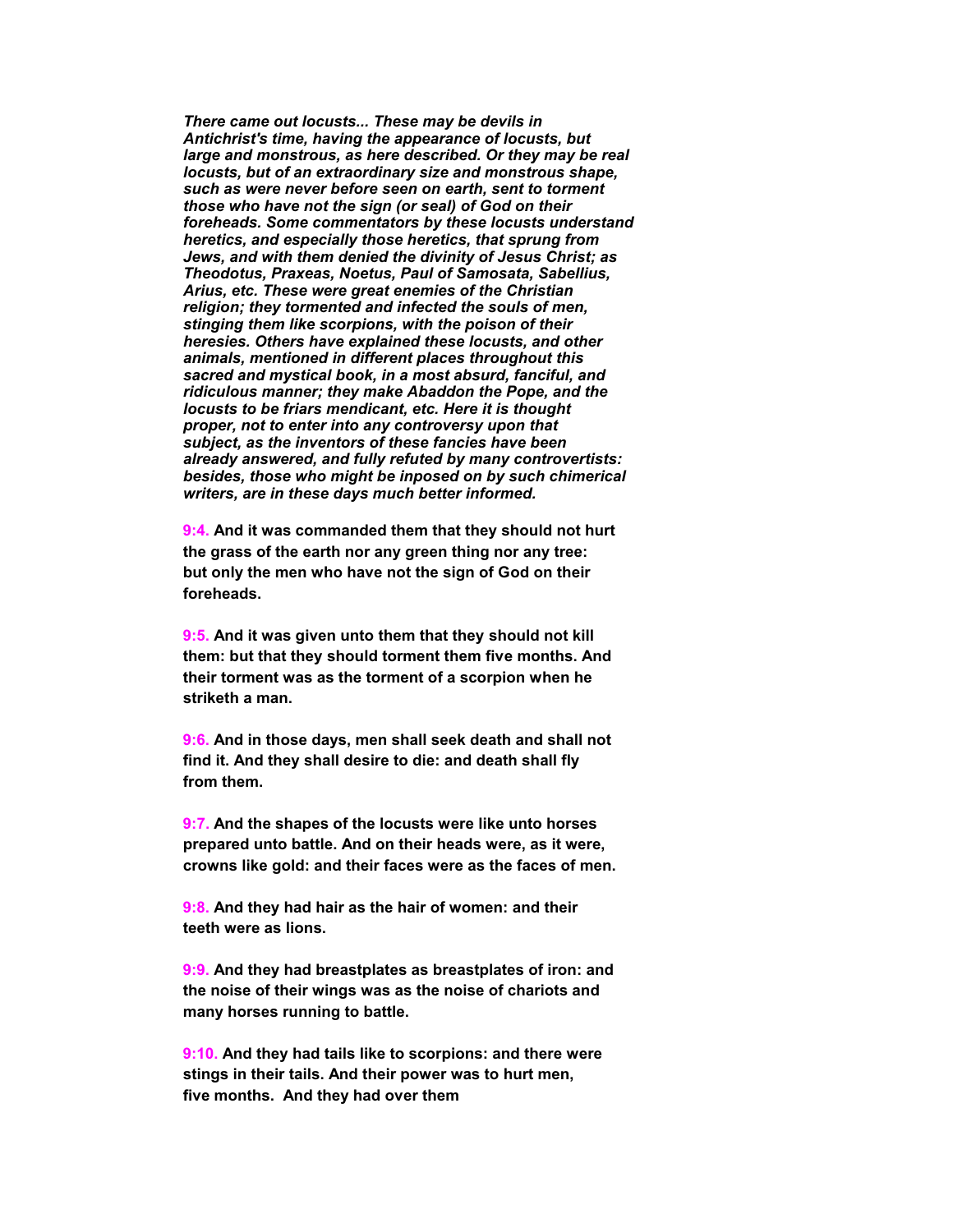**9:11. A king, the angel of the bottomless pit (whose name in Hebrew is Abaddon and in Greek Apollyon, in Latin Exterminans).**

 **9:12. One woe is past: and behold there come yet two woes more hereafter.**

 **9:13. And the sixth angel sounded the trumpet: and I heard a voice from the four horns of the golden altar which is before the eyes of God,**

 **9:14. Saying to the sixth angel who had the trumpet: Loose the four angels who are bound in the great river Euphrates.**

 **9:15. And the four angels were loosed, who were prepared for an hour, and a day, and a month, and a year: for to kill the third part of men.**

 **9:16. And the number of the army of horsemen was twenty thousand times ten thousand. And I heard the number of them.**

 **9:17. And thus I saw the horses in the vision. And they that sat on them had breastplates of fire and of hyacinth and of brimstone. And the heads of the horses were as the heads of lions: and from their mouths proceeded fire and smoke and brimstone.**

 **9:18. And by these three plagues was slain the third part of men, by the fire and by the smoke and by the brimstone which issued out of their mouths.**

 **9:19. For the power of the horses is in their mouths and in their tails. For, their tails are like to serpents and have heads: and with them they hurt.**

 **9:20. And the rest of the men, who were not slain by these plagues, did not do penance from the works of their hands, that they should not adore devils and idols of gold and silver and brass and stone and wood, which neither can see nor hear nor walk:**

 **9:21. Neither did they penance from their murders nor from their sorceries nor from their fornication nor from their thefts.**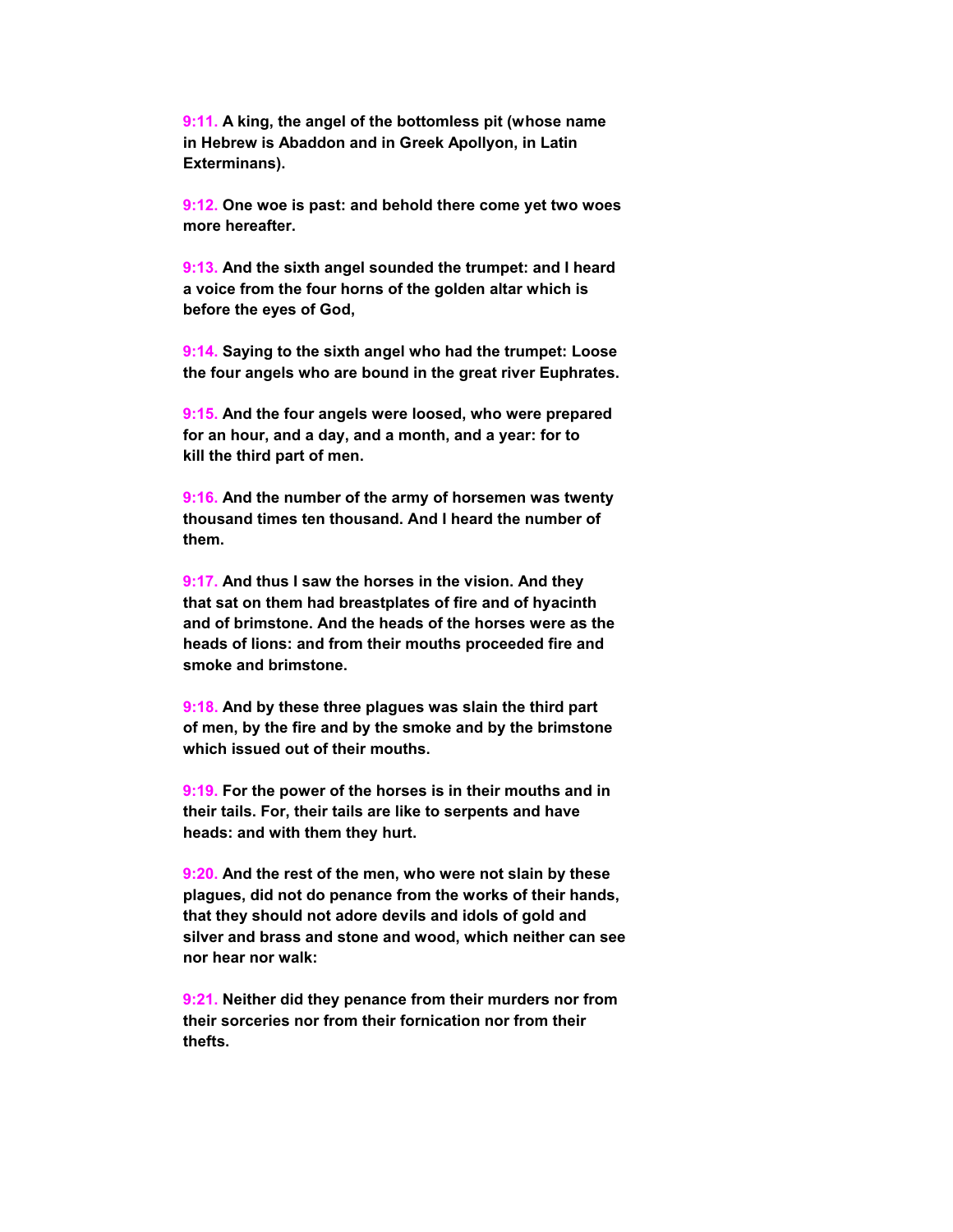#### **Apocalypse Chapter 10**

 **The cry of a mighty angel. He gives John a book to eat.**

 **10:1. And I saw another mighty angel come down from heaven, clothed with a cloud. And a rainbow was on his head: and his face, as the sun, and his feet as pillars of fire.**

 **10:2. And he had in his hand a little book, open. And he set his right foot upon the sea, and his left foot upon the earth.**

 **10:3. And he cried with a loud voice as when a lion roareth. And when he had cried, seven thunders uttered their voices.**

 **10:4. And when the seven thunders had uttered their voices, I was about to write. And I heard a voice from heaven saying to me: Seal up the things which the seven thunders have spoken. And write them not.**

 **10:5. And the angel whom I saw standing upon the sea and upon the earth lifted up his hand to heaven.**

 **10:6. And he swore by him that liveth for ever and ever, who created heaven and the things which are therein, and the earth and the things which are in it, and the sea and the things which are therein: That time shall be no longer.**

 **10:7. But in the days of the voice of the seventh angel, when he shall begin to sound the trumpet, the mystery of God shall be finished, as he hath declared by his servants the prophets.**

*Declared... literally evangelized, to signify the good tidings, agreeable to the Gospel, of the final victory of Christ, and of that eternal life, which should be the reward of the temporal sufferings of the martyrs and faithful servants of God.*

 **10:8. And I heard a voice from heaven, again speaking to me and saying: Go and take the book that is open, from the hand of the angel who standeth upon the sea and upon the earth.**

 **10:9. And I went to the angel, saying unto him that he should give me the book. And he said to me: Take the book and eat it up. And it shall make thy belly bitter: but in thy mouth it shall be sweet as honey.**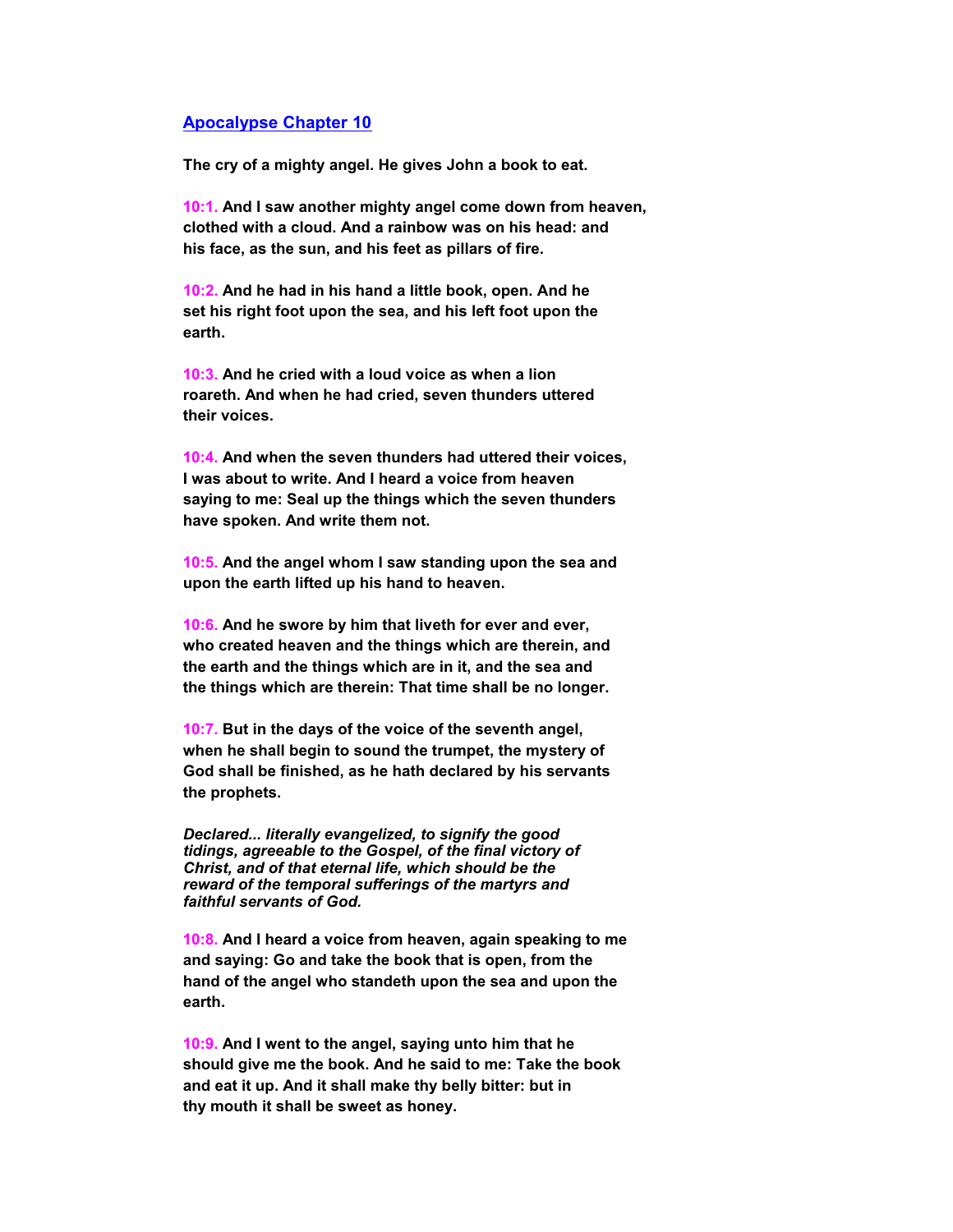**10:10. And I took the book from the hand of the angel and ate it up: and it was in my mouth, sweet as honey. And when I had eaten it, my belly was bitter.**

 **10:11. And he said to me: Thou must prophesy again to many nations and peoples and tongues and kings.**

#### **Apocalypse Chapter 11**

 **He is ordered to measure the temple. The two witnesses.**

 **11:1. And there was given me a reed, like unto a rod. And it was said to me: Arise, and measure the temple of God and the altar and them that adore therein.**

 **11:2. But the court which is without the temple, cast out and measure it not: because it is given unto the Gentiles. And the holy city they shall tread under foot, two and forty months:**

 **11:3. And I will give unto my two witnesses: and they shall prophesy, a thousand two hundred sixty days, clothed in sackcloth.**

*My two witnesses... It is commonly understood of Henoch and Elias.*

 **11:4. These are the two olive trees and the two candlesticks that stand before the Lord of the earth.**

 **11:5. And if any man will hurt them, fire shall come out of their mouths and shall devour their enemies. And if any man will hurt them, in this manner must he be slain.**

 **11:6. These have power to shut heaven, that it rain not in the days of their prophecy: And they have power over waters, to turn them into blood and to strike the earth with all plagues, as often as they will.**

 **11:7. And when they shall have finished their testimony, the beast that ascendeth out of the abyss shall make war against them and shall overcome them and kill them.**

 **11:8. And their bodies shall lie in the streets of the great city which is called spiritually, Sodom and Egypt: where their Lord also was crucified.**

 **11:9. And they of the tribes and peoples and tongues and**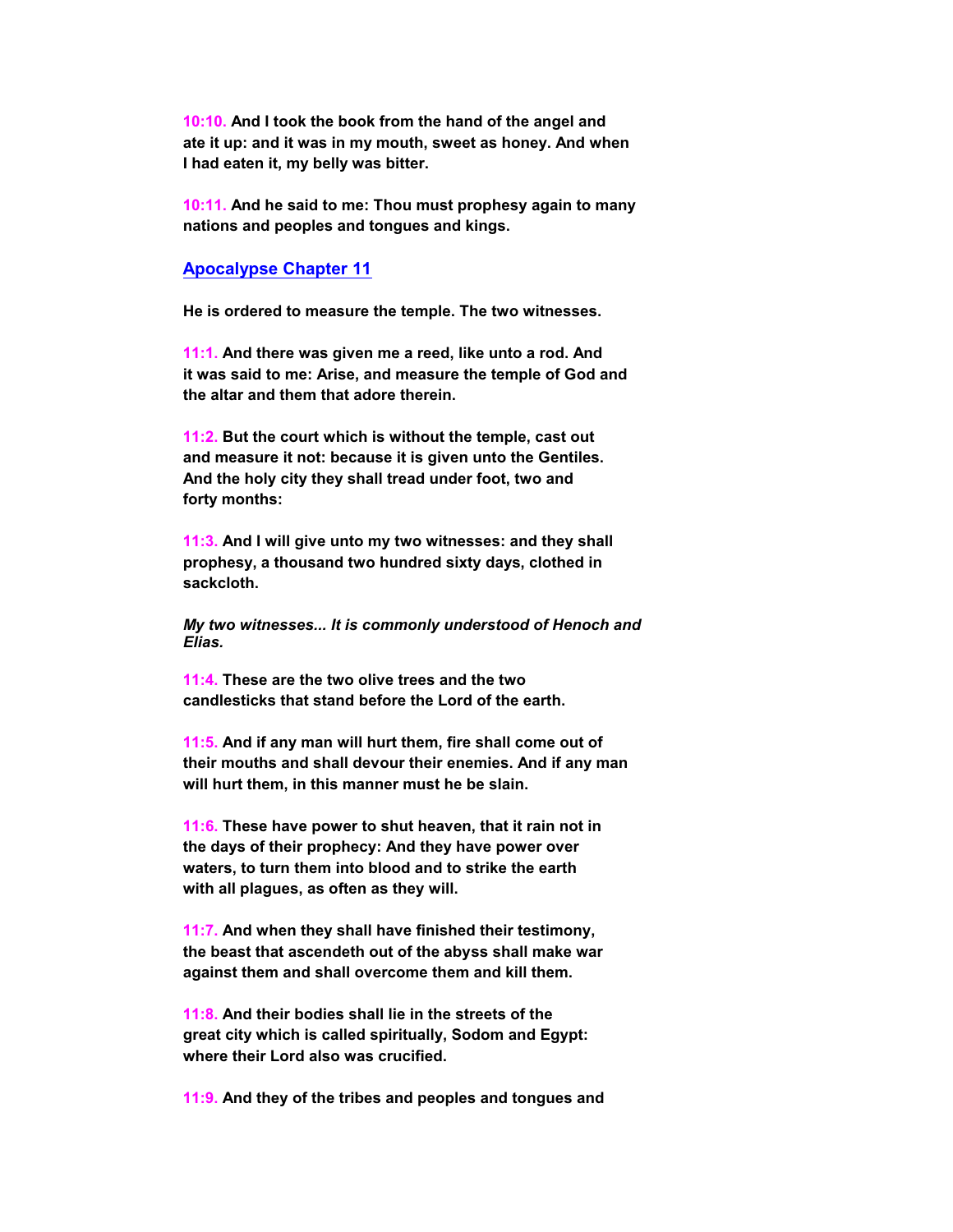**nations shall see their bodies for three days and a half: and they shall not suffer their bodies to be laid in sepulchres.**

 **11:10. And they that dwell upon the earth shall rejoice over them and make merry: and shall send gifts one to another, because these two prophets tormented them that dwelt upon the earth.**

 **11:11. And after three days and a half, the spirit of life from God entered into them. And they stood upon their feet: and great fear fell upon them that saw them.**

 **11:12. And they heard a great voice from heaven, saying to them: Come up hither. And they went up to heaven in a cloud: and their enemies saw them.**

 **11:13. And at that hour there was made a great earthquake: and the tenth part of the city fell. And there were slain in the earthquake, names of men, seven thousand: and the rest were cast into a fear and gave glory to the God of heaven.**

 **11:14. The second woe is past: and behold the third woe will come quickly.**

 **11:15. And the seventh angel sounded the trumpet: and there were great voices in heaven, saying: The kingdom of this world is become our Lord's and his Christ's, and he shall reign for ever and ever. Amen.**

 **11:16. And the four and twenty ancients who sit on their seats in the sight of God, fell on their faces and adored God, saying:**

 **11:17. We give thee thanks, O Lord God Almighty, who art and who wast and who art to come: because thou hast taken to thee thy great power, and thou hast reigned.**

 **11:18. And the nations were angry: and thy wrath is come. And the time of the dead, that they should be judged and that thou shouldest render reward to thy servants the prophets and the saints, and to them that fear thy name, little and great: and shouldest destroy them who have corrupted the earth.**

 **11:19. And the temple of God was opened in heaven: and the ark of his testament was seen in his temple. And there were**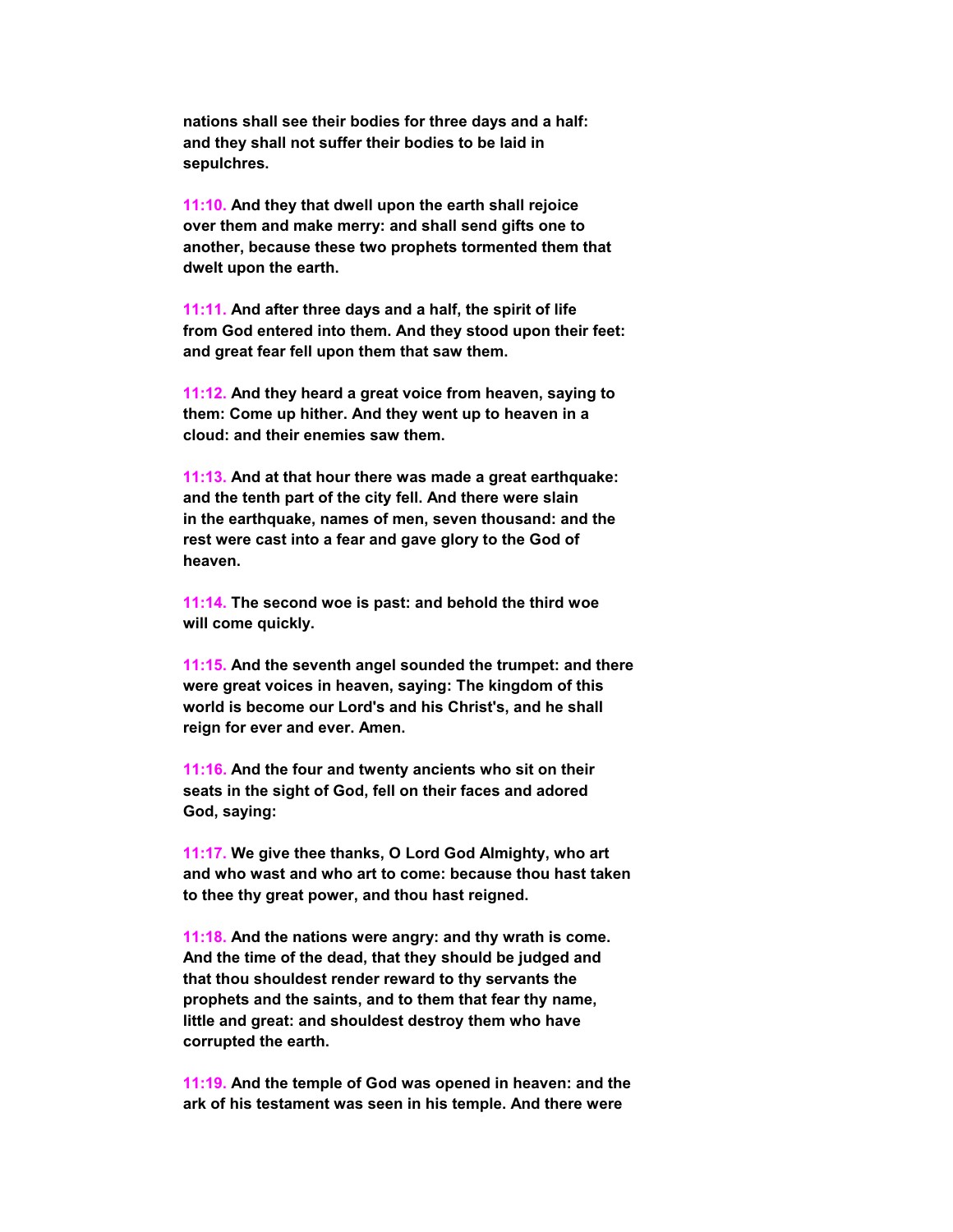**lightnings and voices and an earthquake and great hail.**

## **Apocalypse Chapter 12**

 **The vision of the woman clothed with the sun and of the great dragon her persecutor.**

 **12:1. And a great sign appeared in heaven: A woman clothed with the sun, and the moon under her feet, and on her head a crown of twelve stars.**

*A woman... The church of God. It may also, by allusion, be applied to our blessed Lady. The church is clothed with the sun, that is, with Christ: she hath the moon, that is, the changeable things of the world, under her feet: and the twelve stars with which she is crowned, are the twelve apostles: she is in labour and pain, whilst she brings forth her children, and Christ in them, in the midst of afflictions and persecutions.*

 **12:2. And being with child, she cried travailing in birth: and was in pain to be delivered.**

 **12:3. And there was seen another sign in heaven. And behold a great red dragon, having seven heads and ten horns and on his heads seven diadems.**

 **12:4. And his tail drew the third part of the stars of heaven and cast them to the earth. And the dragon stood before the woman who was ready to be delivered: that, when she should be delivered, he might devour her son.**

 **12:5. And she brought forth a man child, who was to rule all nations with an iron rod. And her son was taken up to God and to his throne.**

 **12:6. And the woman fled into the wilderness, where she had a place prepared by God, that there they should feed her, a thousand two hundred sixty days.**

 **12:7. And there was a great battle in heaven: Michael and his angels fought with the dragon, and the dragon fought, and his angels.**

 **12:8. And they prevailed not: neither was their place found**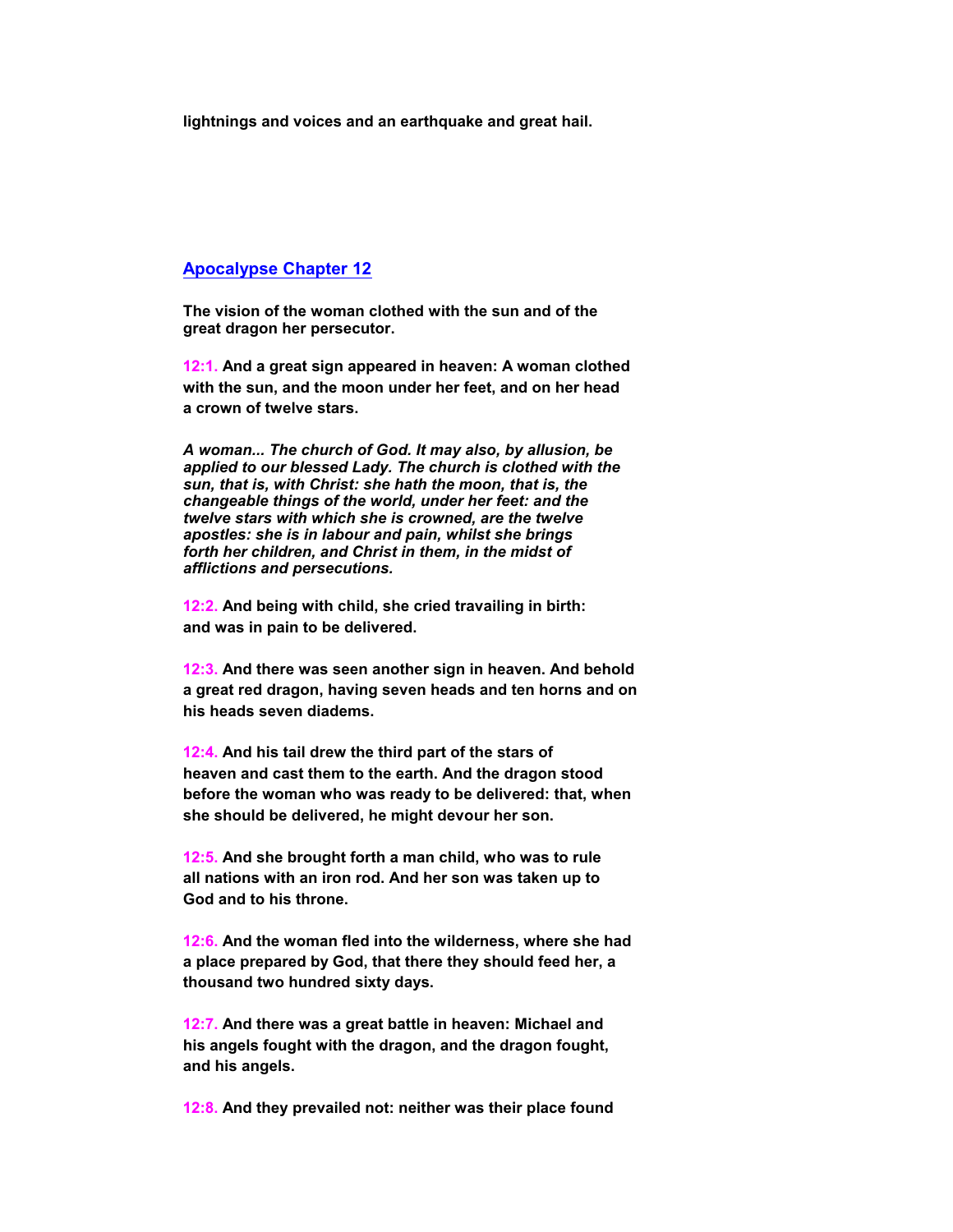**any more in heaven.**

 **12:9. And that great dragon was cast out, that old serpent, who is called the devil and Satan, who seduceth the whole world. And he was cast unto the earth: and his angels were thrown down with him.**

 **12:10. And I heard a loud voice in heaven, saying: Now is come salvation and strength and the kingdom of our God and the power of his Christ: because the accuser of our brethren is cast forth, who accused them before our God day and night.**

 **12:11. And they overcame him by the blood of the Lamb and by the word of the testimony: and they loved not their lives unto death.**

 **12:12. Therefore, rejoice, O heavens, and you that dwell therein. Woe to the earth and to the sea, because the devil is come down unto you, having great wrath, knowing that he hath but a short time.**

 **12:13. And when the dragon saw that he was cast unto the earth, he persecuted the woman who brought forth the man child.**

 **12:14. And there were given to the woman two wings of a great eagle, that she might fly into the desert, unto her place, where she is nourished for a time and times, and half a time, from the face of the serpent.**

 **12:15. And the serpent cast out of his mouth, after the woman, water, as it were a river: that he might cause her to be carried away by the river.**

 **12:16. And the earth helped the woman: and the earth opened her mouth and swallowed up the river which the dragon cast out of his mouth.**

 **12:17. And the dragon was angry against the woman: and went to make war with the rest of her seed, who keep the commandments of God and have the testimony of Jesus Christ.**

 **12:18. And he stood upon the sand of the sea.**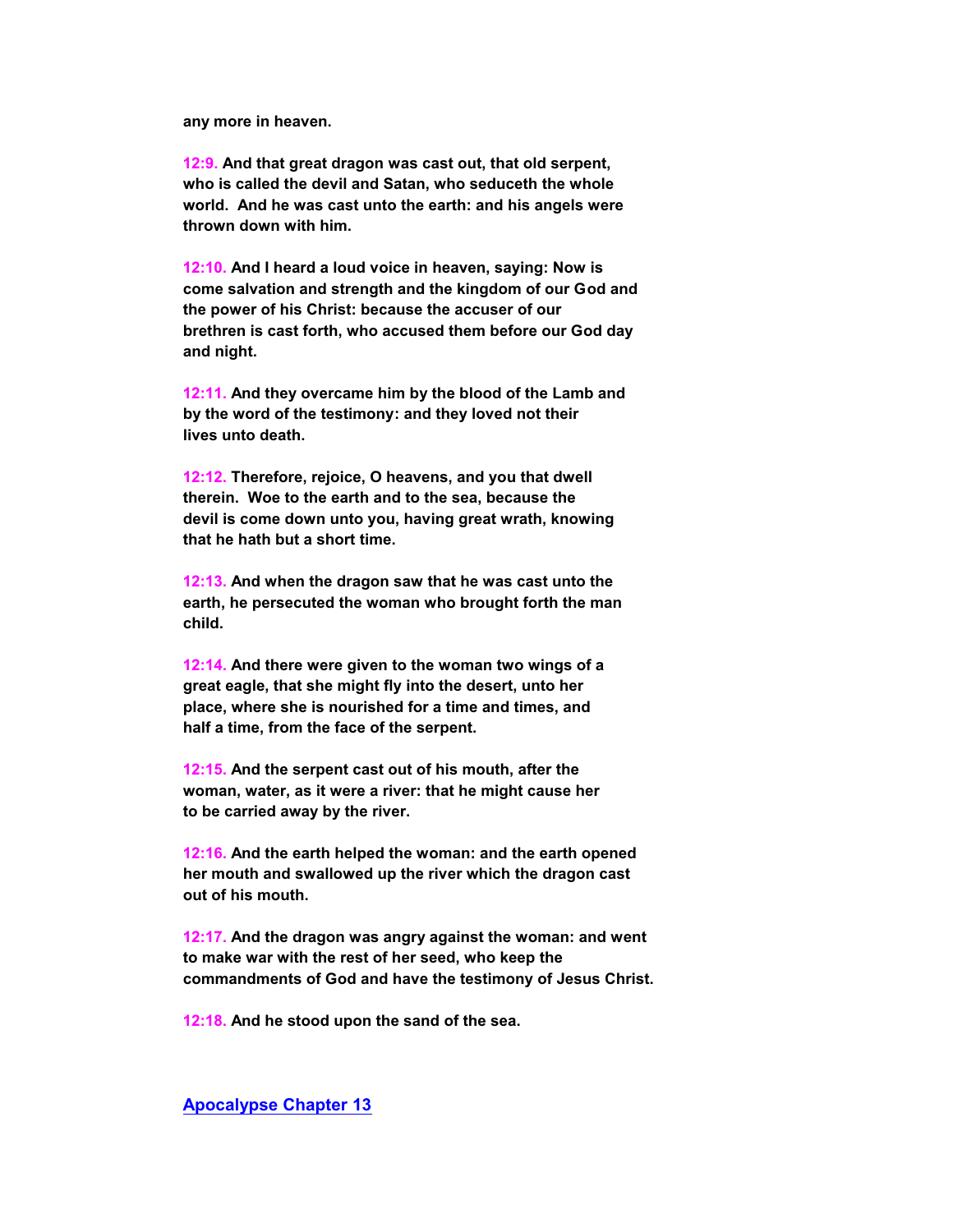**Of the beast with seven heads and of a second beast.**

 **13:1. And I saw a beast coming up out the sea, having seven heads and ten horns: and upon his horns, ten diadems: and upon his heads, names of blasphemy.**

*A beast... This first beast with seven heads and ten horns, is probably the whole company of infidels, enemies and persecutors of the people of God, from the beginning to the end of the world. The seven heads are seven kings, that is, seven principal kingdoms or empires, which have exercised, or shall exercise, tyrannical power over the people of God; of these, five were then fallen, viz.: the Egyptian, Assyrian, Chaldean, Persian, and Grecian monarchies: one was present, viz., the empire of Rome: and the seventh and chiefest was to come, viz., the great Antichrist and his empire. The ten horns may be understood of ten lesser persecutors.*

 **13:2. And the beast which I saw was like to a leopard: and his feet were as the feet of a bear, and his mouth as the mouth of a lion. And the dragon gave him his own strength and great power.**

 **13:3. And I saw one of his heads as it were slain to death: and his death's wound was healed. And all the earth was in admiration after the beast.**

*One of his heads, etc... Some understand this of the mortal wound, which the idolatry of the Roman empire (signified by the sixth head) received from Constantine; which was, as it were, healed again by Julian the Apostate.*

 **13:4. And they adored the dragon which gave power to the beast. And they adored the beast, saying: Who is like to the beast? And who shall be able to fight with him?**

 **13:5. And there was given to him a mouth speaking great things and blasphemies: and power was given to him to do, two and forty months.**

 **13:6. And he opened his mouth unto blasphemies against God, to blaspheme his name and his tabernacle and them that dwell in heaven.**

*His tabernacle, etc... That is, his church and his saints.*

 **13:7. And it was given unto him to make war with the saints and to overcome them. And power was given him over every tribe and people and tongue and nation.**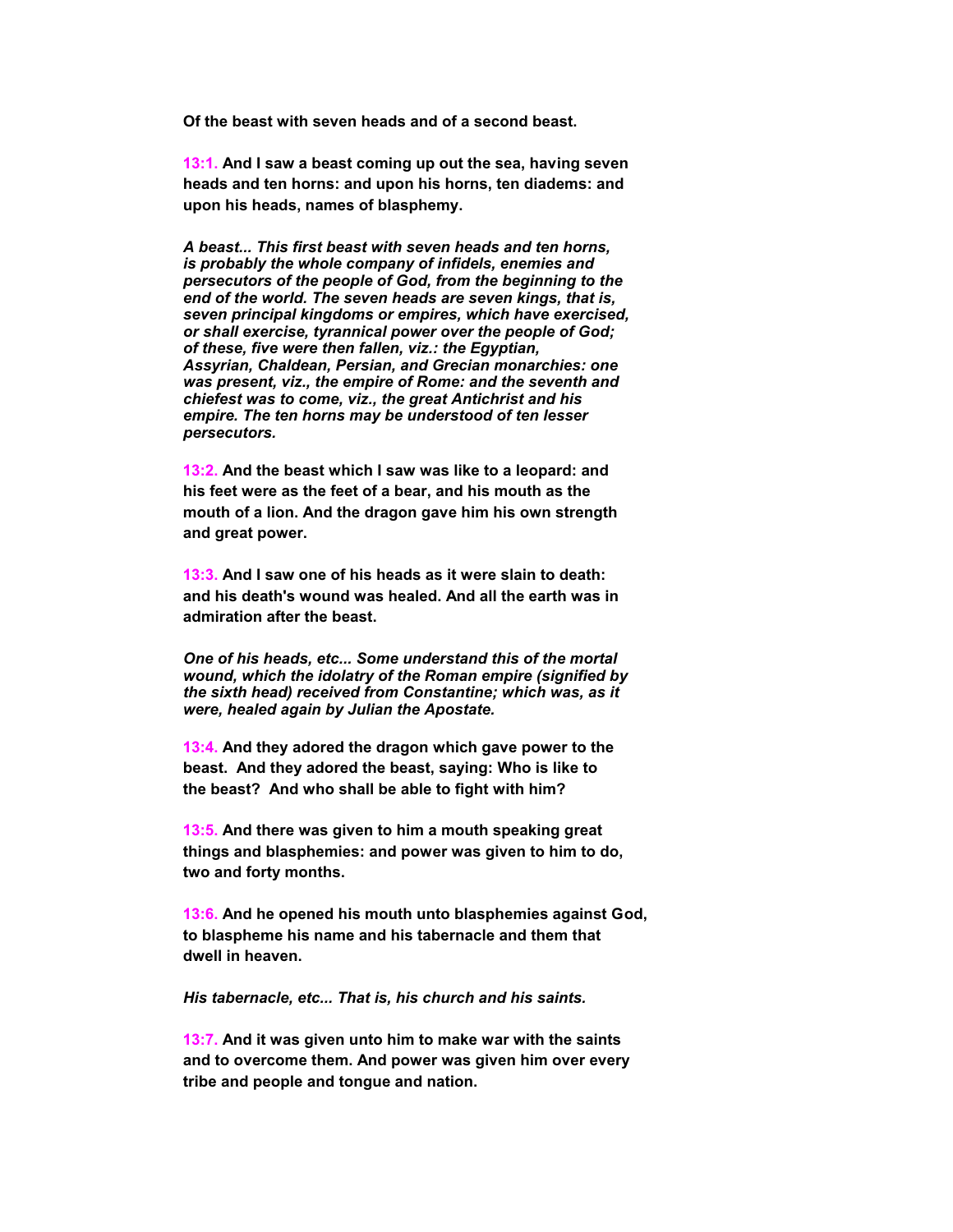**13:8. And all that dwell upon the earth adored him, whose names are not written in the book of life of the Lamb which was slain from the beginning of the world.**

*Slain from the beginning, etc... In the foreknowledge of God; and inasmuch as all mercy and grace, from the beginning, was given in view of his death and passion.*

 **13:9. If any man have an ear, let him hear.**

 **13:10. He that shall lead into captivity shall go into captivity: he that shall kill by the sword must be killed by the sword. Here is the patience and the faith of the saints.**

 **13:11. And I saw another beast coming up out of the earth: and he had two horns, like a lamb: and he spoke as a dragon.**

*Another beast... This second beast with two horns, may be understood of the heathenish priests and magicians; the principal promoters both of idolatry and persecution.*

 **13:12. And he executed all the power of the former beast in his sight. And he caused the earth and them that dwell therein to adore the first beast, whose wound to death was healed.**

 **13:13. And he did great signs, so that he made also fire to come down from heaven unto the earth, in the sight of men.**

 **13:14. And he seduced them that dwell on the earth, for the signs which were given him to do in the sight of the beast: saying to them that dwell on the earth that they should make the image of the beast which had the wound by the sword and lived.**

 **13:15. And it was given him to give life to the image of the beast: and that the image of the beast should speak: and should cause that whosoever will not adore the image of the beast should be slain.**

 **13:16. And he shall make all, both little and great, rich and poor, freemen and bondmen, to have a character in their right hand or on their foreheads:**

 **13:17. And that no man might buy or sell, but he that hath the character, or the name of the beast, or the number of his name.**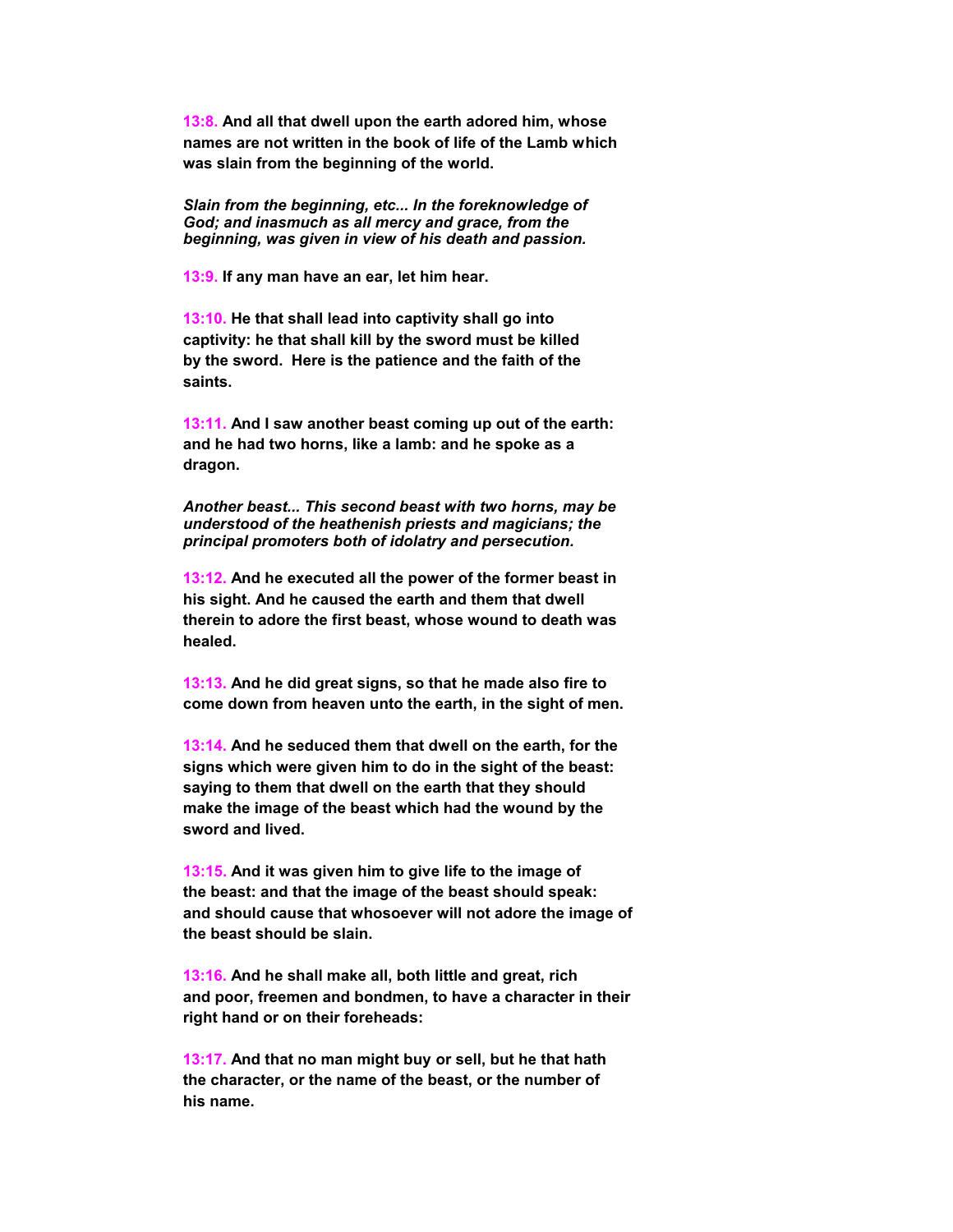**13:18. Here is wisdom. He that hath understanding, let him count the number of the beast. For it is the number of a man: and the number of him is six hundred sixty-six.**

*Six hundred sixty-six... The numeral letters of his name shall make up this number.*

#### **Apocalypse Chapter 14**

 **Of the Lamb and of the virgins that follow him. Of the judgments that shall fall upon the wicked.**

 **14:1. And I beheld: and lo a Lamb stood upon mount Sion, and with him an hundred forty-four thousand, having his name and the name of his Father written on their foreheads.**

 **14:2. And I heard a voice from heaven, as the noise of many waters and as the voice of great thunder. And the voice which I heard was as the voice of harpers, harping on their harps.**

 **14:3. And they sung as it were a new canticle, before the throne and before the four living creatures and the ancients: and no man could say the canticle, but those hundred forty-four thousand who were purchased from the earth.**

 **14:4. These are they who were not defiled with women: for they are virgins. These follow the Lamb whithersoever he goeth. These were purchased from among men, the firstfruits to God and to the Lamb.**

 **14:5. And in their mouth there was found no lie: for they are without spot before the throne of God.**

 **14:6. And I saw another angel flying through the midst of heaven, having the eternal gospel, to preach unto them that sit upon the earth and over every nation and tribe and tongue and people:**

 **14:7. Saying with a loud voice: Fear the Lord and give him honour, because the hour of his judgment is come. And adore ye him that made heaven and earth, the sea and the fountains of waters.**

 **14:8. And another angel followed, saying: That great Babylon is fallen, is fallen; which made all nations to**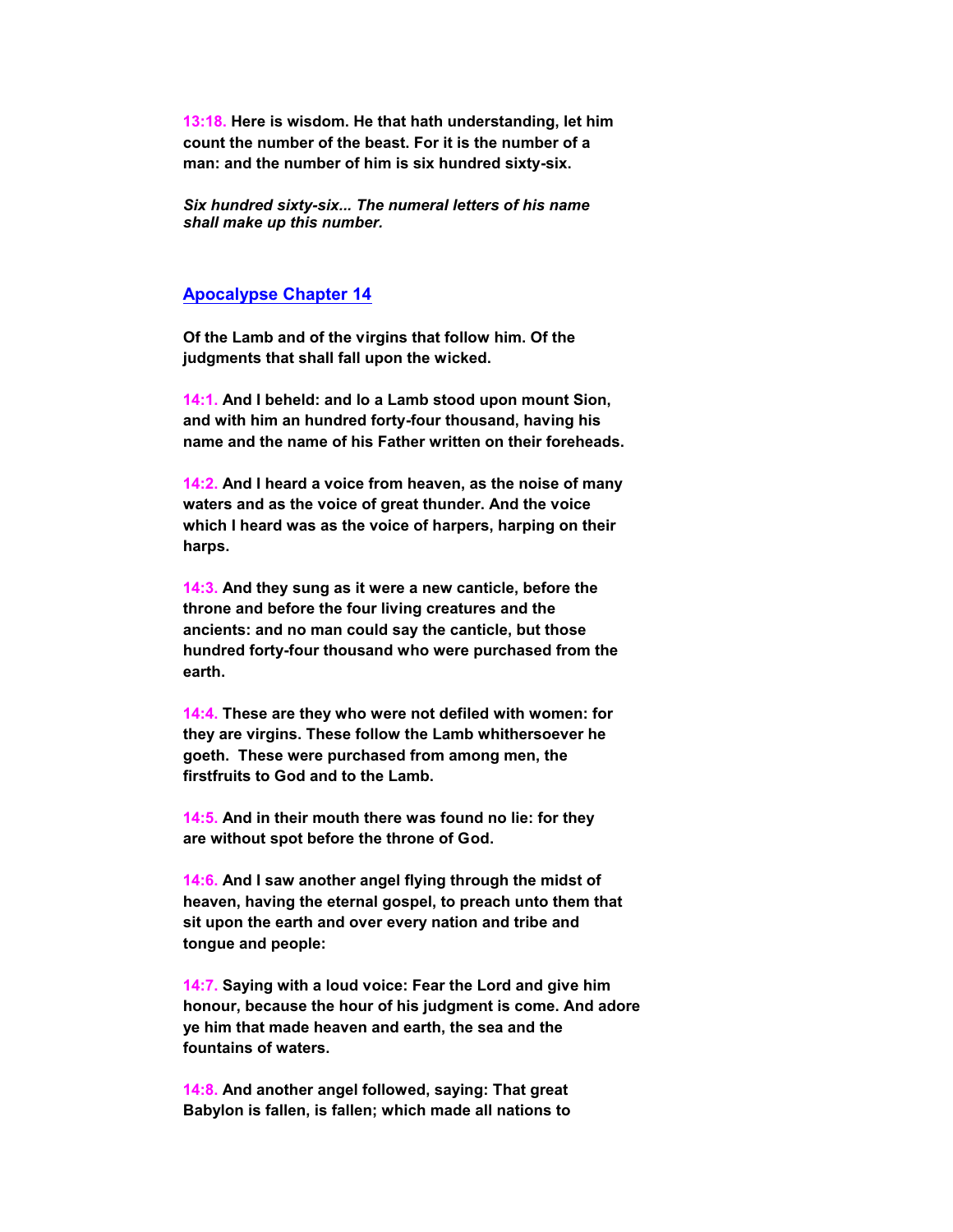**drink of the wine of the wrath of her fornication.**

*Babylon... By Babylon may be very probably signified all the wicked world in general, which God will punish, and destroy after the short time of this mortal life: or it may signify every great city wherein enormous sins and abominations are daily committed; and that when the measure of its iniquities is full, the punishments due to its crimes are poured on it. It may also be some city of the description in the text, that will exist, and be destroyed, as here described, towards the end of the world.*

 **14:9. And the third angel followed them, saying with a loud voice: If any man shall adore the beast and his image and receive his character in his forehead or in his hand,**

 **14:10. He also shall drink of the wine of the wrath of God, which is mingled with pure wine in the cup of his wrath: and shall be tormented with fire and brimstone in the sight of the holy angels and in the sight of the Lamb.**

 **14:11. And the smoke of their torments, shall ascend up for ever and ever: neither have they rest day nor night, who have adored the beast and his image and whoever receiveth the character of his name.**

 **14:12. Here is the patience of the saints, who keep the commandments of God and the faith of Jesus.**

 **14:13. And I heard a voice from heaven, saying to me: Write: Blessed are the dead who die in the Lord. From henceforth now, saith the Spirit, that they may rest from their labours. For their works follow them.**

*Die in the Lord... It is understood of the martyrs who die for the Lord.*

 **14:14. And I saw: and behold a white cloud and upon the cloud one sitting like to the Son of man, having on his head a crown of gold and in his hand a sharp sickle.**

 **14:15. And another angel came out from the temple, crying with a loud voice to him that sat upon the cloud: Thrust in thy sickle and reap, because the hour is come to reap. For the harvest of the earth is ripe.**

 **14:16. And he that sat on the cloud thrust his sickle into the earth: and the earth was reaped.**

 **14:17. And another angel came out of the temple which is in**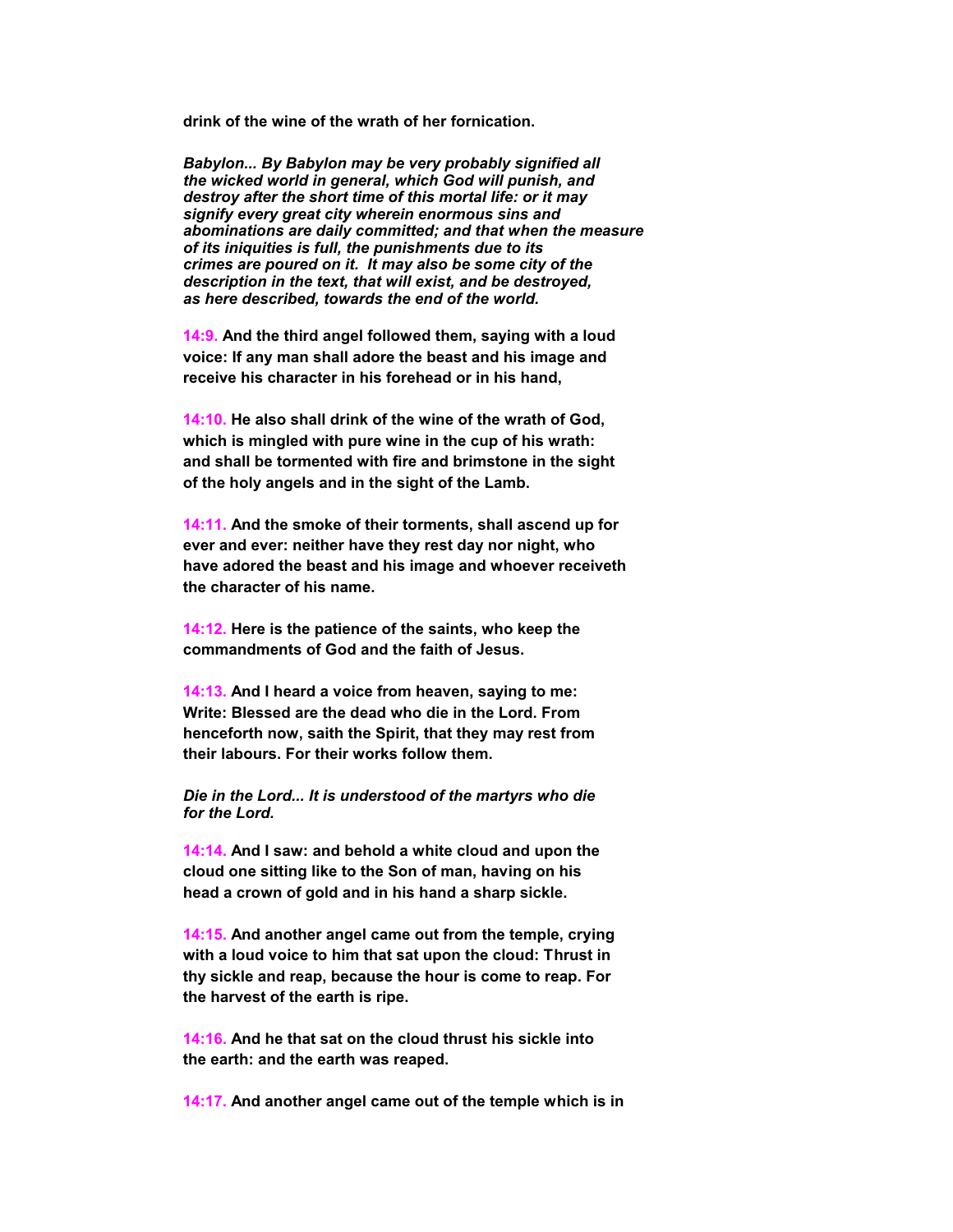**heaven, he also having a sharp sickle.**

 **14:18. And another angel came out from the altar, who had power over fire. And he cried with a loud voice to him that had the sharp sickle, saying: Thrust in thy sharp sickle and gather the clusters of the vineyard of the earth, because the grapes thereof are ripe.**

 **14:19. And the angel thrust in his sharp sickle into the earth and gathered the vineyard of the earth and cast it into the great press of the wrath of God:**

 **14:20. And the press was trodden without the city, and blood came out of the press, up to the horses' bridles, for a thousand and six hundred furlongs.**

#### **Apocalypse Chapter 15**

 **They that have overcome the beast glorify God. Of the seven angels with the seven vials.**

 **15:1. And I saw another sign in heaven, great and wonderful: seven angels having the seven last plagues. For in them is filled up the wrath of God.**

 **15:2. And I saw as it were a sea of glass mingled with fire: and them that had overcome the beast and his image and the number of his name, standing on the sea of glass, having the harps of God:**

 **15:3. And singing the canticle of Moses, the servant of God, and the canticle of the Lamb, saying: Great and wonderful are thy works, O Lord God Almighty. Just and true are thy ways, O King of ages.**

 **15:4. Who shall not fear thee, O Lord, and magnify thy name? For thou only art holy. For all nations shall come and shall adore in thy sight, because thy judgments are manifest.**

 **15:5. And after these things, I looked: and behold, the temple of the tabernacle of the testimony in heaven was opened.**

 **15:6. And the seven angels came out of the temple, having the seven plagues, clothed with clean and white linen and**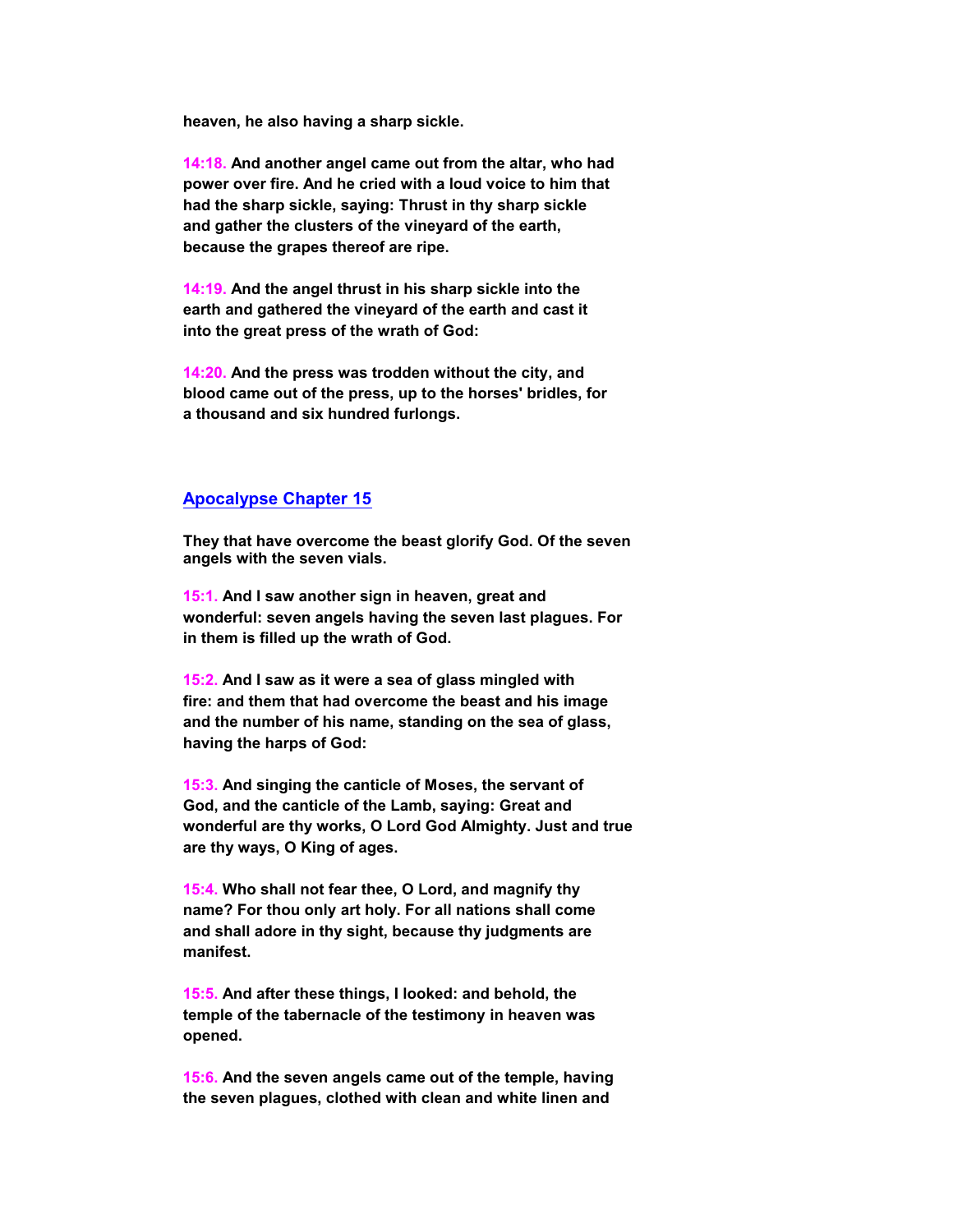**girt about the breasts with golden girdles.**

 **15:7. And one of the four living creatures gave to the seven angels seven golden vials, full of the wrath of God, who liveth for ever and ever.**

 **15:8. And the temple was filled with smoke from the majesty of God and from his power. And no man was able to enter into the temple, till the seven plagues of the seven angels were fulfilled.**

#### **Apocalypse Chapter 16**

 **The seven vials are poured out. The plagues that ensue.**

 **16:1. And I heard a great voice out of the temple, saying to the seven angels: Go and pour out the seven vials of the wrath of God upon the earth.**

 **16:2. And the first went and poured out his vial upon the earth. And there fell a sore and grievous wound upon men who had the character of the beast: and upon them that adored the image thereof.**

 **16:3. And the second angel poured out his vial upon the sea. And there came blood as it were of a dead man: and every living soul died in the sea.**

 **16:4. And the third poured out his vial upon the rivers and the fountains of waters. And there was made blood.**

 **16:5. And I heard the angel of the waters saying: Thou art just, O Lord, who art and who wast, the Holy One, because thou hast judged these things.**

 **16:6. For they have shed the blood of saints and prophets: and thou hast given them blood to drink. For they are worthy.**

 **16:7. And I heard another, from the altar, saying: Yea, O Lord God Almighty, true and just are thy judgments.**

 **16:8. And the fourth angel poured out his vial upon the sun. And it was given unto him to afflict men with heat and fire.**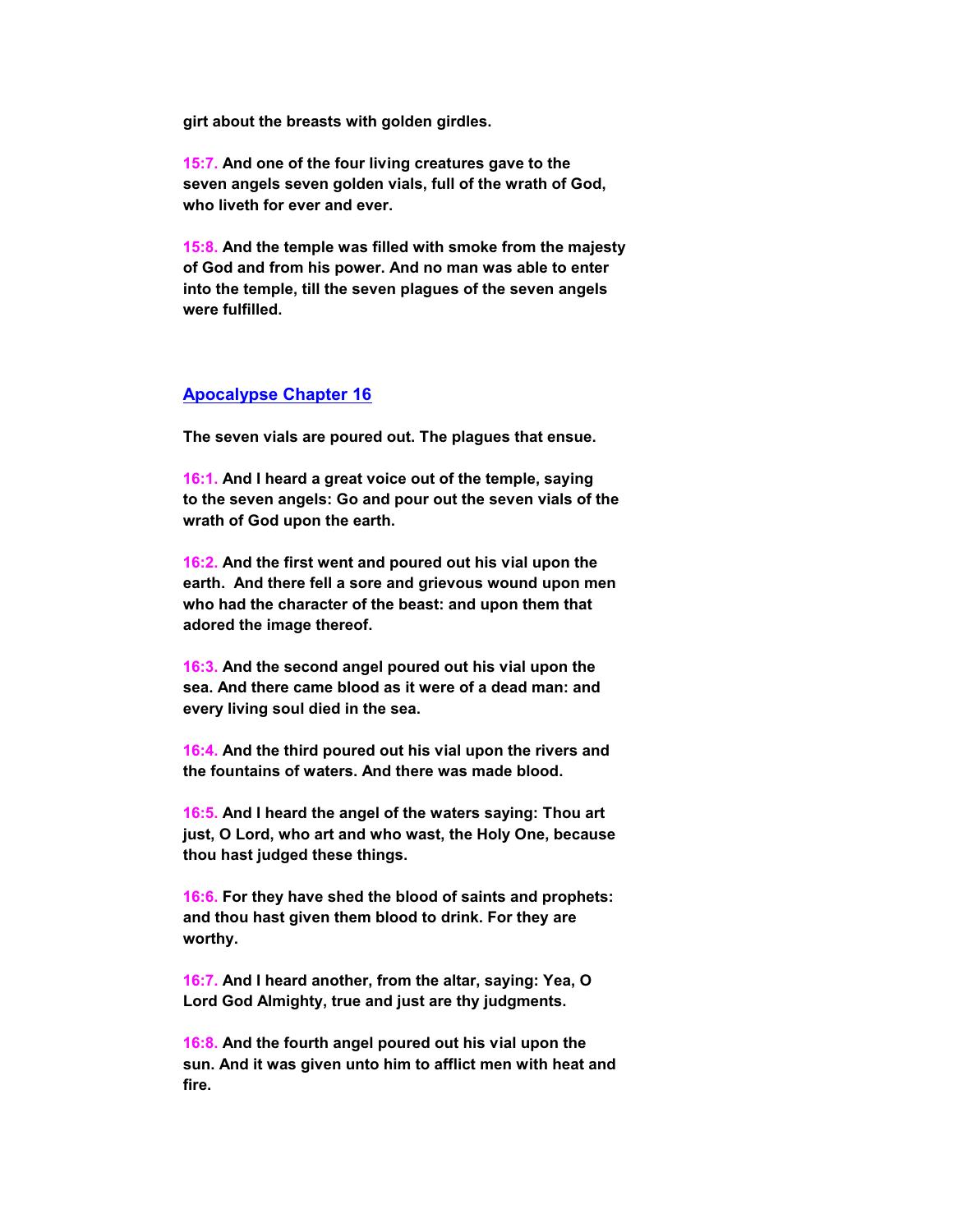**16:9. And men were scorched with great heat: and they blasphemed the name of God, who hath power over these plagues. Neither did they penance to give him glory.**

 **16:10. And the fifth angel poured out his vial upon the seat of the beast. And his kingdom became dark: and they gnawed their tongues for pain.**

 **16:11. And they blasphemed the God of heaven, because of their pains and wounds: and did not penance for their works.**

 **16:12. And the sixth angel poured out his vial upon that great river Euphrates and dried up the water thereof, that a way might be prepared for the kings from the rising of the sun.**

 **16:13. And I saw from the mouth of the dragon and from the mouth of the beast and from the mouth of the false prophet, three unclean spirits like frogs.**

 **16:14. For they are the spirits of devils, working signs: and they go forth unto the kings of the whole earth, to gather them to battle against the great day of the Almighty God.**

 **16:15. Behold, I come as a thief. Blessed is he that watcheth and keepeth his garments, lest he walk naked, and they see his shame.**

 **16:16. And he shall gather them together into a place which in Hebrew is called Armagedon.**

*Armagedon... That is, the hill of robbers.*

 **16:17. And the seventh angel poured out his vial upon the air. And there came a great voice out of the temple from the throne, saying: It is done.**

 **16:18. And there were lightnings and voices and thunders: and there was a great earthquake, such an one as never had been since men were upon the earth, such an earthquake, so great.**

 **16:19. And the great city was divided into three parts: and the cities of the Gentiles fell. And great Babylon came in remembrance before God, to give her the cup of the wine of the indignation of his wrath.**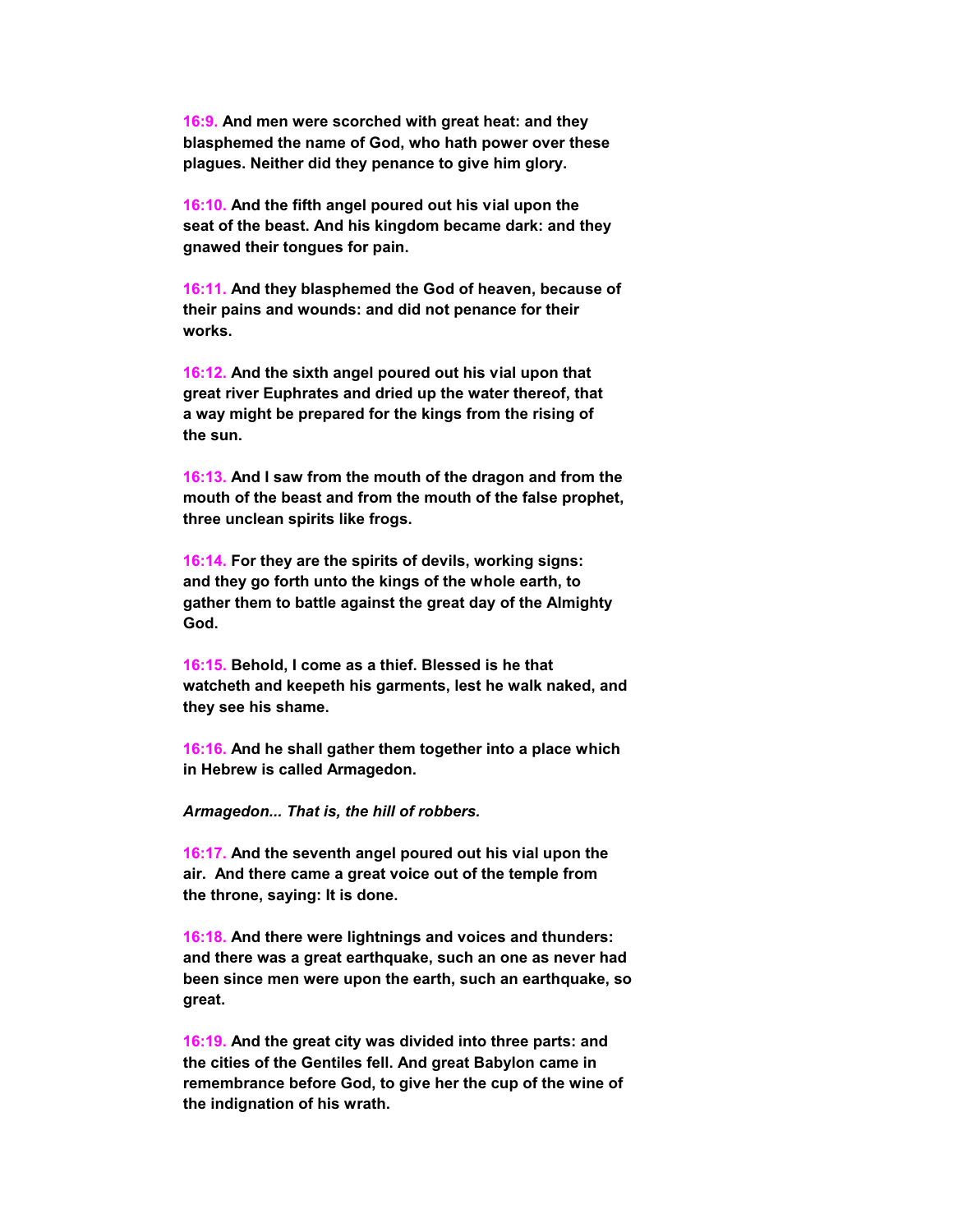**16:20. And every island fled away: and the mountains were not found.**

 **16:21. And great hail, like a talent, came down from heaven upon men: and men blasphemed God, for the plague of the hail: because it was exceeding great.**

#### **Apocalypse Chapter 17**

 **The description of the great harlot and of the beast upon which she sits.**

 **17:1. And there came one of the seven angels who had the seven vials and spoke with me, saying: Come, I will shew thee the condemnation of the great harlot, who sitteth upon many waters:**

 **17:2. With whom the kings of the earth have committed fornication. And they who inhabit the earth have been made drunk with the wine of her whoredom.**

 **17:3. And he took me away in spirit into the desert. And I saw a woman sitting upon a scarlet coloured beast, full of names of blasphemy, having seven heads and ten horns.**

 **17:4. And the woman was clothed round about with purple and scarlet, and gilt with gold and precious stones and pearls, having a golden cup in her hand, full of the abomination and filthiness of her fornication.**

 **17:5. And on her forehead a name was written: A mystery: Babylon the great, the mother of the fornications and the abominations of the earth.**

*A mystery... That is, a secret; because what follows of the name and title of the great harlot is to be taken in a mystical sense. Babylon... Either the city of the devil in general; or, if this place be to be understood of any particular city, pagan Rome, which then and for three hundred years persecuted the church; and was the principal seat both of empire and idolatry.*

 **17:6. And I saw the woman drunk with the blood of the saints and with the blood of the martyrs of Jesus. And I wondered, when I had seen her, with great admiration.**

 **17:7. And the angel said to me: Why dost thou wonder? I**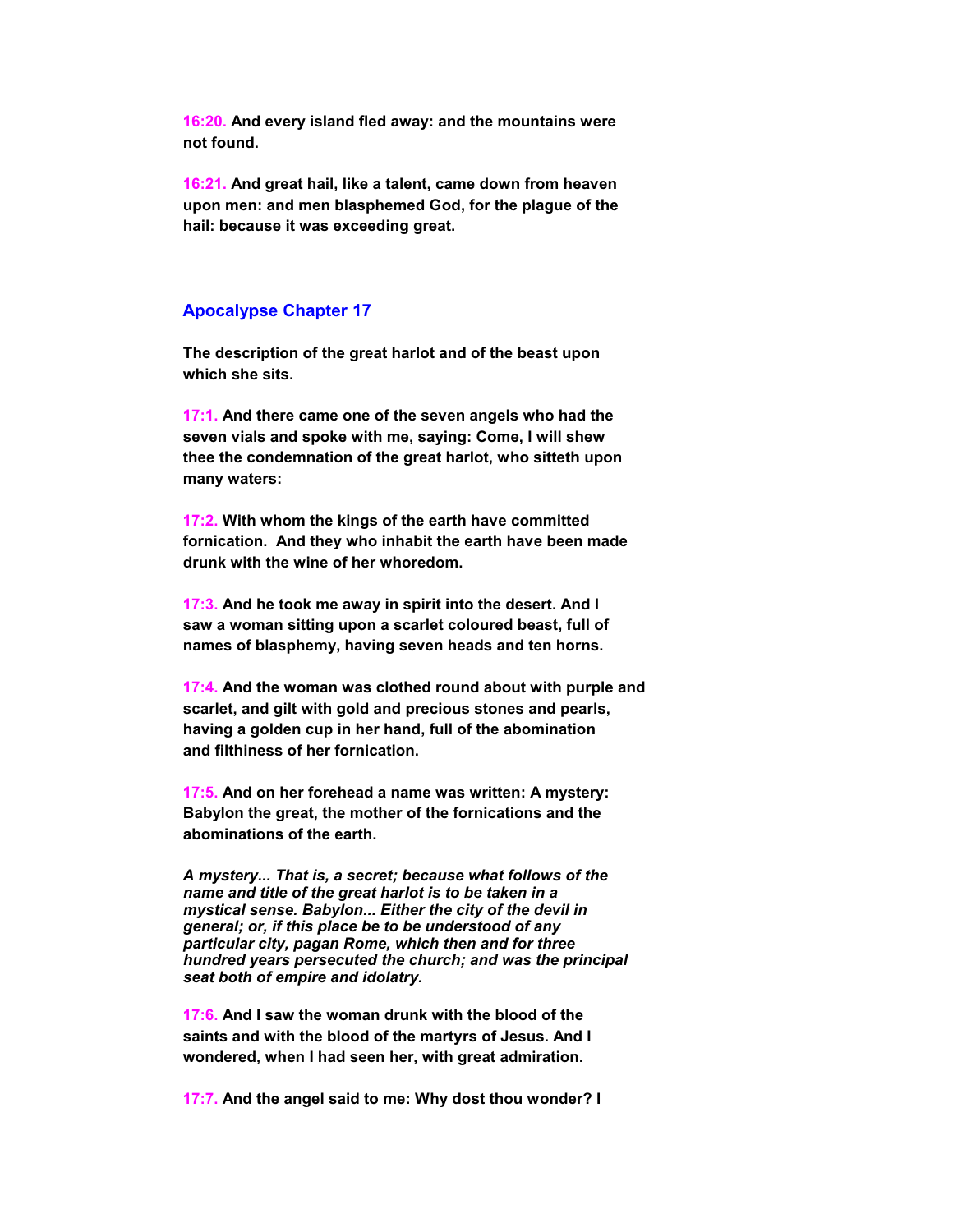**will tell thee the mystery of the woman and of the beast which carrieth her, which hath the seven heads and ten horns.**

 **17:8. The beast which thou sawest, was, and is not, and shall come up out of the bottomless pit and go into destruction. And the inhabitants on the earth (whose names are not written in the book of life from the foundation of the world) shall wonder, seeing the beast that was and is not.**

*The beast which thou sawest... This beast which supports Babylon, may signify the power of the devil: which was and is not, being much limited by the coming of Christ, but shall again exert itself under Antichrist. The seven heads of this beast are seven mountains or empires, instruments of his tyranny; of which five were then fallen. (See chap. 13.1, and below, ver. 10.) The beast itself is said to be the eighth, and is of the seven; because they all act under the devil, and by his instigation, so that his power is in them all, yet so as to make up, as it were, an eighth empire, distinct from them all.*

 **17:9. And here is the understanding that hath wisdom. The seven heads are seven mountains, upon which the woman sitteth: and they are seven kings.**

 **17:10. Five are fallen, one is, and the other is not yet come: and when he is come, he must remain a short time.**

 **17:11. And the beast which was and is not: the same also is the eighth, and is of the seven, and goeth into destruction.**

 **17:12. And the ten horns which thou sawest are ten kings, who have not yet received a kingdom: but shall receive power as kings, one hour after the beast.**

*Ten kings... Ten lesser kingdoms, enemies also of the church of Christ: which, nevertheless, shall be made instruments of the justice of God for the punishment of Babylon. Some understand this of the Goths, Vandals, Huns, and other barbarous nations, that destroyed the empire of Rome.*

 **17:13. These have one design: and their strength and power they shall deliver to the beast.**

 **17:14. These shall fight with the Lamb. And the Lamb shall overcome them because he is Lord of lords and King of kings: and they that are with him are called and elect and**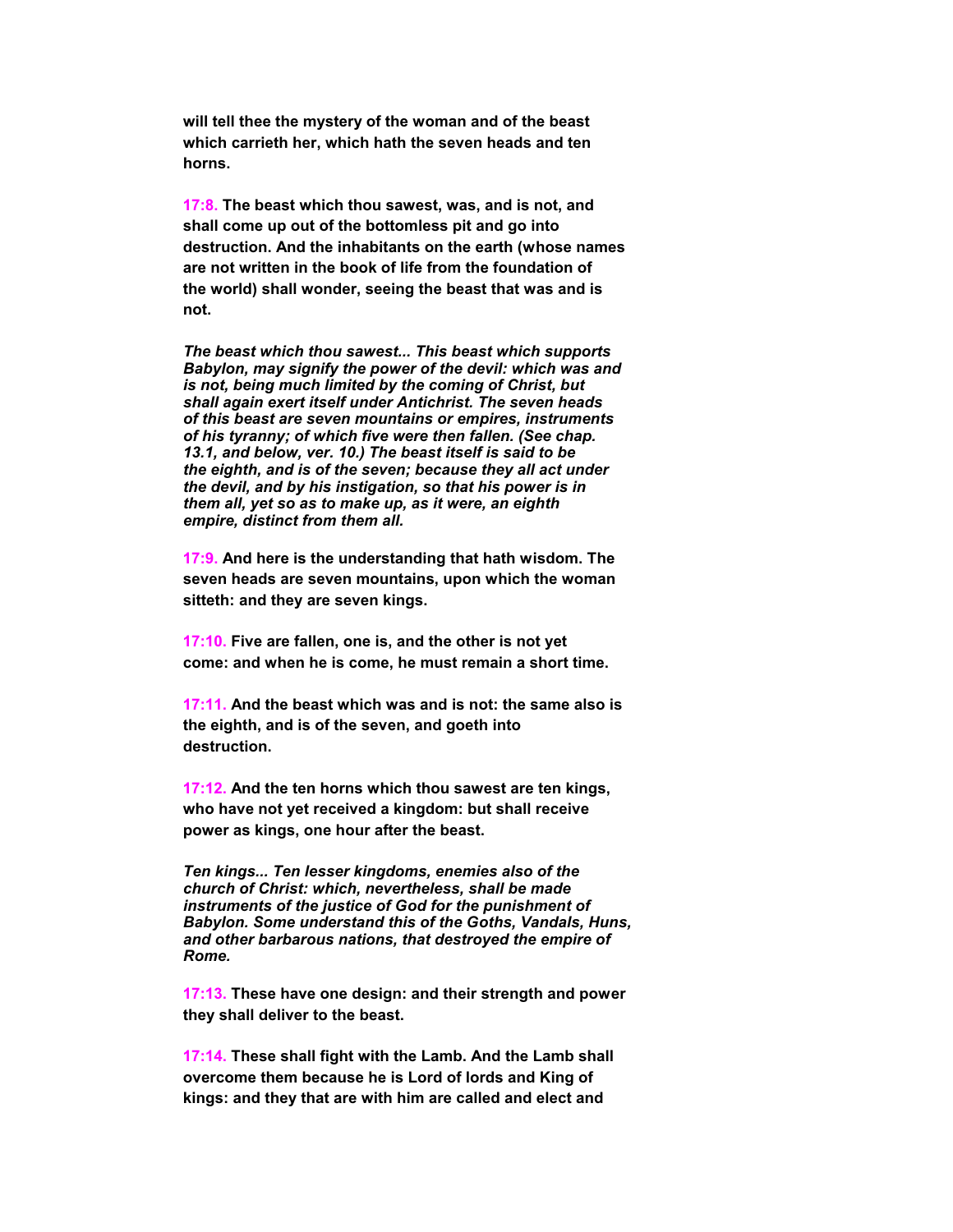#### **faithful.**

 **17:15. And he said to me: The waters which thou sawest, where the harlot sitteth, are peoples and nations and tongues.**

 **17:16. And the ten horns which thou sawest in the beast: These shall hate the harlot and shall make her desolate and naked and shall eat her flesh and shall burn her with fire.**

 **17:17. For God hath given into their hearts to do that which pleaseth him: that they give their kingdom to the beast, till the words of God be fulfilled.**

 **17:18. And the woman which thou sawest is the great city which hath kingdom over the kings of the earth.**

#### **Apocalypse Chapter 18**

 **The fall of Babylon. Kings and merchants lament over her.**

 **18:1. And after these things, I saw another angel come down from heaven, having great power: and the earth was enlightened with his glory.**

 **18:2. And he cried out with a strong voice, saying: Babylon the great is fallen, is fallen: and is become the habitation of devils and the hold of every unclean spirit and the hold of every unclean and hateful bird:**

 **18:3. Because all nations have drunk of the wine of the wrath of her fornication: and the kings of the earth have committed fornication with her; And the merchants of the earth have been made rich by the power of her delicacies.**

 **18:4. And I heard another voice from heaven, saying: Go out from her, my people; that you be not partakers of her sins and that you receive not of her plagues.**

 **18:5. For her sins have reached unto heaven: and the Lord hath remembered her iniquities.**

 **18:6. Render to her as she also hath rendered to you: and double unto her double, according to her works. In the cup wherein she hath mingled, mingle ye double unto her.**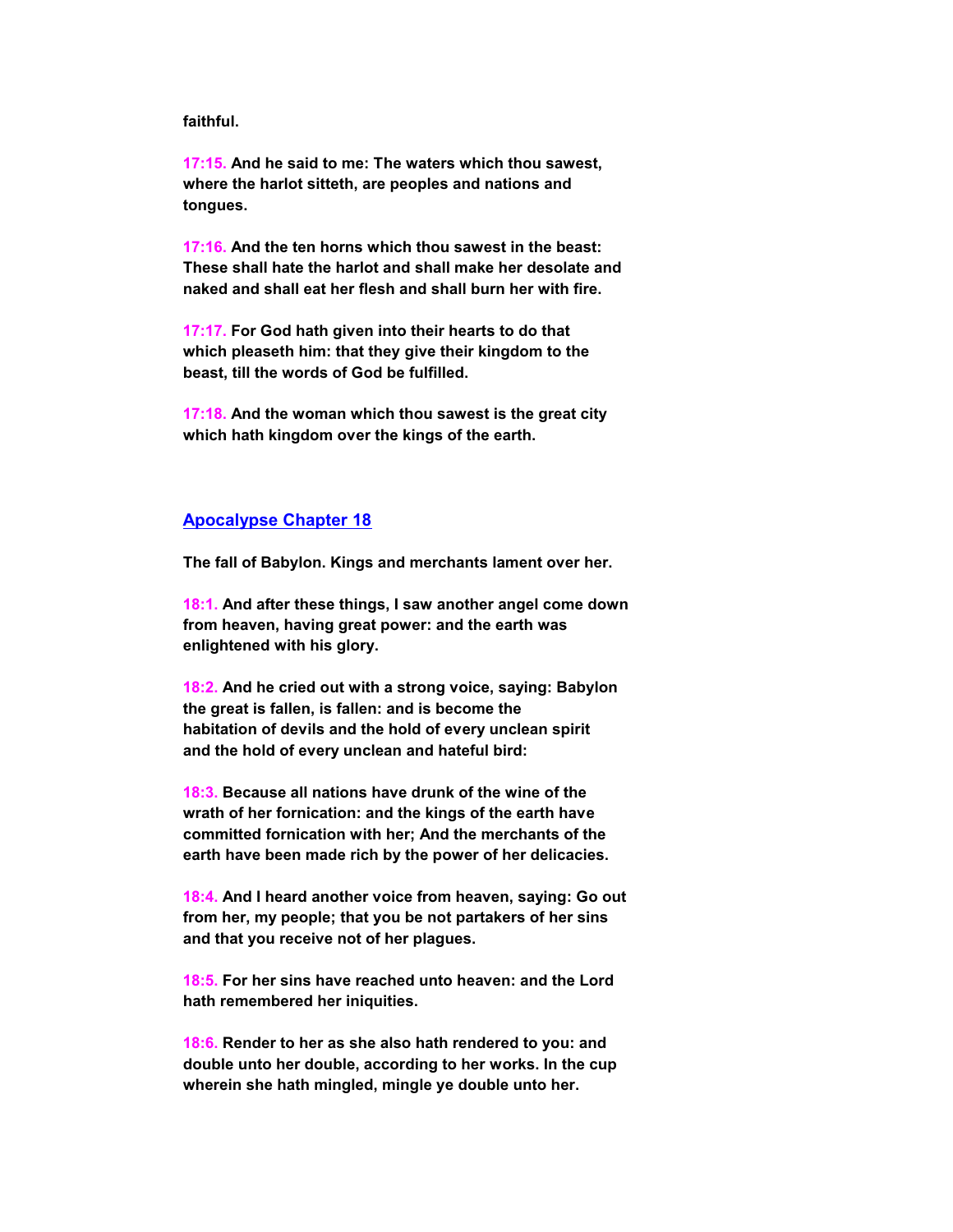**18:7. As much as she hath glorified herself and lived in delicacies, so much torment and sorrow give ye to her. Because she saith in her heart: I sit a queen and am no widow: and sorrow I shall not see.**

 **18:8. Therefore, shall her plagues come in one day, death and mourning and famine. And she shall be burnt with the fire: because God is strong, who shall judge her.**

 **18:9. And the kings of the earth, who have committed fornication and lived in delicacies with her, shall weep and bewail themselves over her, when they shall see the smoke of her burning:**

 **18:10. Standing afar off for fear of her torments, saying: Alas! alas! that great city, Babylon, that mighty city: for in one hour is thy judgment come.**

 **18:11. And the merchants of the earth shall weep and mourn over her: for no man shall buy their merchandise any more.**

 **18:12. Merchandise of gold and silver and precious stones: and of pearls and fine linen and purple and silk and scarlet: and all thyine wood: and all manner of vessels of ivory: and all manner of vessels of precious stone and of brass and of iron and of marble:**

 **18:13. And cinnamon and odours and ointment and frankincense and wine and oil and fine flour and wheat and beasts and sheep and horses and chariots: and slaves and souls of men.**

 **18:14. And the fruits of the desire of thy soul are departed from thee: and all fat and goodly things are perished from thee. And they shall find them no more at all.**

 **18:15. The merchants of these things, who were made rich, shall stand afar off from her, for fear of her torments, weeping and mourning,**

 **18:16. And saying: Alas! alas! that great city, which was clothed with fine linen and purple and scarlet and was gilt with gold and precious stones and pearls.**

 **18:17. For in one hour are so great riches come to nought. And every shipmaster and all that sail into the lake, and mariners, and as many as work in the sea, stood afar off,**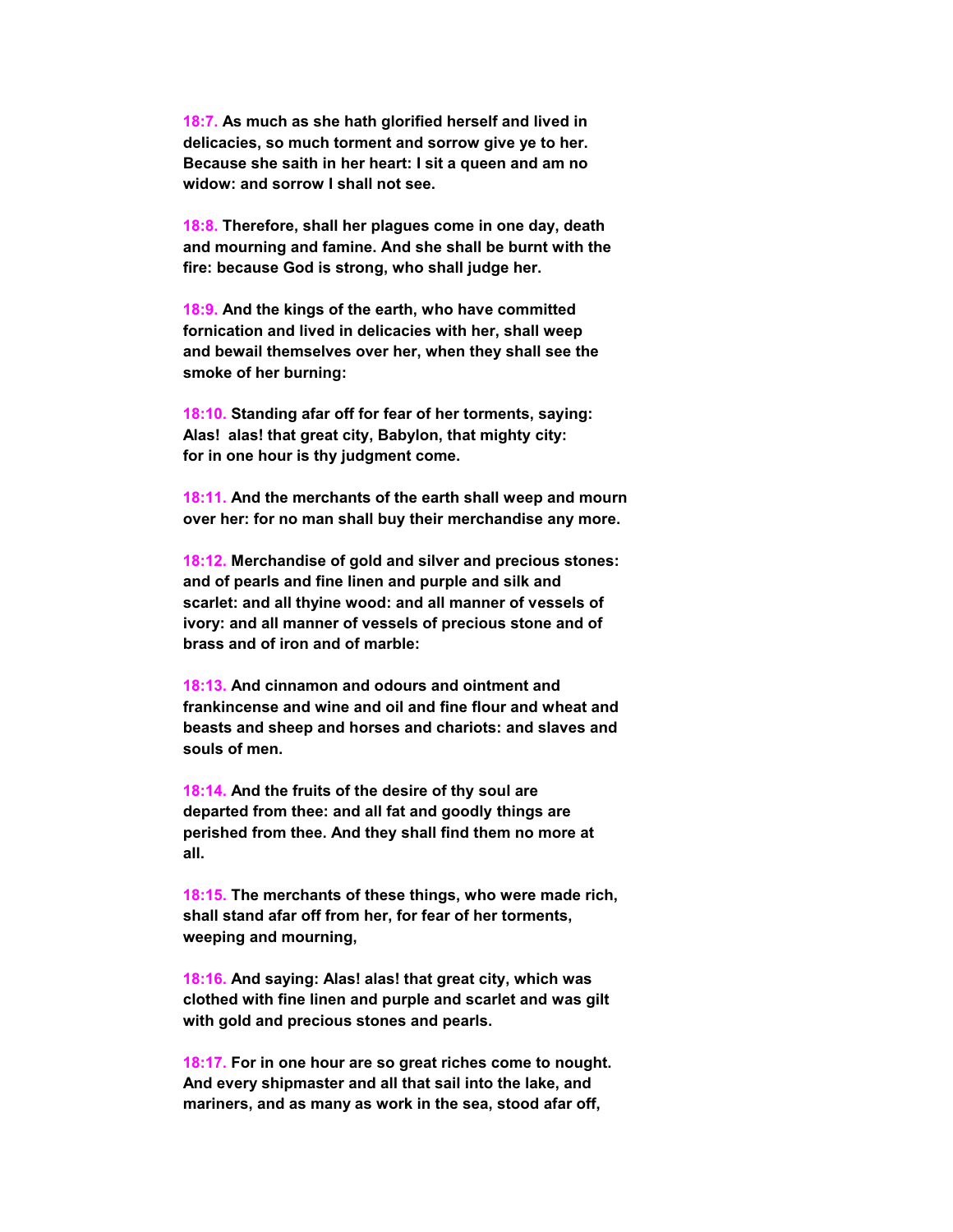**18:18. And cried, seeing the place of her burning, saying: What city is like to this great city?**

 **18:19. And they cast dust upon their heads and cried, weeping and mourning, saying: Alas! alas! that great city, wherein all were made rich, that had ships at sea, by reason of her prices. For, in one hour she is made desolate.**

 **18:20. Rejoice over her, thou heaven and ye holy apostles and prophets. For God hath judged your judgment on her.**

 **18:21. And a mighty angel took up a stone, as it were a great millstone, and cast it into the sea, saying: With such violence as this, shall Babylon, that great city, be thrown down and shall be found no more at all.**

 **18:22. And the voice of harpers and of musicians and of them that play on the pipe and on the trumpet shall no more be heard at all in thee: and no craftsman of any art whatsoever shall be found any more at all in thee: and the sound of the mill shall be heard no more at all in thee:**

 **18:23. And the light of the lamp shall shine no more at all in thee: and the voice of the bridegroom and the bride shall be heard no more at all in thee. For thy merchants were the great men of the earth: for all nations have been deceived by thy enchantments.**

 **18:24. And in her was found the blood of prophets and of saints and of all that were slain upon the earth.**

#### **Apocalypse Chapter 19**

 **The saints glorify God for his judgments on the great harlot. Christ's victory over the beast and the kings of the earth.**

 **19:1. After these things, I heard as it were the voice of much people in heaven, saying: Alleluia. Salvation and glory and power is to our God.**

 **19:2. For true and just are his judgments, who hath judged the great harlot which corrupted the earth with her fornication and hath revenged the blood of his servants, at her hands.**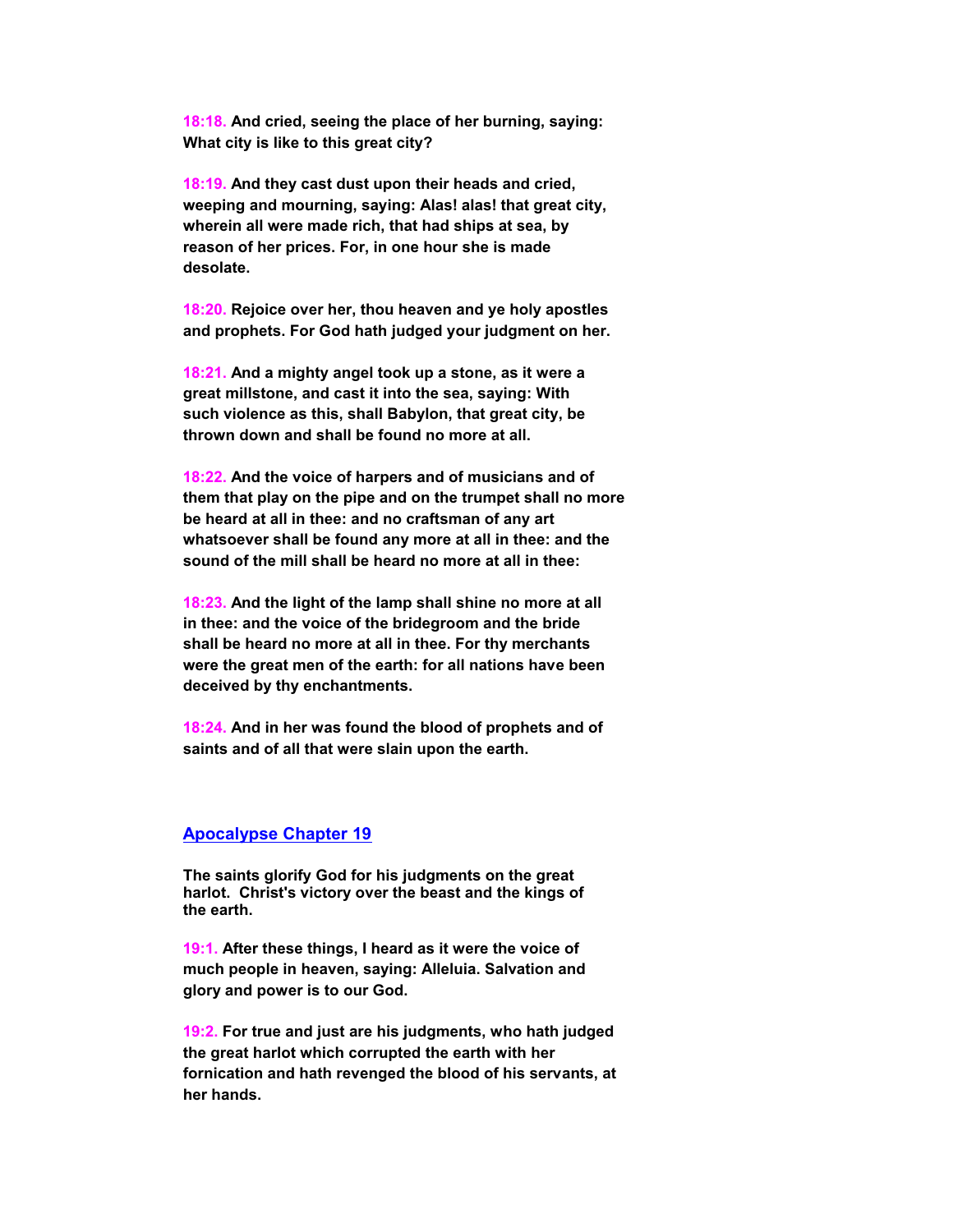**19:3. And again they said: Alleluia. And her smoke ascendeth for ever and ever.**

 **19:4. And the four and twenty ancients and the four living creatures fell down and adored God that sitteth upon the throne, saying: Amen. Alleluia.**

 **19:5. And a voice came out from the throne, saying: Give praise to our God, all ye his servants: and you that fear him, little and great.**

 **19:6. And I heard as it were the voice of a great multitude, and as the voice of many waters, and as the voice of great thunders, saying: Alleluia: for the Lord our God, the Almighty, hath reigned.**

 **19:7. Let us be glad and rejoice and give glory to him. For the marriage of the Lamb is come: and his wife hath prepared herself.**

 **19:8. And it is granted to her that she should clothe herself with fine linen, glittering and white. For the fine linen are the justifications of saints.**

 **19:9. And he said to me: Write: Blessed are they that are called to the marriage supper of the Lamb. And he saith to me: These words of God are true.**

 **19:10. And I fell down before his feet, to adore him. And he saith to me: See thou do it not. I am thy fellow servant and of thy brethren who have the testimony of Jesus. Adore God. For the testimony of Jesus is the spirit of prophecy.**

*I fell down before, etc... St. Augustine (lib. 20, contra Faust, c. 21) is of opinion, that this angel appeared in so glorious a manner, that St. John took him to be God; and therefore would have given him divine honour had not the angel stopped him, by telling him he was but his fellow servant. St. Gregory (Hom. 8, in Evang.) rather thinks that the veneration offered by St. John, was not divine honour, or indeed any other than what might lawfully be given; but was nevertheless refused by the angel, in consideration of the dignity to which our human nature had been raised, by the incarnation of the Son of God, and the dignity of St. John, an apostle, prophet, and martyr.*

 **19:11. And I saw heaven opened: and behold a white horse. And he that sat upon him was called faithful and true: and with justice doth he judge and fight.**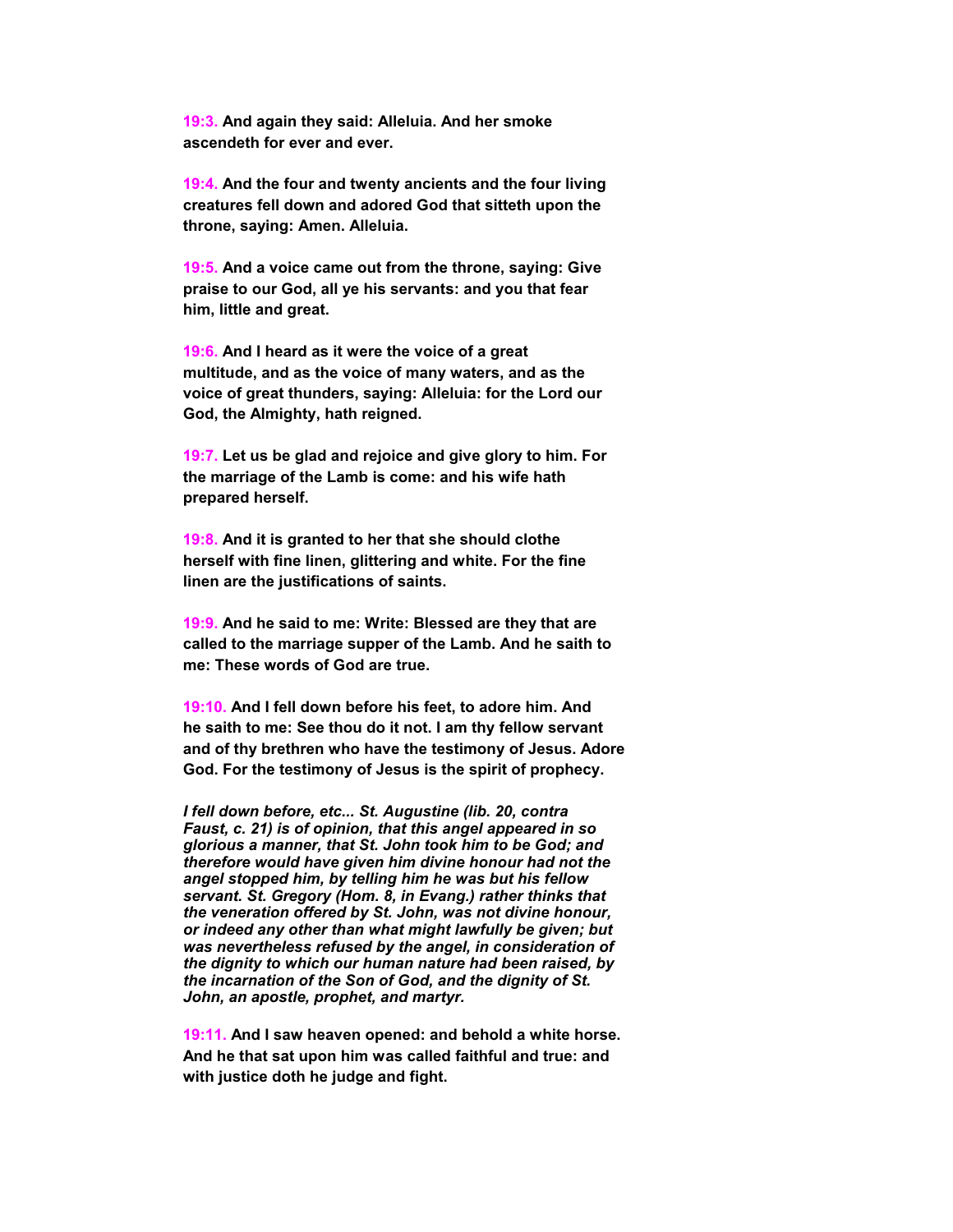**19:12. And his eyes were as a flame of fire: and on his head were many diadems. And he had a name written, which no man knoweth but himself.**

 **19:13. And he was clothed with a garment sprinkled with blood. And his name is called: THE WORD OF GOD.**

 **19:14. And the armies that are in heaven followed him on white horses, clothed in fine linen, white and clean.**

 **19:15. And out of his mouth proceedeth a sharp two-edged sword, that with it he may strike the nations. And he shall rule them with a rod of iron: and he treadeth the winepress of the fierceness of the wrath of God the Almighty.**

 **19:16. And he hath on his garment and on his thigh written: KING OF KINGS AND LORD OF LORDS.**

 **19:17. And I saw an angel standing in the sun: and he cried with a loud voice, saying to all the birds that did fly through the midst of heaven: Come, gather yourselves together to the great supper of God:**

 **19:18. That you may eat the flesh of kings and the flesh of tribunes and the flesh of mighty men and the flesh of horses and of them that sit on them: and the flesh of all freemen and bondmen and of little and of great.**

 **19:19. And I saw the beast and the kings of the earth and their armies, gathered together to make war with him that sat upon the horse and with his army.**

 **19:20. And the beast was taken, and with him the false prophet who wrought signs before him, wherewith he seduced them who received the character of the beast and who adored his image. These two were cast alive into the pool of fire burning with brimstone.**

 **19:21. And the rest were slain by the sword of him that sitteth upon the horse, which proceedeth out of his mouth: and all the birds were filled with their flesh.**

#### **Apocalypse Chapter 20**

 **Satan is bound for a thousand years. The souls of the martyrs reign with Christ in the first resurrection. The**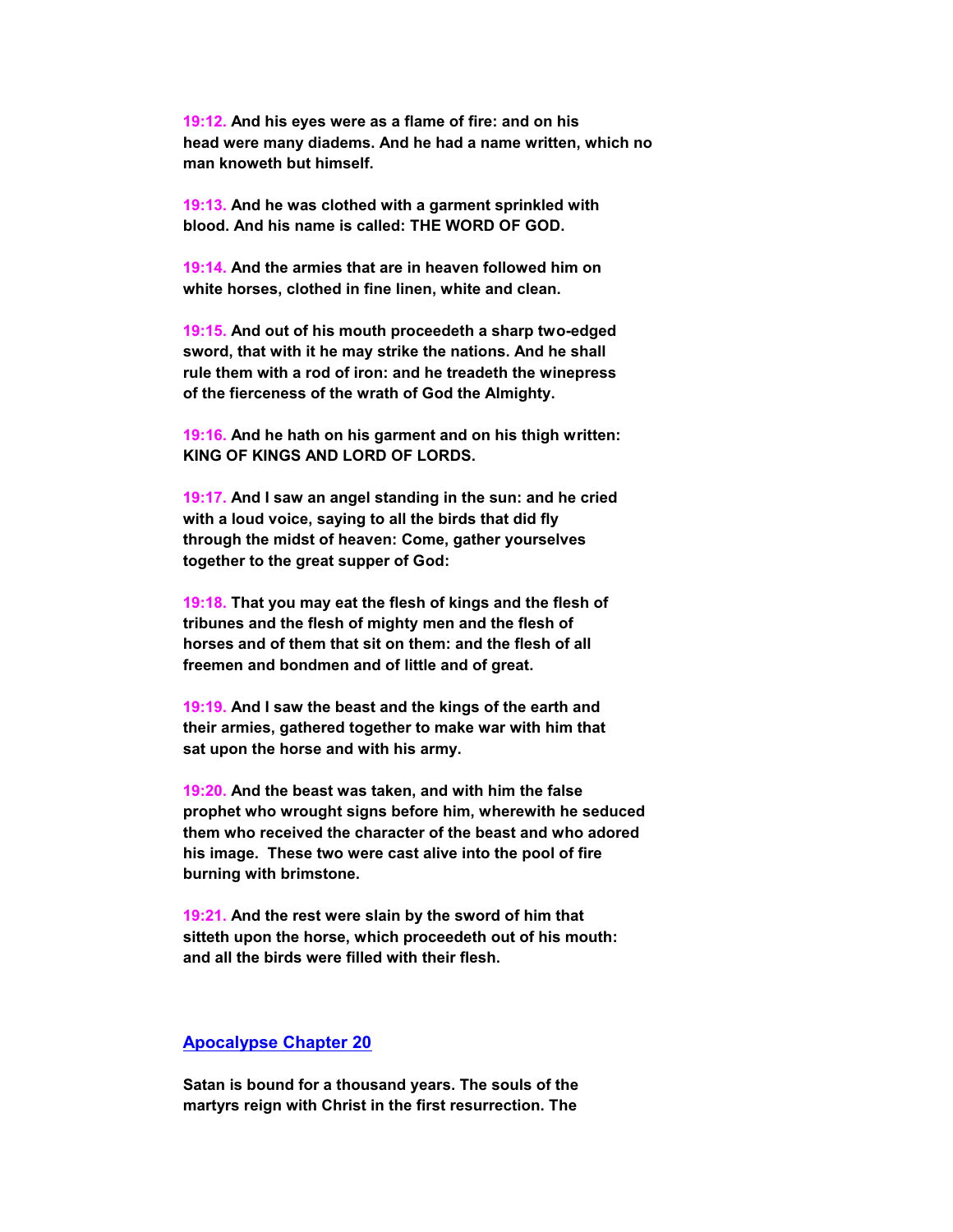**last attempts of Satan against the church. The last judgment.**

 **20:1. And I saw an angel coming down from heaven, having the key of the bottomless pit and a great chain in his hand.**

 **20:2. And he laid hold on the dragon, the old serpent, which is the devil and Satan, and bound him for a thousand years.**

*Bound him, etc... The power of Satan has been very much limited by the passion of Christ: for a thousand years; that is, for the whole time of the New Testament; but especially from the time of the destruction of Babylon or pagan Rome, till the new efforts of Gog and Magog against the church, towards the end of the world. During which time the souls of the martyrs and saints live and reign with Christ in heaven, in the first resurrection, which is that of the soul to the life of glory; as the second resurrection will be that of the body, at the day of the general judgment.*

 **20:3. And he cast him into the bottomless pit and shut him up and set a seal upon him, that he should no more seduce the nations till the thousand years be finished. And after that, he must be loosed a little time.**

 **20:4. And I saw seats. And they sat upon them: and judgment was given unto them. And the souls of them that were beheaded for the testimony of Jesus and for the word of God and who had not adored the beast nor his image nor received his character on their foreheads or in their hands. And they lived and reigned with Christ a thousand years.**

 **20:5. The rest of the dead lived not, till the thousand years were finished. This is the first resurrection.**

 **20:6. Blessed and holy is he that hath part in the first resurrection. In these the second death hath no power. But they shall be priests of God and of Christ: and shall reign with him a thousand years.**

 **20:7. And when the thousand years shall be finished, Satan shall be loosed out of his prison and shall go forth and seduce the nations which are over the four quarters of the earth, Gog and Magog: and shall gather them together to battle, the number of whom is as the sand of the sea.**

 **20:8. And they came upon the breadth of the earth and**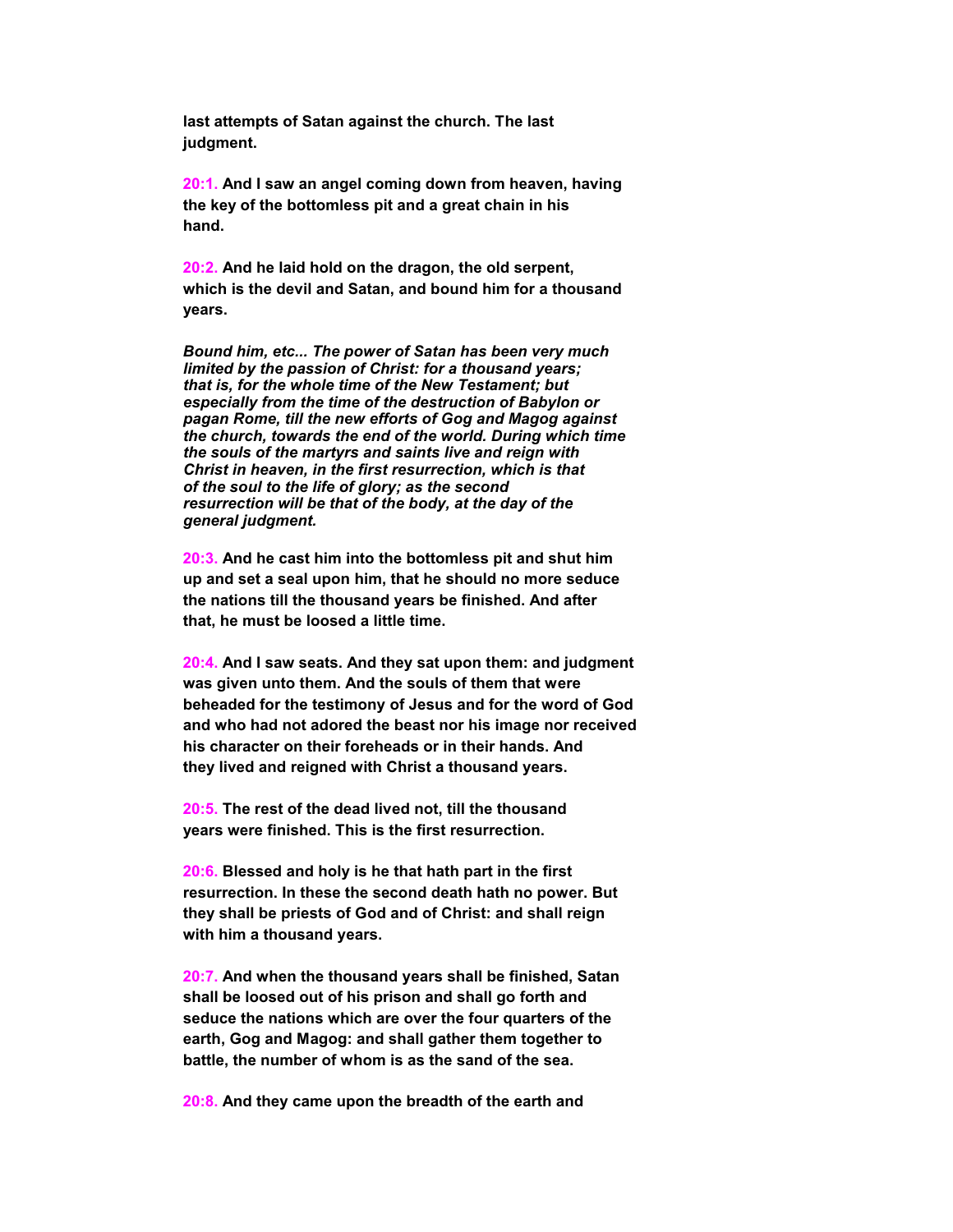**encompassed the camp of the saints and the beloved city.**

 **20:9. And there cane down fire from God out of heaven and devoured them: and the devil, who seduced them, was cast into the pool of fire and brimstone, where both the beast**

 **20:10. And the false prophet shall be tormented day and night for ever and ever.**

 **20:11. And I saw a great white throne and one sitting upon it, from whose face the earth and heaven fled away: and there was no place found for them**

 **20:12. And I saw the dead, great and small, standing in the presence of the throne. And the books were opened: and another book was opened, which was the book of life. And the dead were judged by those things which were written in the books, according to their works.**

 **20:13. And the sea gave up the dead that were in it: and death and hell gave up their dead that were in them. And they were judged, every one according to their works.**

 **20:14. And hell and death were cast into the pool of fire. This is the second death.**

 **20:15. And whosoever was not found written in the book of life was cast into the pool of fire.**

#### **Apocalypse Chapter 21**

 **The new Jerusalem described.**

 **21:1. I saw a new heaven and a new earth. For the first heaven and the first earth was gone: and the sea is now no more.**

*The first heaven and the first earth was gone... being changed, not as to their substance, but in their qualities.*

 **21:2. And I, John, saw the holy city, the new Jerusalem, coming down out of heaven from God, prepared as a bride adorned for her husband.**

 **21:3. And I heard a great voice from the throne, saying: Behold the tabernacle of God with men: and he will dwell**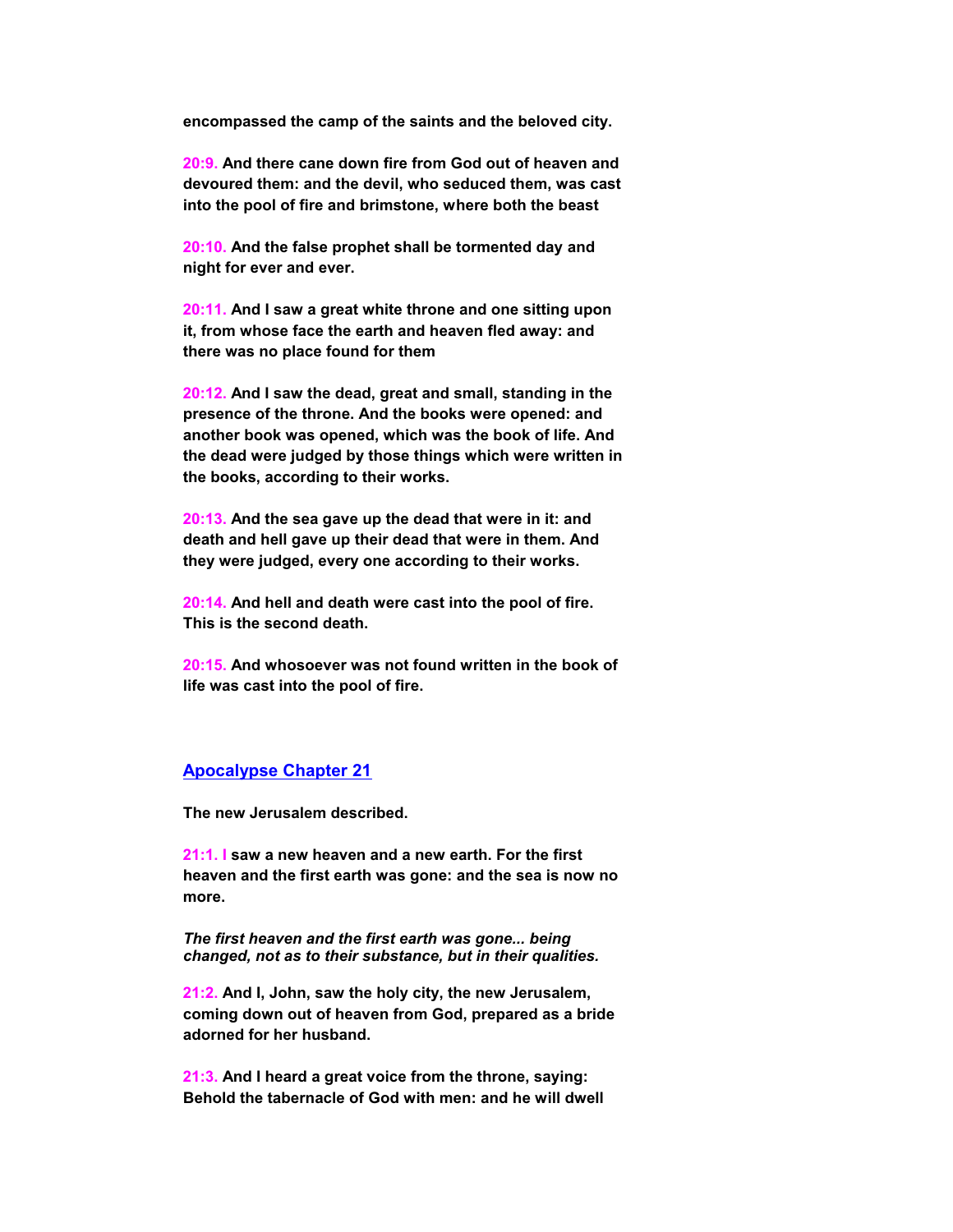**with them. And they shall be his people: and God himself with them shall be their God.**

 **21:4. And God shall wipe away all tears from their eyes: and death shall be no more. Nor mourning, nor crying, nor sorrow shall be any more, for the former things are passed away.**

 **21:5. And he that sat on the throne, said: Behold, I make all things new. And he said to me: Write. For these words are most faithful and true.**

 **21:6. And he said to me: It is done. I am Alpha and Omega: the Beginning and the End. To him that thirsteth, I will give of the fountain of the water of life, freely.**

 **21:7. He that shall overcome shall possess these things. And I will be his God: and he shall be my son.**

 **21:8. But the fearful and unbelieving and the abominable and murderers and whoremongers and sorcerers and idolaters and all liars, they shall have their portion in the pool burning with fire and brimstone, which is the second death.**

 **21:9. And there came one of the seven angels, who had the vials full of the seven last plagues, and spoke with me, saying: Come and I will shew thee the bride, the wife of the Lamb.**

 **21:10. And he took me up in spirit to a great and high mountain: and he shewed me the holy city Jerusalem, coming down out of heaven from God,**

 **21:11. Having the glory of God, and the light thereof was like to a precious stone, as to the jasper stone even as crystal.**

 **21:12. And it had a wall great and high, having twelve gates, and in the gates twelve angels, and names written thereon, which are the names of the twelve tribes of the children of Israel.**

 **21:13. On the east, three gates: and on the north, three gates: and on the south, three gates: and on the west, three gates.**

 **21:14. And the wall of the city had twelve foundations: And in them, the twelve names of the twelve apostles of the**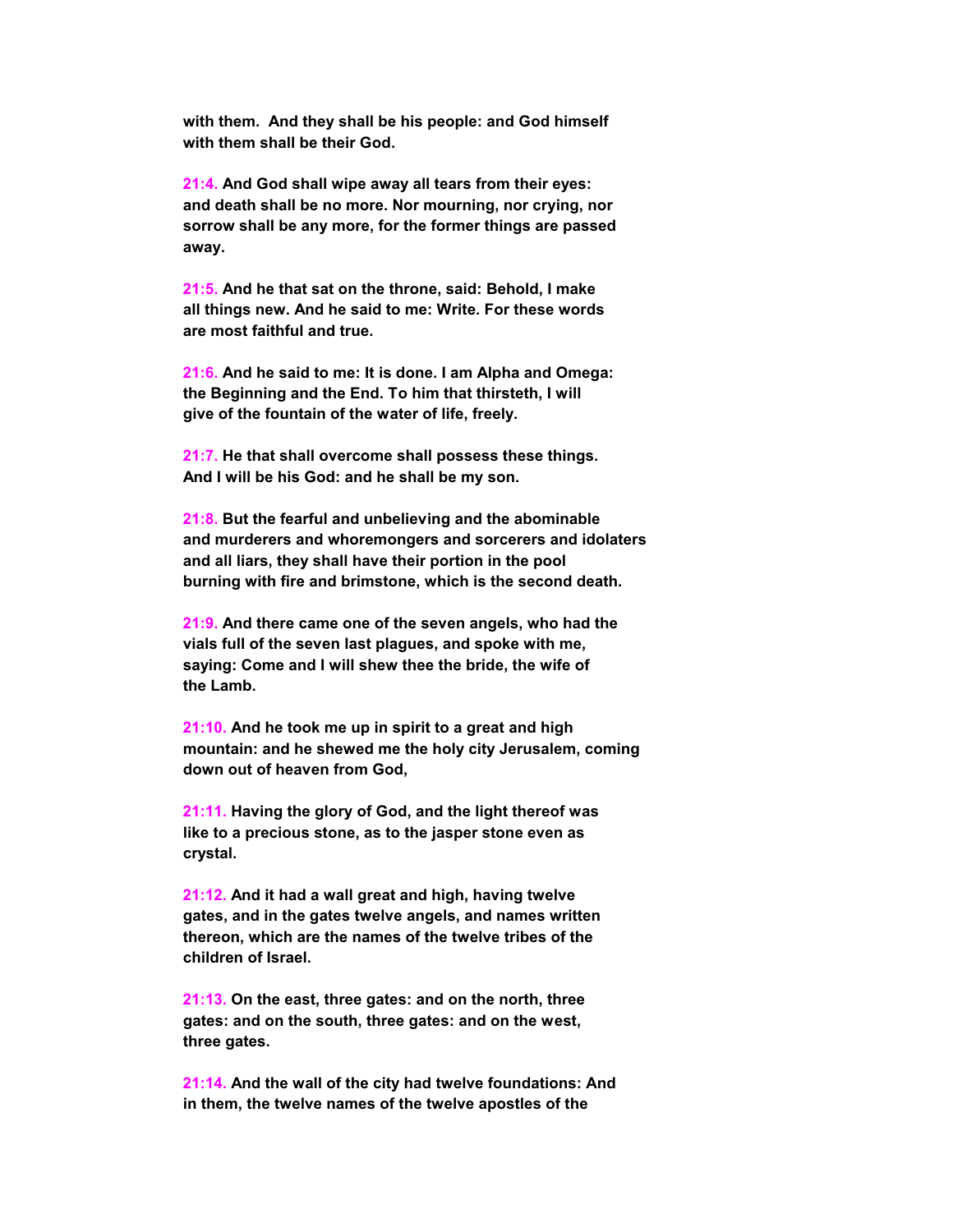**Lamb,**

 **21:15. And he that spoke with me had a measure of a reed of gold, to measure the city and the gates thereof and the wall.**

 **21:16. And the city lieth in a four-square: and the length thereof is as great as the breadth. And he measured the city with the golden reed for twelve thousand furlongs: and the length and the height and the breadth thereof are equal.**

 **21:17. And he measured the wall thereof an hundred forty-four cubits, the measure of a man, which is of an angel.**

*The measure of a man, i.e., According to the measure of men, and used by the angel... This seems to be the true meaning of these words.*

 **21:18. And the building of the wall thereof was of jasper stone: but the city itself pure gold like to clear glass.**

 **21:19. And the foundations of the wall of the city were adorned with all manner of precious stones. The first foundation was jasper: the second, sapphire: the third; a chalcedony: the fourth, an emerald:**

 **21:20. The fifth, sardonyx: the sixth, sardius: the seventh, chrysolite: the eighth, beryl: the ninth, a topaz: the tenth, a chrysoprasus: the eleventh, a jacinth: the twelfth, an amethyst.**

 **21:21. And the twelve gates are twelve pearls, one to each: and every several gate was of one several pearl. And the street of the city was pure gold, as it were, transparent glass.**

 **21:22. And I saw no temple therein. For the Lord God Almighty is the temple thereof, and the Lamb.**

 **21:23. And the city hath no need of the sun, nor of the moon, to shine in it. For the glory of God hath enlightened it: and the Lamb is the lamp thereof.**

 **21:24. And the nations shall walk in the light of it: and the kings of the earth shall bring their glory and honour into it.**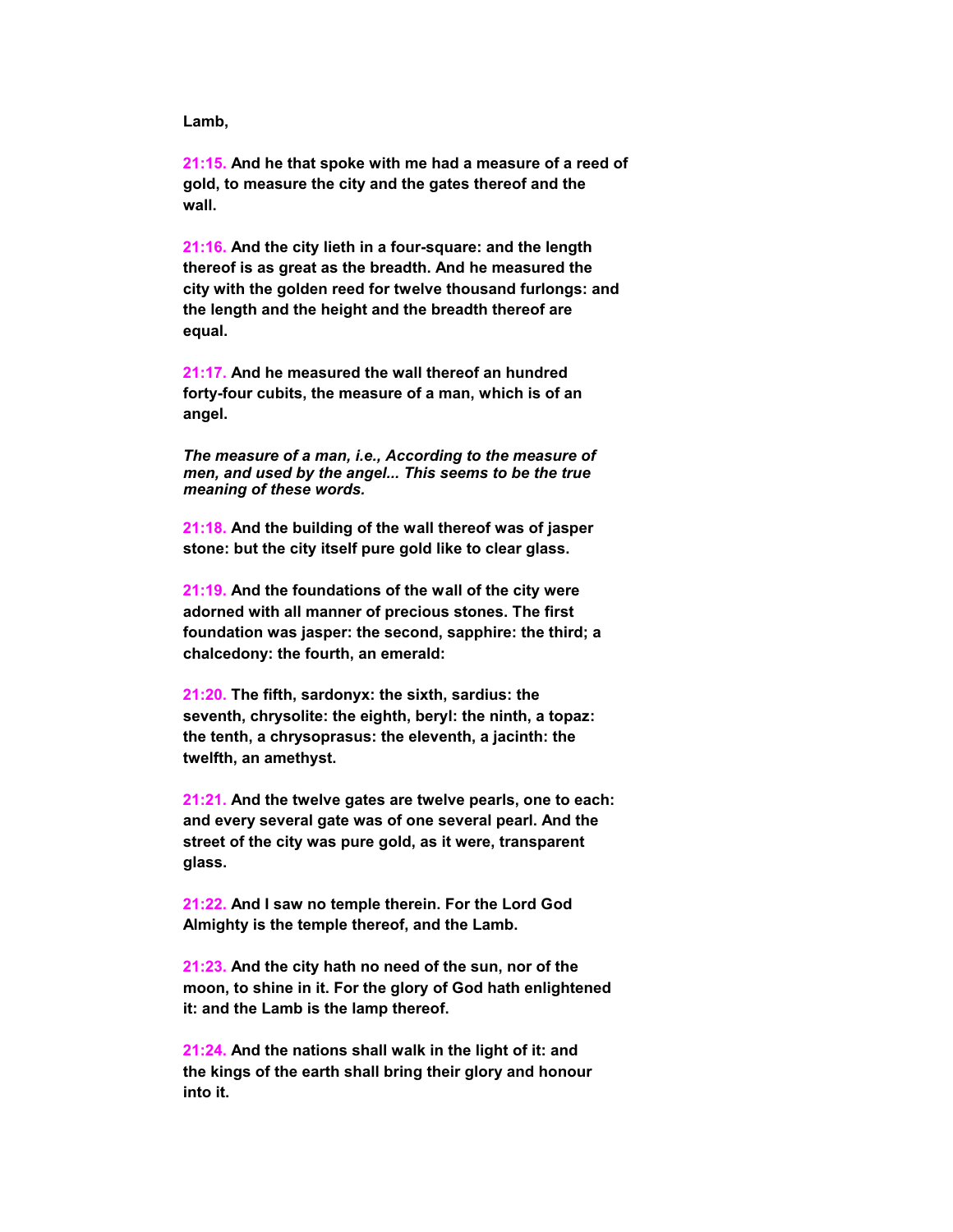**21:25. And the gates thereof shall not be shut by day: for there shall be no night there.**

 **21:26. And they shall bring the glory and honour of the nations into it.**

 **21:27. There shall not enter into it any thing defiled or that worketh abomination or maketh a lie: but they that are written in the book of life of the Lamb.**

#### **Apocalypse Chapter 22**

 **The water and tree of life. The conclusion.**

 **22:1. And he shewed me a river of water of life, clear as crystal, proceeding from the throne of God and of the Lamb.**

 **22:2. In the midst of the street thereof, and on both sides of the river, was the tree of life, bearing twelve fruits, yielding its fruits every month: the leaves of the tree for the healing of the nations.**

 **22:3. And there shall be no curse any more: but the throne of God and of the Lamb shall be in it. And his servants shall serve him.**

 **22:4. And they shall see his face: and his name shall be on their foreheads.**

 **22:5. And night shall be no more. And they shall not need the light of the lamp, nor the light of the sun, because the Lord God shall enlighten then. And they shall reign for ever and ever.**

 **22:6. And he said to me: These words are most faithful and true. And the Lord God of the spirits of the prophets sent his angel to shew his servant the things which must be done shortly.**

 **22:7. And: Behold I come quickly. Blessed is he that keepeth the words of the prophecy of this book.**

 **22:8. And I, John, who have heard and seen these things. And, after I had heard and seen, I fell down to adore before the feet of the angel who shewed me the things.**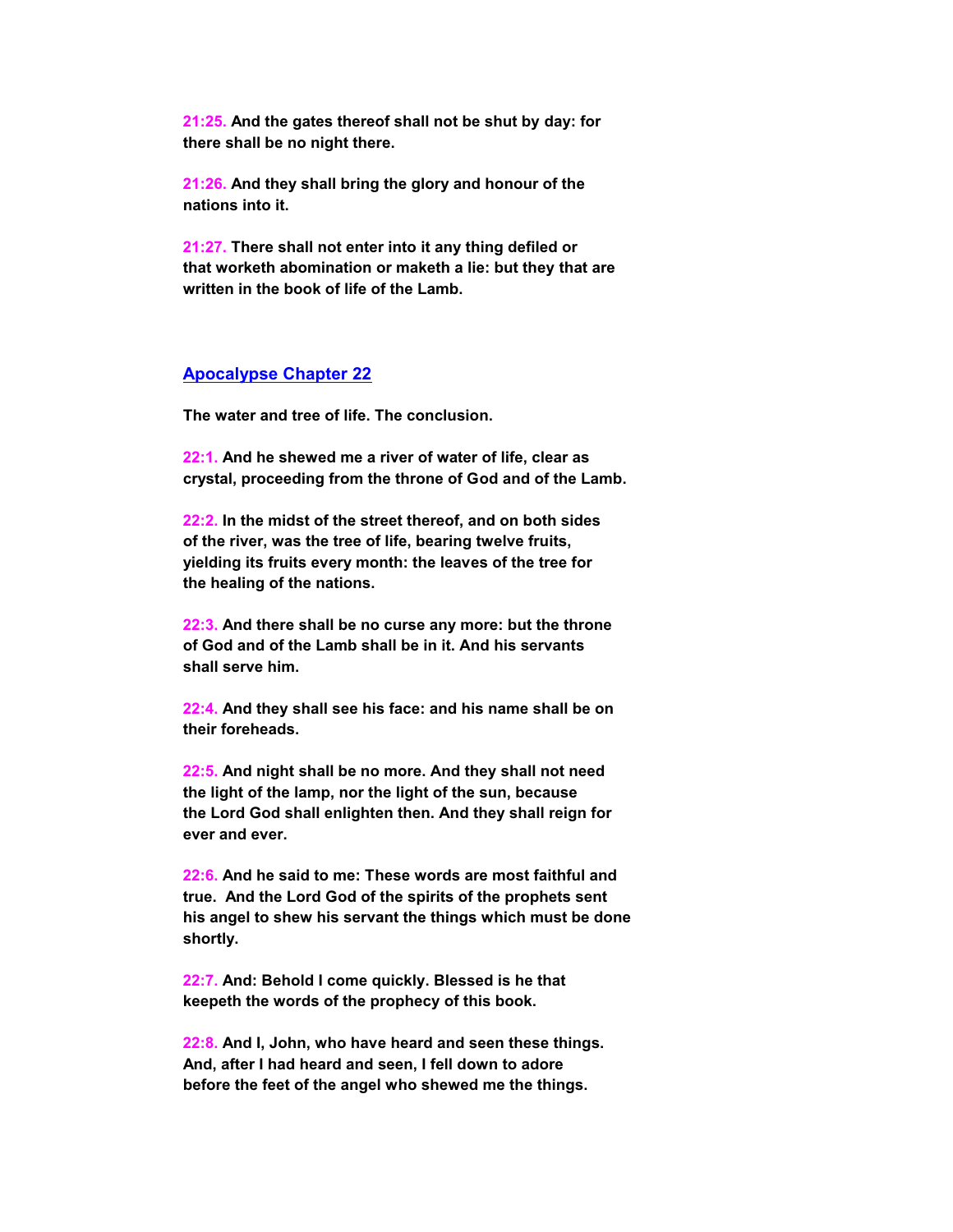**22:9. And he said to me: See thou do it not. For I am thy fellow servant, and of thy brethren the prophets and of them that keep the words of the prophecy of this book. Adore God.**

 **22:10. And he saith to me: Seal not the words of the prophecy of this book. For the time is at hand.**

*For the time is at hand... That is, when compared to eternity, all time and temporal things vanish, and are but of short duration. As to the time when the chief predictions should come to pass, we have no certainty, as appears by the different opinions, both of the ancient fathers and late interpreters. Many think that most things set down from the 4th chapter to the end, will not be fulfilled till a little time before the end of the world. Others are of opinion, that a great part of them, and particularly the fall of the wicked Babylon, happened at the destruction of paganism, by the destruction of heathen Rome, and its persecuting heathen emperors. Of these interpretations, see Aleazar, in his long commentary; see the learned Bossnet, bishop of Meaux, in his treatise on this Book; and P. Alleman, in his notes on the same Apocalypse, tom. 12, who in his Preface says, that this, in a great measure, may be now looked upon as the opinion followed by the learned men. In fine, others think that St. John's design was in a mystical way, by metaphors and allegories, to represent the attempts and persecutions of the wicked against the servants of God, the punishments that should in a short time fall upon Babylon, that is, upon all the wicked in general: the eternal happiness and reward, which God had reserved for the pious inhabitants of Jerusalem, that is, for his faithful servants, after their short trials and the tribulations of this mortal life. In the mean time we meet with many profitable instructions and admonitions, which we may easily enough understand: but we have no certainty when we apply these predictions to particular events: for as St. Jerome takes notice, the Apocalypse has as many mysteries as words, or rather mysteries in every word. Apocalypsis Joannis tot habet Sacramenta quot verba - parum dixi, in verbis singulis multiplices latent intelligentiae. Ep. ad Paulin, t. 4. p. 574. Edit. Benedict.*

 **22:11. He that hurteth, let him hurt still: and he that is filthy, let him be filthy still: and he that is just, let him be justified still: and he that is holy, let him be sanctified still.**

*Let him hurt still... It is not an exhortation, or license to go on in sin; but an intimation, that how far soever the wicked may proceed, their progress shall quickly end, and then they must expect to meet with proportionable punishments.*

 **22:12. Behold, I come quickly: and my reward is with me, to**